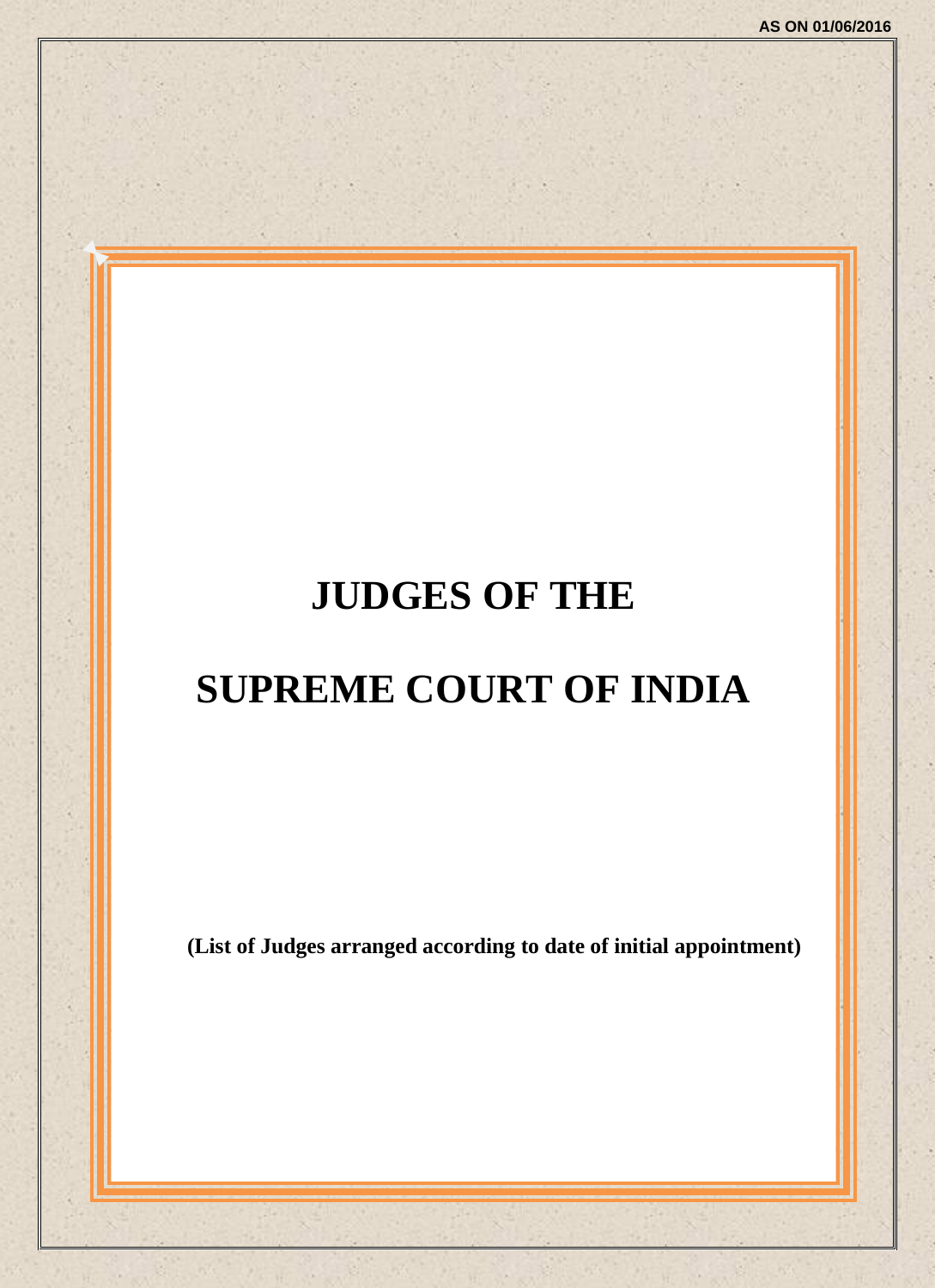#### **SUPREME COURT OF INDIA Sanctioned Judge Strength: 31 (List of Judges arranged according to date of appointment)**

| SI.             | Name of the Judge            | Date of                | Date of    | <b>REMARKS</b>              |
|-----------------|------------------------------|------------------------|------------|-----------------------------|
| No.             | <b>S/Shri Justice</b>        | appointment Retirement |            | [Parent High Court]         |
|                 |                              |                        |            |                             |
| $\mathbf{1}$    | TIRATH SINGH THAKUR          | 17/11/2009             | 03/01/2017 | CJI w.e.f. 03/12/2015       |
|                 |                              |                        |            | [JAMMU & KASHMIR]           |
| $\overline{2}$  | <b>ANIL RAMESH DAVE</b>      | 30/04/2010             | 18/11/2016 | <b>GUJARAT</b>              |
| $\overline{3}$  | <b>JAGDISH SINGH KHEHAR</b>  | 13/09/2011             | 27/08/2017 | PUNJAB & HARYANA            |
| $\overline{4}$  | <b>DIPAK MISRA</b>           | 10/10/2011             | 02/10/2018 | <b>ORISSA</b>               |
| $\overline{5}$  | <b>JASTI CHELAMESWAR</b>     | 10/10/2011             | 22/06/2018 | <b>ANDHRA PRADESH</b>       |
| 6               | F.M.I. KALIFULLA             | 02/04/2012             | 22/07/2016 | <b>MADRAS</b>               |
| $\overline{7}$  | <b>RANJAN GOGOI</b>          | 23/04/2012             | 17/11/2019 | <b>GAUHATI</b>              |
| $\overline{8}$  | <b>MADAN BHIMARAO LOKUR</b>  | 04/06/2012             | 30/12/2018 | <b>DELHI</b>                |
| $\overline{9}$  | V. GOPALAGOWDA               | 24/12/2012             | 05/10/2016 | <b>KARNATAKA</b>            |
| 10              | PINAKI CHANDRA GHOSE         | 08/03/2013             | 27/05/2017 | <b>CALCUTTA</b>             |
| 11              | <b>KURIAN JOSEPH</b>         | 08/03/2013             | 29/11/2018 | <b>KERALA</b>               |
| 12              | <b>ARJAN KUMAR SIKRI</b>     | 12/04/2013             | 06/03/2019 | <b>DELHI</b>                |
| $\overline{13}$ | <b>SHARAD ARVIND BOBDE</b>   | 12/04/2013             | 23/04/2021 | <b>BOMBAY</b>               |
| 14              | <b>SHIVA KIRTI SINGH</b>     | 19/09/2013             | 12/11/2016 | <b>PATNA</b>                |
| 15              | <b>CHOCKALINGAM NAGAPPAN</b> | 19/09/2013             | 03/10/2016 | <b>MADRAS</b>               |
| $\overline{16}$ | RAJESH KUMAR AGRAWAL         | 17/02/2014             | 04/05/2018 | <b>ALLAHABAD</b>            |
| 17              | NUTHALAPATI VENKATA RAMANA   | 17/02/2014             | 26/08/2022 | <b>ANDHRA PRADESH</b>       |
| 18              | ARUN KUMAR MISHRA            | 07/07/2014             | 02/09/2020 | <b>MADHYA PRADESH</b>       |
| 19              | <b>ADARSH KUMAR GOEL</b>     | 07/07/2014             | 06/07/2018 | <b>PUNJAB &amp; HARYANA</b> |
| $\overline{20}$ | ROHINTON FALI NARIMAN        | 07/07/2014             | 12/08/2021 | <b>BAR</b>                  |
| $\overline{21}$ | ABHAY MANOHAR SAPRE          | 13/08/2014             | 27/08/2019 | <b>MADHYA PRADESH</b>       |
| $\overline{22}$ | <b>SMT. R. BANUMATHI</b>     | 13/08/2014             | 19/07/2020 | <b>MADRAS</b>               |
| 23              | PRAFULLA CHANDRA PANT        | 13/08/2014             | 29/08/2017 | <b>UTTARAKHAND</b>          |
| 24              | <b>UDAY UMESH LALIT</b>      | 13/08/2014             | 08/11/2022 | <b>BAR</b>                  |
| $\overline{25}$ | <b>AMITAVA ROY</b>           | 27/02/2015             | 28/02/2018 | <b>GAUHATI</b>              |
| 26              | AJAY MANIKRAO KHANWILKAR     | 13/05/2016             | 29/07/2022 | <b>BOMBAY</b>               |
| 27              | DR. DHANANJAYA YASHWANT      | 13/05/2016             | 10/11/2024 | <b>BOMBAY</b>               |
|                 | <b>CHANDRACHUD</b>           |                        |            |                             |
| 28              | <b>ASHOK BHUSHAN</b>         | 13/05/2016             | 04/07/2021 | <b>ALLAHABAD</b>            |
| 29              | <b>LAVU NAGESWARA RAO</b>    | 13/05/2016             | 07/06/2022 | <b>BAR</b>                  |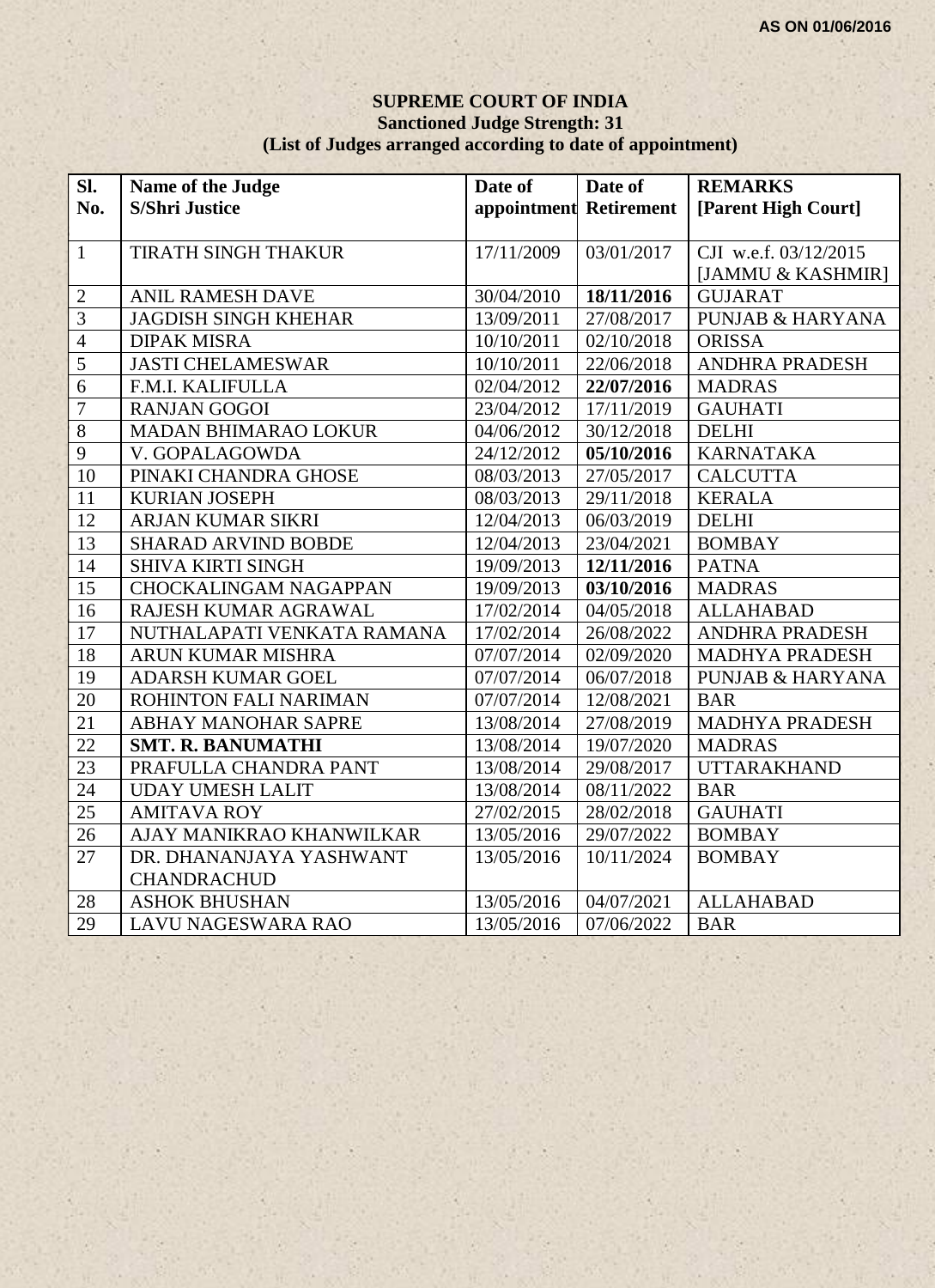# **JUDGES OF THE HIGH COURTS**

**(List of Judges arranged according to date of initial appointment)**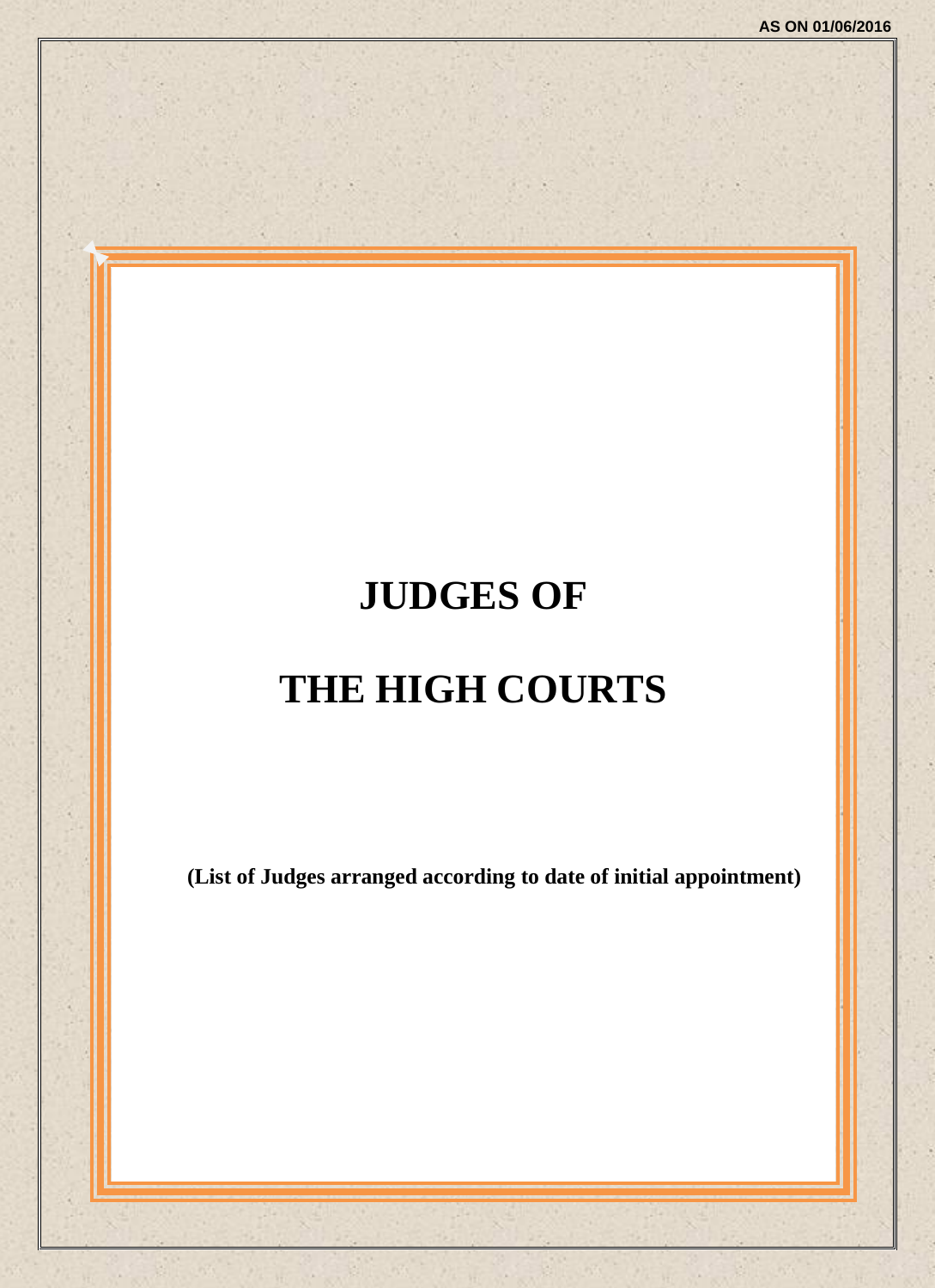# **ALLAHABAD HIGH COURT**

Approved Judge Strength: 160 [Pmt.76 Addl. 84] (List of Judges arranged according to date of initial appointment)

| <b>Sl</b>                      | <b>Name of the Judge</b>                          | <b>Source of</b>         | Date of                                       | Date of                  | Date of                  | <b>Remarks</b>                               |
|--------------------------------|---------------------------------------------------|--------------------------|-----------------------------------------------|--------------------------|--------------------------|----------------------------------------------|
| N <sub>o</sub>                 |                                                   | <b>Recruitment</b>       | <b>Appointment</b>                            | <b>Appointment</b>       | <b>Retirement</b>        |                                              |
|                                |                                                   |                          | as Addl. Judge                                | as Pmt.                  |                          |                                              |
|                                |                                                   |                          |                                               | Judge                    |                          | ACJ 13/05/2016                               |
| $\mathbf{1}$<br>$\overline{2}$ | <b>VIMLESH KUMAR SHUKLA</b><br><b>ARUN TANDON</b> | <b>BAR</b><br><b>BAR</b> | ц.<br>07/01/2004                              | 21/12/2002<br>18/08/2005 | 02/06/2017<br>29/12/2017 |                                              |
| $\overline{3}$                 | <b>TARUN AGARWALA</b>                             | Bar                      | 07/01/2004                                    | 18/08/2005               | 02/03/2018               |                                              |
| $\overline{4}$                 | <b>DILIP GUPTA</b>                                | <b>BAR</b>               | 07/01/2004                                    | 18/08/2005               | 06/06/2018               |                                              |
| 5                              | <b>KRISHNA MURARI</b>                             | <b>BAR</b>               | 07/01/2004                                    | 18/08/2005               | 08/07/2020               |                                              |
| 6                              | <b>AMRESHWAR PRATAP SAHI</b>                      | <b>BAR</b>               | 24/09/2004                                    | 18/08/2005               | 31/12/2020               |                                              |
| $\overline{7}$                 | <b>VIKRAM NATH</b>                                | <b>BAR</b>               | 24/09/2004                                    | 27/02/2006               | 23/09/2024               |                                              |
|                                |                                                   |                          |                                               |                          |                          |                                              |
| $\,8\,$                        | <b>STAYENDRA SINGH</b><br><b>CHAUHAN</b>          | <b>BAR</b>               | 05/10/2005                                    | 26/02/2007               | 04/07/2018               |                                              |
| 9                              | <b>SUDHIR AGARWAL</b>                             | <b>BAR</b>               | 05/10/2005                                    | 10/08/2007               | 23/04/2020               |                                              |
| 10                             | <b>KUMARI BHARATI SAPRU</b>                       | <b>BAR</b>               | 05/10/2005                                    | 10/08/2007               | 28/07/2020               |                                              |
| 11                             | <b>SHRI NARAYAN SHUKLA</b>                        | <b>BAR</b>               | 05/10/2005                                    | 10/08/2007               | 17/07/2020               |                                              |
| 12                             | <b>AJAI LAMBA [H]</b>                             | <b>BAR</b>               | $\mathord{\hspace{1pt}\text{--}\hspace{1pt}}$ | 22/03/2006               | 20/09/2020               | <b>Joined on 09/12/11</b><br>[PHC: P & H]    |
| 13                             | <b>RAN VIJAI SINGH</b>                            | <b>BAR</b>               | 07/07/2006                                    | 15/01/2008               | 27/04/2018               |                                              |
| 14                             | PANKAJ MITHAL                                     | <b>BAR</b>               | 07/07/2006                                    | 02/07/2008               | 16/06/2023               |                                              |
| 15                             | <b>ARVIND KUMAR TRIPATHI</b>                      | <b>BAR</b>               | 05/05/2008                                    | 19/04/2010               | 09/03/2018               |                                              |
| 16                             | <b>SHASHI KANT GUPTA</b>                          | <b>BAR</b>               | 05/05/2008                                    | 19/04/2010               | 13/11/2020               |                                              |
| 17                             | <b>BALA KRISHNA NARAYANA</b>                      | <b>BAR</b>               | 05/05/2008                                    | 19/04/2010               | 26/07/2020               |                                              |
| 18                             | <b>RAJESH DAYAL KHARE</b>                         | <b>BAR</b>               | 05/05/2008                                    | 19/04/2010               | 31/08/2018               |                                              |
| 19                             | <b>SHABIHUL HASNAIN</b>                           | <b>BAR</b>               | 05/05/2008                                    | 19/04/2010               | 09/01/2020               |                                              |
| 20                             | <b>ABHINAVA UPADHYA</b>                           | <b>BAR</b>               | 05/05/2008                                    | 19/04/2010               | 02/11/2020               |                                              |
| 21                             | PRASHANT KUMAR                                    | <b>SERVICE</b>           | 21/01/2009                                    | 17/01/2013               | 30/06/2020               | <b>Joined 19/05/2016</b><br>[PHC: Jharkhand] |
| 22                             | <b>ASHWANI KUMAR SINGH</b>                        | <b>BAR</b>               | 13/04/2009                                    | 24/12/2010               | 14/06/2016               |                                              |
| 23                             | DEVENDRA KUMAR ARORA                              | <b>BAR</b>               | 13/04/2009                                    | 24/12/2010               | 19/06/2019               |                                              |
| 24                             | <b>ANIL KUMAR</b>                                 | <b>BAR</b>               | 13/04/2009                                    | 24/12/2010               | 08/08/2020               |                                              |
| 25                             | <b>KUMARI NAHEED ARA</b><br><b>MOONIS</b>         | <b>BAR</b>               | 13/04/2009                                    | 24/12/2010               | 07/12/2021               |                                              |
| 26                             | <b>RITU RAJ AWASTHI</b>                           | <b>BAR</b>               | 13/04/2009                                    | 24/12/2010               | 02/07/2022               |                                              |
| 27                             | <b>ABHAY MAHADEO THIPSAY</b>                      | <b>SERVICE</b>           | 17/03/2011                                    | 16/12/2013               | 09/03/2017               | <b>Joined on 02/05/2016</b>                  |
| 28                             | <b>SURENDRA VIKRAM SINGH</b>                      | <b>SERVICE</b>           | 05/09/2011                                    | 06/08/2013               | 14/08/2016               | [PHC: Bombay]                                |
|                                | <b>RATHORE</b>                                    |                          |                                               |                          |                          |                                              |
| 29                             | SUDHIR KUMAR SAXENA                               | <b>SERVICE</b>           | 05/09/2011                                    | 06/08/2013               | 03/07/2016               |                                              |
| 30                             | PRADEEP KUMAR SINGH<br><b>BAGHEL</b>              | <b>BAR</b>               | 21/11/2011                                    | 06/08/2013               | 19/11/2019               |                                              |
| 31                             | <b>RAM SURAT RAM (MAURYA)</b>                     | <b>BAR</b>               | 21/11/2011                                    | 06/08/2013               | 14/10/2019               |                                              |
| 32                             | <b>B. AMIT STHALEKAR</b>                          | <b>BAR</b>               | 21/11/2011                                    | 06/08/2013               | 24/12/2020               |                                              |
| 33                             | PANKAJ NAQVI                                      | <b>BAR</b>               | 21/11/2011                                    | 06/08/2013               | 21/08/2021               |                                              |
| 34                             | <b>MANOJ MISRA</b>                                | <b>BAR</b>               | 21/11/2011                                    | 06/08/2013               | 01/06/2027               |                                              |
| 35                             | <b>RAMESH SINHA</b>                               | <b>BAR</b>               | 21/11/2011                                    | 06/08/2013               | 04/09/2026               |                                              |
| 36                             | <b>SMT. SUNITA AGARWAL</b>                        | <b>BAR</b>               | 21/11/2011                                    | 06/08/2013               | 29/04/2028               |                                              |
| 37 <sup>°</sup>                | DEVENDRA KUMAR UPADHYAY                           | <b>BAR</b>               | 21/11/2011                                    | 06/08/2013               | 15/06/2027               |                                              |
| 38                             | <b>MOHAMMAD TAHIR</b>                             | <b>SERVICE</b>           | 17/04/2012                                    | 06/08/2013               | 05/12/2016               |                                              |
| 39                             | ADITYA NATH MITTAL                                | <b>SERVICE</b>           | 17/04/2012                                    | 05/09/2013               | 04/12/2016               |                                              |
| 40                             | <b>MAHENDRA DAYAL</b>                             | <b>SERVICE</b>           | 17/04/2012                                    | 05/09/2013               | 26/10/2018               |                                              |
| 41                             | <b>BHARAT BHUSHAN</b>                             | <b>SERVICE</b>           | 03/01/2013                                    | 02/08/2014               | 03/10/2017               |                                              |
| 42                             | <b>BACHCHOO LAL</b>                               | <b>SERVICE</b>           | 22/01/2013                                    | 02/08/2014               | 02/07/2021               |                                              |
| 43                             | RAKESH SRIVASTAVA                                 | <b>BAR</b>               | 12/04/2013                                    | 02/08/2014               | 28/09/2022               |                                              |
| 44                             | SURYA PRAKASH KESARWANI                           | <b>BAR</b>               | 12/04/2013                                    | 02/08/2014               | 14/07/2024               |                                              |
| 45                             | <b>VIPIN SINHA</b>                                | <b>BAR</b>               | 12/04/2013                                    | 02/08/2014               | 11/01/2020               |                                              |
| 46                             | <b>KARUNA NAND BAJPAYEE</b>                       | <b>BAR</b>               | 12/04/2013                                    | 10/04/2015               | 14/12/2019               |                                              |
| 47                             | <b>MANOJ KUMAR GUPTA</b>                          | <b>BAR</b>               | 12/04/2013                                    | 10/04/2015               | 08/10/2026               |                                              |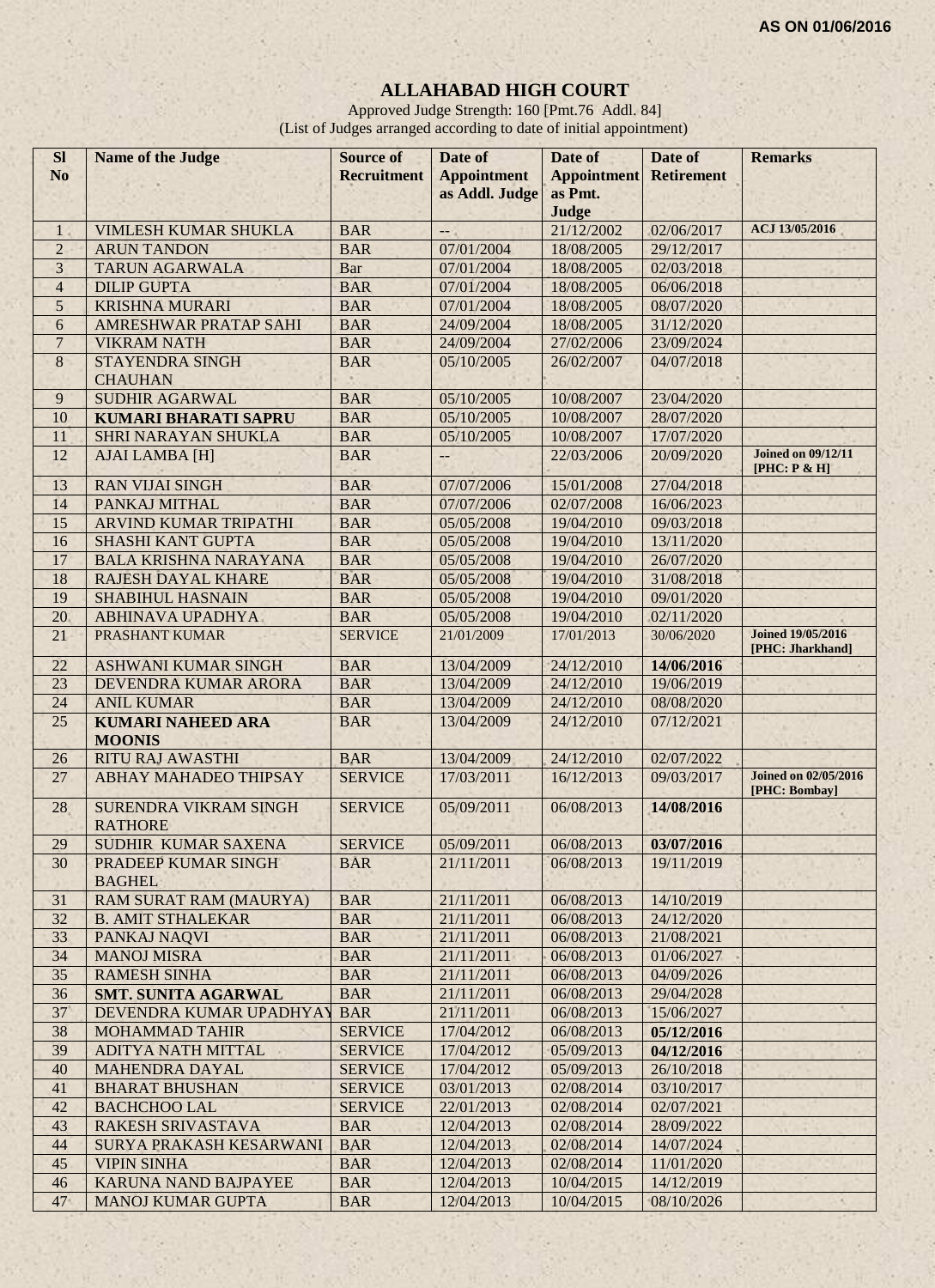| <b>SI</b><br>N <sub>0</sub> | <b>Name of the Judge</b>       | <b>Source</b>  | Date of<br><b>Appointment</b> as | Date of<br>Appointment as | Date of<br><b>Retirement</b> | <b>Remarks</b> |
|-----------------------------|--------------------------------|----------------|----------------------------------|---------------------------|------------------------------|----------------|
|                             |                                |                | <b>Addl. Judge</b>               | Pmt. Judge                |                              |                |
| 48                          | <b>ANJANI KUMAR MISHRA</b>     | <b>BAR</b>     | 12/04/2013                       | 10/04/2015                | 16/05/2025                   |                |
| 49                          | <b>MAHESH CHANDRA TRIPATHI</b> | <b>BAR</b>     | 27/09/2013                       | 10/04/2015                | 20/06/2028                   |                |
| 50                          | <b>SUNEET KUMAR</b>            | <b>BAR</b>     | 27/09/2013                       | 10/04/2015                | 28/05/2023                   |                |
| 51                          | VIVEK KUMAR BIRLA              | <b>BAR</b>     | 03/02/2014                       | 01/02/2016                | 17/09/2025                   |                |
| 52                          | <b>ATTAU RAHMAN MASOODI</b>    | <b>BAR</b>     | 03/02/2014                       | 01/02/2016                | 02/08/2025                   |                |
| 53                          | ASHWANI KUMAR MISHRA           | <b>BAR</b>     | 03/02/2014                       | 01/02/2016                | 15/11/2030                   |                |
| 54                          | <b>RAJAN ROY</b>               | <b>BAR</b>     | 03/02/2014                       | 01/02/2016                | 14/08/2027                   |                |
| 55                          | <b>SMT. RANJANA PANDYA</b>     | <b>SERVICE</b> | 03/02/2014                       | 01/02/2016                | 19/11/2016                   |                |
| 56                          | <b>SMT. VIJAY LAKSHMI</b>      | <b>SERVICE</b> | 03/02/2014                       | 01/02/2016                | 28/10/2018                   |                |
| 57                          | <b>ARVIND KUMAR MISHRA-I</b>   | <b>SERVICE</b> | 03/02/2014                       | 01/02/2016                | 01/07/1961                   |                |
| 58                          | <b>ANANT KUMAR</b>             | <b>SERVICE</b> | 03/02/2014                       | 01/02/2016                | 06/06/2020                   |                |
| 59                          | <b>HARSH KUMAR</b>             | <b>SERVICE</b> | 03/02/2014                       | 01/02/2016                | 29/03/2020                   |                |
| 60                          | <b>SHASHI KANT</b>             | <b>SERVICE</b> | 03/02/2014                       | 01/02/2016                | 31/07/2019                   |                |
| 61                          | <b>OM PRAKASH-VII</b>          | <b>SERVICE</b> | 03/02/2014                       | 01/02/2016                | 09/09/2022                   |                |
| 62                          | YASHWANT VARMA                 | <b>BAR</b>     | 13/10/2014                       | 01/02/2016                | 05/01/2031                   |                |

: 2 :

# **Additional Judges**

|                  | Name of Additional Judge        | Date of      | Source of      | Date of     | Date of      | Remarks        |
|------------------|---------------------------------|--------------|----------------|-------------|--------------|----------------|
| S1.              |                                 | <b>Birth</b> | Recruitment    | initial     | expiry of    |                |
| No.              |                                 |              |                | appointment | present term |                |
|                  | KAUSHAL JAYENDRA THAKER         | 04/09/1961   | <b>SERVICE</b> | 04/05/2013  | 03/05/2018   | Joined on      |
|                  |                                 |              |                |             |              | 11/04/2016     |
| $\overline{2}$   | <b>MUKHTAR AHMAD</b>            | 04/10/1956   | <b>SERVICE</b> | 18/02/2015  | 17/02/2017   | [PHC: Gujarat] |
|                  |                                 |              |                |             |              |                |
| 3.               | <b>AMAR SINGH CHAUHAN</b>       | 03/06/1956   | <b>SERVICE</b> | 18/02/2015  | 17/02/2017   |                |
| $\overline{4}$ . | <b>SHAMSHER BAHADUR SINGH</b>   | 15/02/1955   | <b>SERVICE</b> | 18/02/2015  | 14/02/2017   |                |
| 5                | <b>VINOD KUMAR MISRA</b>        | 03/01/1956   | <b>SERVICE</b> | 18/02/2015  | 17/02/2017   |                |
| 6                | PRAMOD KUMAR SRIVASTAVA         | 29/01/1955   | <b>SERVICE</b> | 18/02/2015  | 28/01/2017   |                |
| 7                | <b>RAGHVENDRA KUMAR</b>         | 01/04/1956   | <b>SERVICE</b> | 18/02/2015  | 17/02/2017   |                |
| 8                | <b>PRATYUSH KUMAR</b>           | 21/01/1956   | <b>SERVICE</b> | 18/02/2015  | 17/02/2017   |                |
| 9                | <b>ABHAI KUMAR</b>              | 07/10/1956   | <b>SERVICE</b> | 07/04/2016  | 06/04/2018   |                |
| 10               | <b>ALOK KUMAR MUKHERJEE</b>     | 18/01/1955   | <b>SERVICE</b> | 07/04/2016  | 17/01/2017   |                |
| 11               | <b>ANIL KUMAR SRIVASTAVA-II</b> | 21/09/1956   | <b>SERVICE</b> | 07/04/2016  | 06/04/2018   |                |
| 12               | <b>RAVINDRA NATH KAKKAR</b>     | 05/12/1956   | <b>SERVICE</b> | 07/04/2016  | 06/04/2018   |                |
| 13               | <b>DR. VIJAY LAXMI</b>          | 01/07/1955   | <b>SERVICE</b> | 07/04/2016  | 30/06/2017   |                |
| 14               | UMESH CHANDRA SRIVASTAVA        | 25/07/1956   | <b>SERVICE</b> | 07/04/2016  | 06/04/2018   |                |
| 15               | RAVINDRA NATH MISHRA-II         | 06/11/1955   | <b>SERVICE</b> | 07/04/2016  | 05/11/2017   |                |
| 16               | PRABHAT CHANDRA TRIPATHI        | 26/01/1956   | <b>SERVICE</b> | 07/04/2016  | 25/01/2018   |                |
| 17               | VINOD KUMAR SRIVASTAVA-III      | 25/03/1956   | <b>SERVICE</b> | 07/04/2016  | 24/03/2018   |                |

# **Judges transferred from the Allahabad High Court**

| Sl.<br>No. | Name of the Judge    | Source     | Date of<br>Appointment as | Date of<br>Appointment | Date of<br>Retirement | Remarks                        |
|------------|----------------------|------------|---------------------------|------------------------|-----------------------|--------------------------------|
|            |                      |            | Addl. Judge               | As Pmt. Judge          |                       |                                |
|            | <b>VINEET SARAN</b>  | <b>BAR</b> | $\qquad \qquad -$         | 14/02/2002             | 10/05/2019            | CJ. Orissa                     |
|            | <b>RAKESH TIWARI</b> | <b>BAR</b> | $-$                       | 14/02/2002             | 24/10/2017            | <b>Transferred to Calcutta</b> |
|            | <b>RAJIV SHARMA</b>  | <b>BAR</b> | 24/09/2004                | 18/08/2005             | 24/09/2017            | <b>Transferred to Calcutta</b> |
|            | <b>VINOD PRASAD</b>  | <b>BAR</b> | 05/10/2005                | 10/08/2007             | 27/11/2016            | <b>Transferred to Orissa</b>   |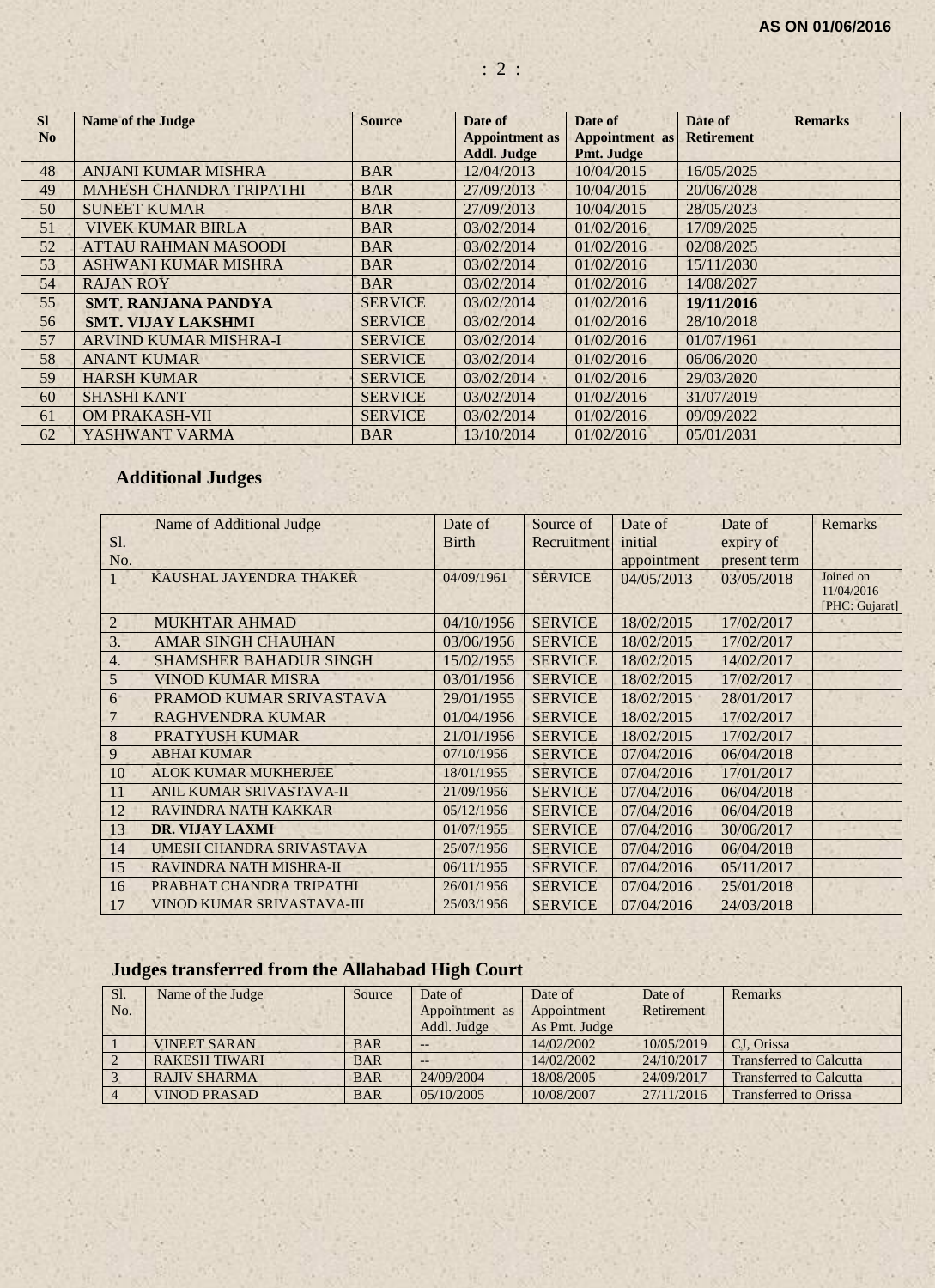# **HIGH COURT OF JUDICATURE AT HYDERABAD**

**Approved Judge Strength: 61 [Pmt.: 46 Addl.: 15 ] (List of Judges arranged according to date of initial appointment)**

| SI.<br>No.       | <b>Name of the Judge</b>                    | <b>Source of</b><br><b>Recruitment</b> | Date of<br><b>Appointment</b> | Date of<br><b>Appointment</b> | Date of<br><b>Retirement</b> | <b>Remarks</b>                                              |
|------------------|---------------------------------------------|----------------------------------------|-------------------------------|-------------------------------|------------------------------|-------------------------------------------------------------|
|                  |                                             |                                        | as Addl. Judge                | as Pmt. Judge                 |                              |                                                             |
| $\mathbf{1}$     | <b>D.B.BHOSALE</b>                          | <b>BAR</b>                             | 22/01/2001                    | 21/01/2003                    | 23/10/2018                   | ACJ 07/05/2015<br><b>Joined 08/12/2014</b><br>[PHC: Bombay] |
| $\sqrt{2}$       | <b>RAMESH RANGANATHAN</b>                   | <b>BAR</b>                             | 26/05/2005                    | 20/02/2006                    | 27/07/2020                   |                                                             |
| 3 <sup>1</sup>   | <b>V. RAMASUBRAMANIAN</b>                   | <b>BAR</b>                             | 31/07/2006                    | 09/11/2009                    | 29/06/2020                   | <b>JOINED ON 27/04/2016</b><br>[PHC: MADRAS]                |
| $\overline{4}$   | C. V. NAGARJUNA REDDY                       | <b>BAR</b>                             | 11/09/2006                    | 10/04/2008                    | 04/12/2018                   |                                                             |
| $\sqrt{5}$       | P. V. SANJAY KUMAR                          | <b>BAR</b>                             | 08/08/2008                    | 20/01/2010                    | 13/08/2025                   |                                                             |
| $\boldsymbol{6}$ | <b>SURESH KUMAR KAIT</b>                    | <b>BAR</b>                             | 05/09/2008                    | 12/04/2013                    | 23/05/2025                   | <b>Joined on 12/04/2016</b><br>[PHC: Delhi]                 |
| $\overline{7}$   | <b>RAJA ELANGO</b>                          | <b>BAR</b>                             | 31/03/2009                    | 30/03/2011                    | 22/09/2017                   | <b>JOINED ON 25/3/2010</b><br>[PHC: MADRAS]                 |
| $\,8$            | <b>CHAGARI PRAVEEN KUMAR</b>                | <b>BAR</b>                             | 29/06/2012                    | 04/12/2013                    | 25/02/2023                   |                                                             |
| $\boldsymbol{9}$ | <b>M.S.SRI RAMACHANDRA RAO</b>              | <b>BAR</b>                             | 29/06/2012                    | 04/12/2013                    | 06/08/2028                   |                                                             |
| 10               | <b>ADAVALLI RAJASHEKER</b><br><b>REDDY</b>  | <b>BAR</b>                             | 12/04/2013                    | 08/09/2014                    | 03/05/2022                   |                                                             |
| 11               | PONUGOTI NAVEEN RAO                         | <b>BAR</b>                             | 12/04/2013                    | 08/09/2014                    | 14/07/2023                   |                                                             |
| 12               | SARASA VENKATANARAYANA<br><b>BHATTI</b>     | <b>BAR</b>                             | 12/04/2013                    | 08/09/2014                    | 05/05/2024                   |                                                             |
| 13               | AKULA VENKATA SESHA SAI                     | <b>BAR</b>                             | 12/04/2013                    | 08/09/2014                    | 02/06/2024                   |                                                             |
| 14               | <b>CHALLA KODANDARAM</b><br><b>CHOWDARY</b> | <b>BAR</b>                             | 12/04/2013                    | 08/09/2014                    | 31/07/2021                   |                                                             |
| 15               | <b>ASAPU RAMALINGESWARA</b><br><b>RAO</b>   | <b>BAR</b>                             | 21/09/2013                    | 02/03/2016                    | 20/05/2018                   |                                                             |
| 16               | <b>BULUSU SIVA SANKARA RAO</b>              | <b>SERVICE</b>                         | 23/10/2013                    | 02/03/2016                    | 09/04/2019                   |                                                             |
| 17               | MANDHATA SEETHARAMA<br><b>MURTI</b>         | <b>SERVICE</b>                         | 23/10/2013                    | 02/03/2016                    | 15/01/2020                   |                                                             |
| 18               | SARIPELLA RAVI KUMAR                        | <b>SERVICE</b>                         | 23/10/2013                    | 02/03/2016                    | 09/09/2016                   |                                                             |
| 19               | UPMAKA DURGA PRASAD<br><b>RAO</b>           | <b>SERVICE</b>                         | 23/10/2013                    | 02/03/2016                    | 11/08/2024                   |                                                             |
| $20\,$           | <b>TALLURI SUNIL CHOWDARY</b>               | <b>SERVICE</b>                         | 23/10/2013                    | 02/03/2016                    | 03/02/2019                   |                                                             |
| 21               | MALLAVOLU SATYANARAYAN<br><b>MURTHY</b>     | <b>SERVICE</b>                         | 23/10/2013                    | 02/03/2016                    | 13/06/2022                   |                                                             |
| 22               | MISRILAL SUNIL KISHORE<br><b>JAISWAL</b>    | <b>SERVICE</b>                         | 23/10/2013                    | 02/03/2016                    | 04/02/2018                   |                                                             |
| 23               | AMBATI SHANKAR NARAYANA                     | <b>SERVICE</b>                         | 23/10/2013                    | 02/03/2016                    | 30/06/2018                   |                                                             |
| 24               | <b>SMT. ANIS</b>                            | <b>SERVICE</b>                         | 23/10/2013                    | 02/03/2016                    | 20/10/2017                   |                                                             |
| 25               | <b>GUDISEVA SHYAM PRASAD</b>                | <b>SERVICE</b>                         | $\overline{\phantom{a}}$      | 20/05/2016                    | 26/09/2020                   |                                                             |

# **Additional Judges**

| No. | Name of Additional Judge | Date of<br><b>Birth</b> | Source of<br>Recruit-<br>ment | Date of initial<br>appointment | Date of expiry<br>of present term | Remarks |
|-----|--------------------------|-------------------------|-------------------------------|--------------------------------|-----------------------------------|---------|
|     |                          |                         | $-NII -$                      |                                |                                   |         |

#### **JUDGES TRANSFERRED FROM HIGH COURT OF TELANGANA & ANDHRA PRADESH**

| Sl.            | Name of the Judge          | Source     | Date of    | Date of       | Date of    | Remarks                      |
|----------------|----------------------------|------------|------------|---------------|------------|------------------------------|
| No.            |                            |            | Appointmen | Appointment   | Retirement |                              |
|                |                            |            | t as Addl. | As Pmt.       |            |                              |
|                |                            |            | Judge      | Judge/Term of |            |                              |
|                |                            |            |            | Apptt.        |            |                              |
|                | <b>MS. GORLA ROHINI</b>    | <b>BAR</b> | 25/06/2001 | 31/07/2002    | 13/04/2017 | CJ, Delhi HC                 |
| $\sqrt{2}$     | <b>R. SUBHASH REDDY</b>    | <b>BAR</b> | 02/12/2002 | 24/06/2004    | 04/01/2019 | CJ, Gujarat HC               |
| $\overline{3}$ | NOOTY RAMA MOHANA RAO      | <b>BAR</b> | 11/09/2006 | 10/04/2008    | 13/08/2017 | <b>Transferred to Madras</b> |
| $\overline{4}$ | <b>DAMA SESHADRI NAIDU</b> | <b>BAR</b> | 21/09/2013 | 03/03/2016    | 17/06/2024 | Transferred to Kerala HC     |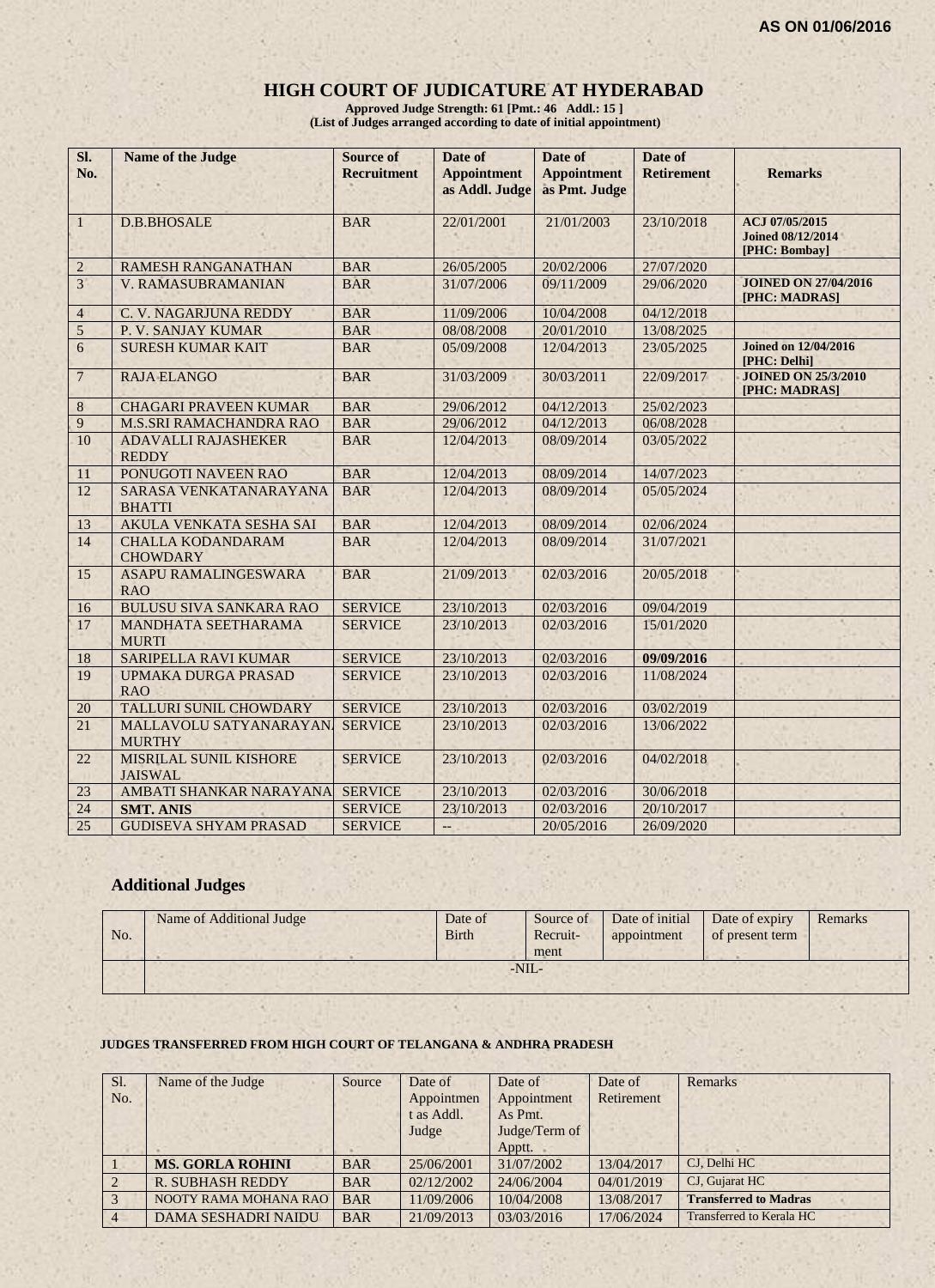#### **BOMBAY HIGH COURT**

#### **Approved Judge Strength: 94 [Pmt.: 71 Addl.: 23] (List of Judges arranged according to date of initial appointment)**

| SI.<br>No.     | Name of the Judge                       | <b>Source</b>           | Date of<br><b>Appointment</b><br>as Addl.<br>Judge | Date of<br><b>Appointment</b> as<br>Pmt. Judge | Date of<br><b>Retirement</b> | <b>Remarks</b>                          |
|----------------|-----------------------------------------|-------------------------|----------------------------------------------------|------------------------------------------------|------------------------------|-----------------------------------------|
| $\mathbf{1}$   | D.H.WAGHELA                             | <b>BAR</b>              | 17/09/1999                                         | 18/06/2001                                     | 10/08/2016                   | CJ 15/02/2016<br>[PHC: Gujarat]         |
| $\overline{2}$ | SMT.V.K.TAHILRAMANI                     | <b>BAR</b>              | 26/06/2001                                         | 03/10/2004                                     | 02/10/2020                   |                                         |
| $\mathfrak{Z}$ | V.M. KANADE                             | <b>BAR</b>              | 12/10/2001                                         | 03/10/2004                                     | 21/06/2017                   |                                         |
| $\overline{4}$ | N.H.PATIL                               | <b>BAR</b>              | 12/10/2001                                         | 03/10/2004                                     | 06/04/2019                   |                                         |
| 5              | SHANTANU S. KEMKAR                      | <b>BAR</b>              | 21/03/2003                                         | 19/01/2004                                     | 22/10/2018                   | <b>Joined 16/04/2016</b><br>[PHC: M.P.] |
| 6              | <b>ABHAY SHREENIWAS OKA</b>             | <b>BAR</b>              | 29/08/2003                                         | 12/11/2005                                     | 24/05/2022                   |                                         |
| $\overline{7}$ | <b>ANOOP V.MOHTA</b>                    | <b>BAR</b>              | 14/11/2003                                         | 12/11/2005                                     | 03/12/2017                   |                                         |
| 8              | S.C.DHARMADHIKARI                       | <b>BAR</b>              | 14/11/2003                                         | 12/11/2005                                     | 25/01/2022                   |                                         |
| 9              | <b>B.R.GAVAI</b>                        | <b>BAR</b>              | 14/11/2003                                         | 12/11/2005                                     | 23/11/2022                   |                                         |
| 10             | <b>B.P.DHARMADHIKARI</b>                | <b>BAR</b>              | 15/03/2004                                         | 12/03/2006                                     | 27/04/2020                   |                                         |
| 11             | <b>SMT. VASANTI ANIL NAIK</b>           | <b>BAR</b>              | 22/06/2005                                         | 29/04/2007                                     | 02/05/2018                   |                                         |
| 12             | RAVINDRA MANOHAR BORDE                  | <b>BAR</b>              | 08/09/2006                                         | 05/09/2008                                     | 09/08/2019                   |                                         |
| 13             | <b>RANJIT VASANTRAO MORE</b>            | <b>BAR</b>              | 08/09/2006                                         | 05/09/2008                                     | 02/11/2021                   |                                         |
| 14             | RAJENDRA MANOHAR SAVANT                 | <b>BAR</b>              | 08/09/2006                                         | 05/09/2008                                     | 05/12/2018                   |                                         |
| 15             | <b>AMJAD AHTESHAM SAYED</b>             | <b>BAR</b>              | 11/04/2007                                         | 09/04/2009                                     | 20/01/2023                   |                                         |
| 16             | SHINDE SAMBHAJI SHIWAJI                 | <b>BAR</b>              | 11/03/2008                                         | 13/03/2010                                     | 01/08/2022                   |                                         |
| 17             | <b>ANAND VASANT NIRGUDE</b>             | <b>SERVICE</b>          | 16/04/2008                                         | 13/03/2010                                     | 29/09/2016                   |                                         |
| 18             | <b>SMT.RAKHA P. SONDURBALDOTA</b>       | <b>SERVICE</b>          | 16/04/2008                                         | 15/04/2011                                     | 09/03/2017                   |                                         |
| 19             | KAMALKISHOR K. TATED                    | <b>BAR</b>              | 18/07/2008                                         | 15/07/2011                                     | 18/09/2021                   |                                         |
| 20             | PRASANNA B. VARALE                      | <b>BAR</b>              | 18/07/2008                                         | 15/07/2011                                     | 22/06/2024                   |                                         |
| 21             | SHAHRUKH JIMI KATHAWALLA                | <b>BAR</b>              | 18/07/2008                                         | 15/07/2011                                     | 23/03/2022                   |                                         |
| 22             | <b>SMT. MRIDULA R. BHATKAR</b>          | <b>SERVICE</b>          | 10/02/2009                                         | 23/12/2011                                     | 27/05/2019                   |                                         |
| 23             | F. M. S. ROSARIO DOS REIS               | <b>BAR</b>              | 26/03/2009                                         | 23/01/2013                                     | 09/08/2017                   |                                         |
| 24             | <b>RAJESH GOVING KETKAR</b>             | <b>BAR</b>              | 26/03/2009                                         | 23/01/2013                                     | 26/08/2019                   |                                         |
| 25             | RAVI KRISHNARAO DESHPANDE               | <b>BAR</b>              | 26/03/2009                                         | 23/01/2013                                     | 05/11/2020                   |                                         |
| 26             | SANJAY V. GANGAPURWALA                  | <b>BAR</b>              | 13/03/2010                                         | 23/01/2013                                     | 23/05/2024                   |                                         |
| 27             | TANAJI VISHWAS NALAWADE                 | <b>SERVICE</b>          | 17/03/2011                                         | 23/01/2013                                     | 06/03/2021                   |                                         |
| 28             | MANOJ SHIVLAL SANKLECHA                 | <b>BAR</b>              | 23/01/2012                                         | 16/12/2013                                     | 11/12/2019                   |                                         |
| 29             | RAMESH DEOKINANDAN DHANUKA              | <b>BAR</b>              | 23/01/2012                                         | 16/12/2013                                     | 30/05/2023                   |                                         |
| 30             | SUNIL PRABHAKARRAO DESHMUKH             | <b>BAR</b>              | 23/01/2012                                         | 16/12/2013                                     | 27/09/2021                   |                                         |
| 31             | NITIN MADHUKAR JAMDAR                   | <b>BAR</b>              | 23/01/2012                                         | 16/12/2013                                     | 09/01/2026                   |                                         |
| 32             | <b>SMT. SADHANA SANJAY JADHAV</b>       | <b>BAR</b>              | 23/01/2012                                         | 16/12/2013                                     | 13/06/2022                   |                                         |
| 33             | PRADEEP NARHARI DESHMUKH                | <b>SERVICE</b>          | 13/05/2013                                         | 09/04/2015                                     | 10/02/2020                   |                                         |
| 34             | ASHOK IQBAL SINGH CHEEMA                | <b>SERVICE</b>          | 13/05/2013                                         | 09/04/2015                                     | 20/09/2016                   |                                         |
| 35             | <b>SUNIL BALKRISHNA SHUKRE</b>          | <b>SERVICE</b>          | 13/05/2013                                         | 09/04/2015                                     | 24/10/2023                   |                                         |
| 36             | SURESH CHANDRAKANT GUPTE                | <b>BAR</b>              | 21/06/2013                                         | 09/04/2015                                     | 29/06/2021                   |                                         |
| 37             | ZAKA AZIZUL HAQ                         | <b>BAR</b>              | 21/06/2013                                         | 02/03/2016                                     | 16/05/2021                   |                                         |
| 38             | SHRIRAM KALPATHI RAJENDRAN              | <b>BAR</b>              | 21/06/2013                                         | 02/03/2016                                     | 27/09/2025                   |                                         |
| 39             | <b>GAUTAM SHIRISH PATEL</b>             | <b>BAR</b>              | 21/06/2013                                         | 02/03/2016                                     | 25/04/2024                   |                                         |
| 40             | ATUL SHARACHCHANDRA CHANDURKAR          | <b>BAR</b>              | 21/06/2013                                         | 02/03/2016                                     | 06/04/2027                   |                                         |
| 41             | <b>Smt. REVATI PRASHANT MOHITE DERE</b> | <b>BAR</b>              | 21/06/2013                                         | 02/03/2016                                     | 16/04/2027                   |                                         |
| 42             | MAHESH SHARADCHANDRA SONAK              | <b>BAR</b>              | 21/06/2013                                         | 02/03/2016                                     | 27/11/2026                   |                                         |
| 43             | RAVINDRA VITHALRAO GHUGE                | <b>BAR</b>              | 21/06/2013                                         | 02/03/2016                                     | 08/06/2028                   |                                         |
| 44             | VIJAY LAKHICHAND ACHLIYA                | <b>SERVICE</b>          | 21/10/2013                                         | 02/03/2016                                     | 12/02/2021                   |                                         |
| 45             | VINAY MANOHAR DESHPANDE                 | <b>BAR</b>              | 06/01/2014                                         | 02/03/2016                                     | 09/05/2022                   |                                         |
| 46             | AJEY SHRIKANT GADKARI                   | <b>BAR</b>              | 06/01/2014                                         | 02/03/2016                                     | 13/06/2027                   |                                         |
| 47             | NITIN WASUDEO SAMBRE                    | <b>BAR</b>              | 06/01/2014                                         | 02/03/2016                                     | 18/12/2029                   |                                         |
| 48             | GIRISH SHARADCHANDRA KULKARNI           | <b>BAR</b>              | 06/01/2014                                         | 02/03/2016                                     | 23/06/2030                   |                                         |
| 49             | <b>BURGESS PESI COLABAWALLA</b>         | <b>BAR</b>              | 06/01/2014                                         | 02/03/2016                                     | 15/12/2029                   |                                         |
| 50             | <b>ANIL KUMAR MENON</b>                 | <b>BAR</b>              | 03/03/2014                                         | 02/03/2016                                     | 11/07/2022                   |                                         |
| 51             | <b>CHANDRAKANT VASANT BHADANG</b>       | <b>SERVICE</b>          | 03/03/2014                                         | 02/03/2016                                     | 04/11/2022                   |                                         |
| 52             | VISHWAS KASHINATHRAO JADHAV             | <b>SERVICE</b>          | 03/03/2014                                         | 02/03/2016                                     | 16/05/2022                   |                                         |
| 53             | ANANTA MANOHAR BADAR                    | <b>SERVICE</b>          | 03/03/2014                                         | 02/03/2016                                     | 09/08/2023                   |                                         |
| 54             | PUKHRAJ RAJMAL BORA                     | <b>SERVICE</b>          | 03/03/2014                                         | 02/03/2016                                     | 21/10/2019                   |                                         |
| 55             | SMT. ANUJA PRABHUDESSAI                 | <b>SERVICE</b><br>[GOA] | 03/03/2014                                         | 02/03/2016                                     | 07/02/2024                   |                                         |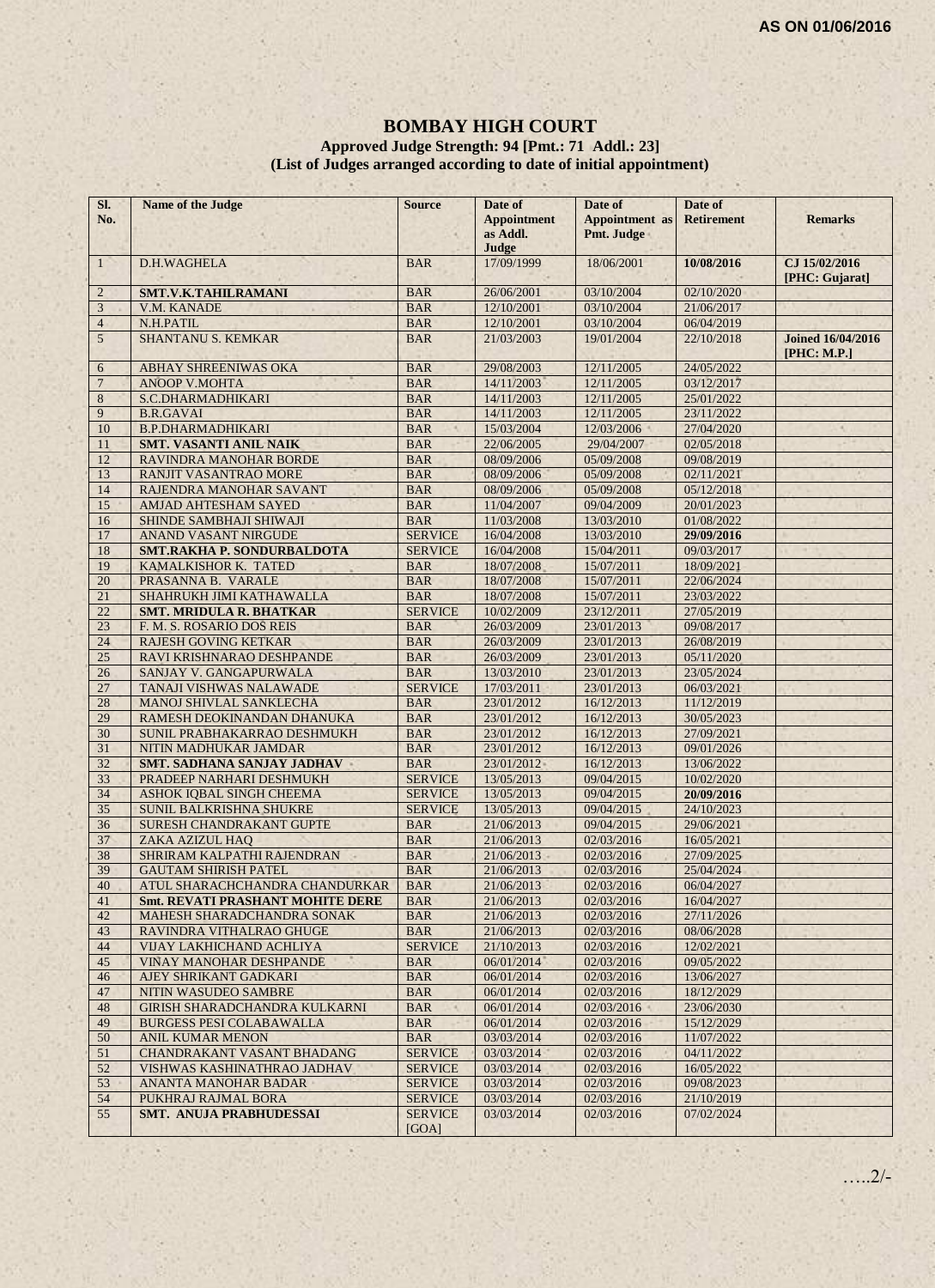# **2 :**

# **BOMBAY HIGH COURT…contd.**

# **Additional Judges**

| SI.             | Name of Additional Judge               | Date of      | Source         | Date of initial | Date of expiry  |
|-----------------|----------------------------------------|--------------|----------------|-----------------|-----------------|
| No.             |                                        | <b>Birth</b> |                | appointment     | of present term |
|                 | KALIDAS LAXMANRAO WADANE               | 12/01/1957   | <b>SERVICE</b> | 01/01/2015      | 31/12/2016      |
|                 | KUMARI INDIRA KANAHAIYALAL JAIN        | 20/12/1955   | <b>SERVICE</b> | 01/01/2015      | 31/12/2016      |
| 3               | DR. (SMT.) SHALINI SHASHANK PHANSALKAR | 06/02/1957   | <b>SERVICE</b> | 01/01/2015      | 31/12/2016      |
|                 | <b>JOSHI</b>                           |              |                |                 |                 |
| $\overline{4}$  | PRAKASH DEU NAIK                       | 30/04/1962   | <b>BAR</b>     | 17/03/2016      | 16/03/2018      |
| $5\overline{)}$ | <b>MAKARAND SUBHASH KARNIK</b>         | 10/02/1969   | <b>BAR</b>     | 17/03/2016      | 16/03/2018      |
| 6               | <b>SMT. SWAPNA SANJIV JOSHI</b>        | 26/08/1959   | <b>SERVICE</b> | 28/03/2016      | 27/03/2018      |
|                 | <b>KISHOR KALESH SONAWANE</b>          | 11/06/1958   | <b>SERVICE</b> | 28/03/2016      | 27/03/2018      |
| 8               | SANITRAO SHAMRAO PATIL                 | 16/10/1956   | <b>SERVICE</b> | 28/03/2016      | 27/03/2018      |
| 9               | <b>KUMARI NUTAN D. SARDESSAI</b>       | 19/08/1958   | <b>SERVICE</b> | 28/03/2016      | 27/03/2018      |
|                 |                                        |              | [GOA]          |                 |                 |

# **Judges transferred from the Bombay High Court**

| Sl. | Name of the Judge            | Source         | Apptt.as Addl. | Apptt. as Pmt. | <b>DOR</b> | Remarks                      |
|-----|------------------------------|----------------|----------------|----------------|------------|------------------------------|
|     |                              |                | Judge          | Judge          |            |                              |
|     | D.B.BHOSALE                  | <b>BAR</b>     | 22/01/2001     | 21/01/2003     | 23/10/2018 | Transferred to $T & A.P.$    |
|     | <b>S.J.VAZIFDAR</b>          | <b>BAR</b>     | 22/01/2001     | 21/01/2003     | 03/05/2018 | Transferred to P&H           |
|     | <b>SMT. N.N.MHATRE</b>       | <b>BAR</b>     | 28/03/2001     | 21/03/2003     | 19/09/2017 | <b>Transfer to Calcutta</b>  |
|     | ARUN BHAURAO CHAUDHARI       | <b>BAR</b>     | 08/09/2006     | 05/09/2008     | 31/03/2019 | Transfer to P & H            |
|     | <b>ABHAY MAHADEO THIPSAY</b> | <b>SERVICE</b> | 17/03/2011     | 16/12/2013     | 09/03/2017 | <b>Transfer to Allahabad</b> |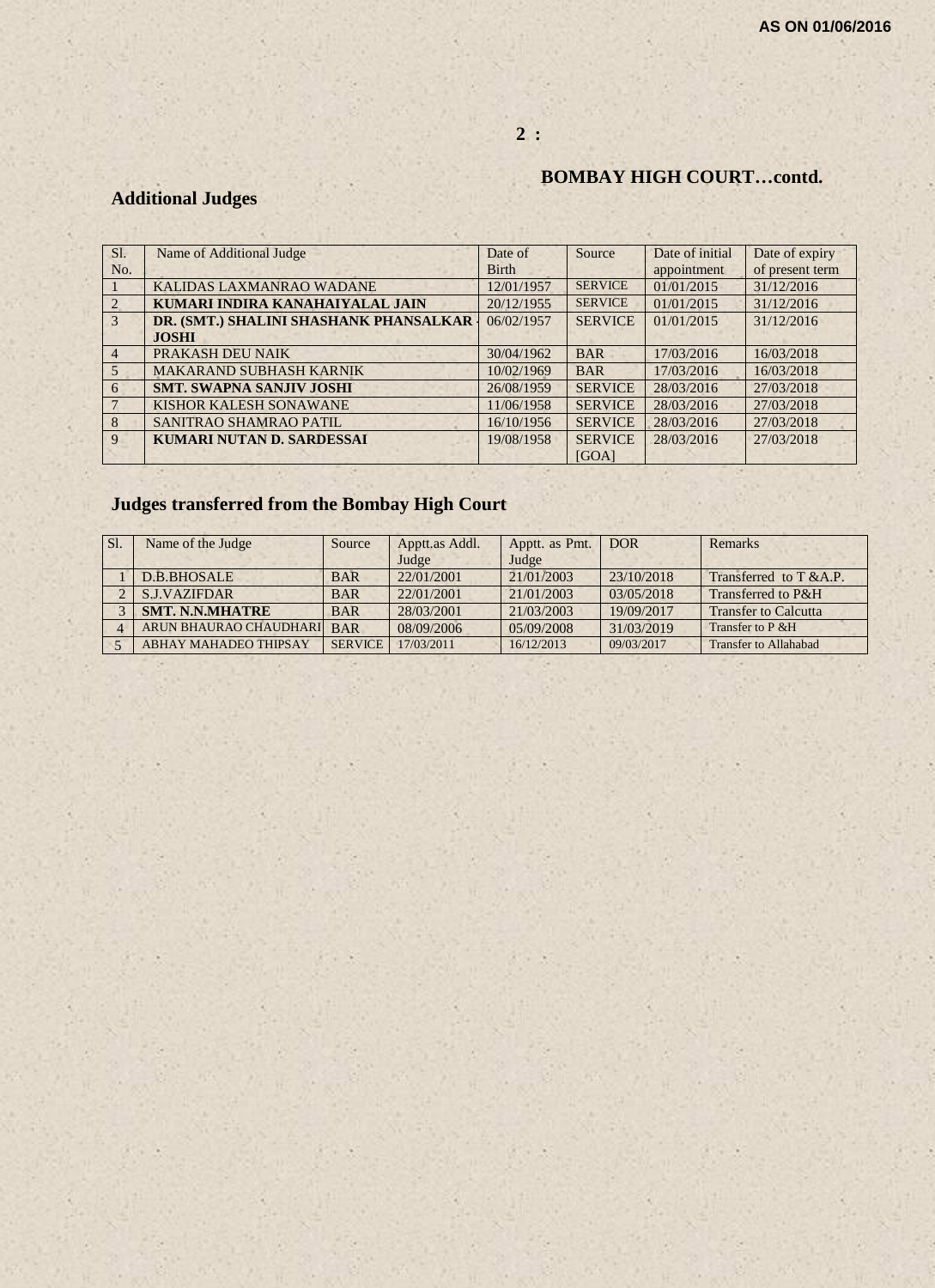#### **CALCUTTA HIGH COURT**

**Approved Judge Strength: 72 [Pmt.: 54 Addl: 18]** *(List of Judges arranged according to date of initial appointment)*

| SI.<br>No.      | <b>Name of the Judge</b>       | <b>Source of</b><br>Recruit-<br>ment | Date of<br><b>Appointment</b><br><b>as</b><br><b>Addl. Judge</b> | Date of<br><b>Appointment</b><br>as Pmt.Judge | Date of<br><b>Retirement</b> | <b>Remarks</b>                                  |
|-----------------|--------------------------------|--------------------------------------|------------------------------------------------------------------|-----------------------------------------------|------------------------------|-------------------------------------------------|
| $\mathbf{1}$    | <b>SMT.MANJULA CHELLUR</b>     | <b>SERVICE</b>                       | 21/02/2000                                                       | 17/08/2000                                    | 04/12/2017                   | CJ 05/08/2014<br>[PHC: Karnataka]               |
| $\overline{2}$  | G.C.GUPTA                      | <b>BAR</b>                           |                                                                  | 15/09/2000                                    | 30/11/2016                   |                                                 |
| $\overline{3}$  | <b>SMT. N.N.MHATRE</b>         | <b>BAR</b>                           | 28/03/2001                                                       | 21/03/2003                                    | 19/09/2017                   | <b>Joined 06/01/2012</b><br>[PHC: Bombay]       |
| $\overline{4}$  | <b>KUMARI INDIRA BANERJEE</b>  | <b>BAR</b>                           |                                                                  | 05/02/2002                                    | 23/09/2019                   |                                                 |
| 5               | <b>RAKESH TIWARI</b>           | <b>BAR</b>                           | L.                                                               | 14/02/2002                                    | 24/10/2017                   | <b>Joined on 21/03/2016</b><br>[PHC: Allahabad] |
| 6               | JYOTIRMAY BHATTACHARYA         | <b>BAR</b>                           | $\overline{\phantom{m}}$                                         | 03/12/2003                                    | 24/09/2018                   |                                                 |
| $\overline{7}$  | <b>SOUMITRA PAL</b>            | <b>BAR</b>                           |                                                                  | 19/01/2004                                    | 27/08/2016                   |                                                 |
| 8               | <b>ANIRUDDHA BOSE</b>          | <b>BAR</b>                           |                                                                  | 19/01/2004                                    | 10/04/2021                   |                                                 |
| 9               | <b>RAJIV SHARMA</b>            | <b>BAR</b>                           | 24/09/2004                                                       | 18/08/2005                                    | 24/09/2017                   | <b>Joined on 27/04/15</b><br>[PHC: Allahabad]   |
| 10              | <b>DEBASISH KA R GUPTA</b>     | <b>BAR</b>                           |                                                                  | 22/06/2006                                    | 31/12/2018                   |                                                 |
| 11              | <b>SMT. NADIRA PATHERYA</b>    | <b>BAR</b>                           | 44                                                               | 22/06/2006                                    | 18/11/2018                   |                                                 |
| 12              | <b>ASHIM KUMAR ROY</b>         | <b>BAR</b>                           | --                                                               | 22/06/2006                                    | 29/08/2017                   |                                                 |
| 13              | <b>BISWANATH SOMADDER</b>      | <b>BAR</b>                           | $\overline{\phantom{a}}$                                         | 22/06/2006                                    | 14/12/2025                   |                                                 |
| 14              | <b>DIPANKAR DATTA</b>          | <b>BAR</b>                           |                                                                  | 22/06/2006                                    | 08/02/2027                   |                                                 |
| 15              | <b>SANJIB BANERJEE</b>         | <b>BAR</b>                           |                                                                  | 22/06/2006                                    | 01/11/2023                   |                                                 |
| 16              | C. S. KARNAN                   | <b>BAR</b>                           | 31/03/2009                                                       | 29/03/2011                                    | 11/06/2017                   | <b>JOINED ON 10/03/2016</b><br>[PHC: MADRAS]    |
| 17              | <b>INDRA PRASANNA MUKERJI</b>  | <b>BAR</b>                           | $-$                                                              | 18/05/2009                                    | 05/09/2025                   |                                                 |
| 18              | <b>HARISH TANDON</b>           | <b>BAR</b>                           | $-$                                                              | 13/04/2010                                    | 05/11/2026                   |                                                 |
| 19              | ASHOKE KUMAR DAS ADHIKARI      | <b>BAR</b>                           | $--$                                                             | 13/09/2010                                    | 17/06/2016                   |                                                 |
| 20              | DR. SAMBUDDHA CHAKRABARTI      | <b>BAR</b>                           | $-$                                                              | 13/09/2010                                    | 10/05/2020                   |                                                 |
| 21              | <b>SOUMEN SEN</b>              | <b>BAR</b>                           | $\overline{a}$                                                   | 13/04/2011                                    | 26/07/2027                   |                                                 |
| $\overline{22}$ | <b>JOYMALYA BAGCHI</b>         | <b>BAR</b>                           | $-$                                                              | 27/06/2011                                    | 02/10/2028                   |                                                 |
| $\overline{23}$ | <b>INDRAJIT CHATTERJEE</b>     | <b>SERVICE</b>                       | 01/10/2013                                                       | 14/03/2016                                    | 02/02/2017                   |                                                 |
| 24              | <b>TAPASH MOOKHERJEE</b>       | <b>SERVICE</b>                       | 01/10/2013                                                       | 14/03/2016                                    | 15/07/2017                   |                                                 |
| 25              | <b>RANJIT KUMAR BAG</b>        | <b>SERVICE</b>                       | 01/10/2013                                                       | 14/03/2016                                    | 08/11/2017                   |                                                 |
| $\overline{26}$ | <b>ISHAN CHANDRA DAS</b>       | <b>SERVICE</b>                       | 01/10/2013                                                       | 14/03/2016                                    | 01/03/2017                   |                                                 |
| $\overline{27}$ | <b>SMT. SAMAPTI CHATTERJEE</b> | <b>BAR</b>                           | 30/10/2013                                                       | 14/03/2016                                    | 13/12/2020                   |                                                 |
| 28              | <b>SAHIDULLAH MUNSHI</b>       | <b>BAR</b>                           | 30/10/2013                                                       | 14/03/2016                                    | 29/09/2020                   |                                                 |
| 29              | <b>SUBRATA TALUKDAR</b>        | <b>BAR</b>                           | 30/10/2013                                                       | 14/03/2016                                    | 04/07/2023                   |                                                 |
| 30              | TAPABRATA CHAKRABORTY          | <b>BAR</b>                           | 30/10/2013                                                       | 14/03/2016                                    | 27/11/2028                   |                                                 |
| 31              | <b>ARINDAM SINHA</b>           | <b>BAR</b>                           | 30/10/2013                                                       | 14/03/2016                                    | 22/09/2027                   |                                                 |
| 32              | <b>ARIJIT BANERJEE</b>         | <b>BAR</b>                           | 30/10/2013                                                       | 14/03/2016                                    | 07/03/2029                   |                                                 |
| 33              | <b>DEBANGSU BASAK</b>          | <b>BAR</b>                           | 30/10/2013                                                       | 14/03/2016                                    | 19/06/2028                   |                                                 |

# **Additional Judges**

| Sl.            | Name of Additional Judge    | Date of Birth | Source         | Date of initial | Date of expiry  |
|----------------|-----------------------------|---------------|----------------|-----------------|-----------------|
| No.            |                             |               |                | appointment     | of present term |
|                | ASHIS KUMAR CHAKRABORTY     | 12/12/1965    | <b>BAR</b>     | 22/10/2014      | 21/10/2016      |
|                | <b>MALAY MARUT BANERJEE</b> | 01/04/1955    | <b>SERVICE</b> | 30/03/2015      | 29/03/2017      |
| $\mathcal{R}$  | <b>MD. MUMTAZ KHAN</b>      | 15/08/1957    | <b>SERVICE</b> | 30/03/2015      | 29/03/2017      |
| $\overline{4}$ | <b>SANKAR ACHARYYA</b>      | 24/08/1955    | <b>SERVICE</b> | 30/03/2015      | 29/03/2017      |
| $\sqrt{2}$     | <b>MIR DARA SHEKO</b>       | 11/02/1956    | <b>SERVICE</b> | 30/03/2015      | 29/03/2017      |
| 6              | <b>DEBI PROSAD DEY</b>      | 16/02/1956    | <b>SERVICE</b> | 30/03/2015      | 29/03/2017      |
|                | <b>MISS ASHA ARORA</b>      | 02/10/1957    | <b>SERVICE</b> | 30/03/2015      | 29/03/2017      |
| 8              | SIDDHARTHA CHATTOPADHYAY    | 08/02/1956    | <b>SERVICE</b> | 30/03/2015      | 29/03/2017      |
| $\mathbf{Q}$   | <b>SHIVAKANT PRASAD</b>     | 06/12/1959    | <b>SERVICE</b> | 30/03/2015      | 29/03/2017      |

# **Judges transferred from the Calcutta High Court**

| Sl. | Name of the Judge      | Source         | Date of            | Date of       | Date of    | Remarks            |
|-----|------------------------|----------------|--------------------|---------------|------------|--------------------|
| No. |                        |                | Appointment        | Appointment   | retirement |                    |
|     |                        |                | Addl.<br><b>as</b> | As Pmt. Judge |            |                    |
|     |                        |                | Judge              |               |            |                    |
|     | S.K.MUKHERJEE          | <b>BAR</b>     | --                 | 15/09/2000    | 09/10/2017 | CJ. Karnataka      |
|     | <b>SUDIP AHLUWALIA</b> | <b>SERVICE</b> | 01/10/2013         | 14/03/2016    | 30/12/2021 | Transferred to P&H |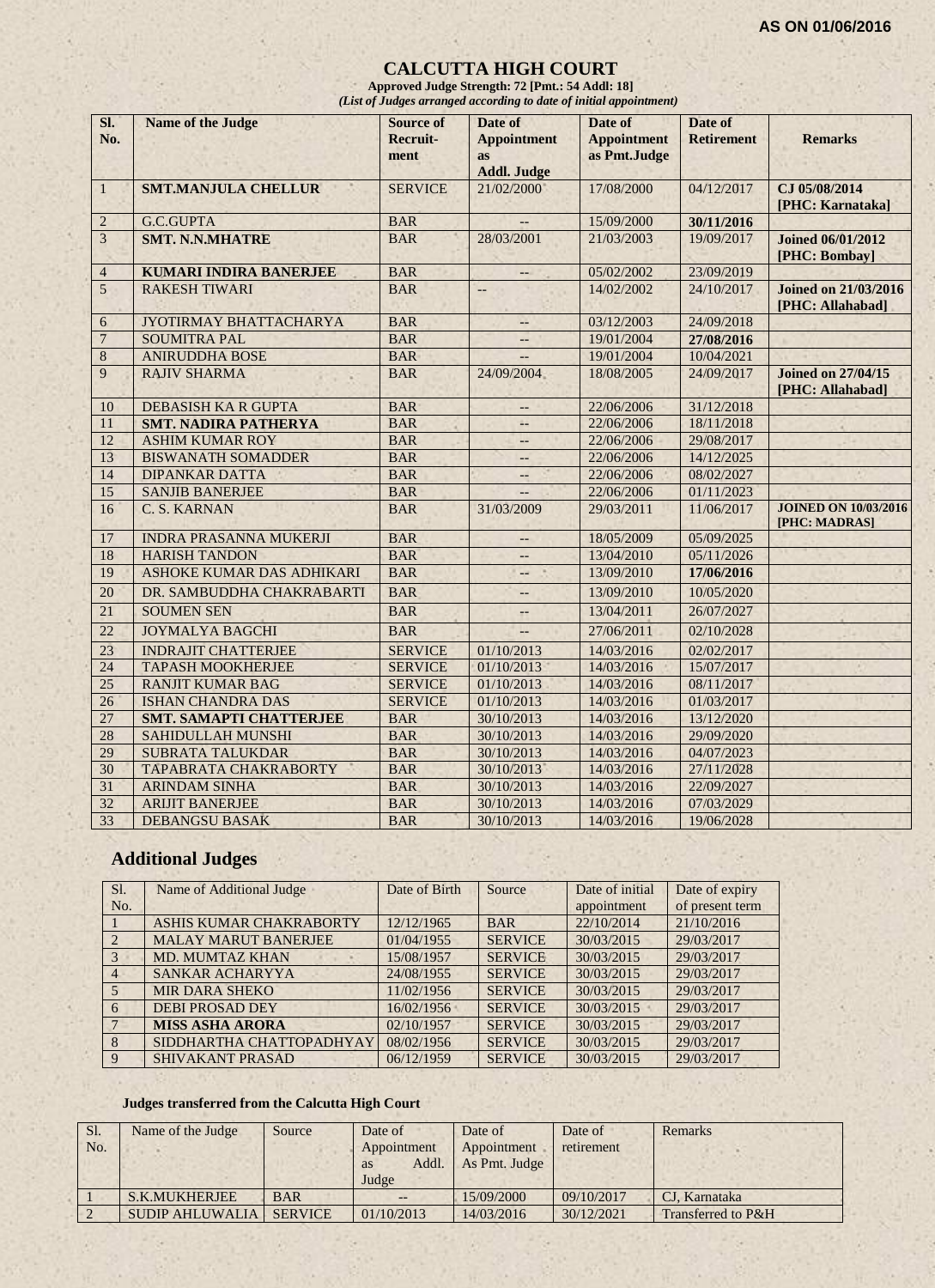#### **CHHATTISGARH HIGH COURT**

**Approved Judge Strength: 22 [Pmt.: 17 Addl.: 05] (List of Judges arranged according to date of initial appointment)**

| Sl.<br>No.     | <b>Name of the Judge</b>                    | Source of<br>Recruit-<br>ment | Date of<br><b>Appointment</b><br>as Addl.<br>Judge | Date of<br><b>Appointment</b><br>as Pmt. Judge | Date of<br><b>Retirement</b> | <b>Remarks</b>               |
|----------------|---------------------------------------------|-------------------------------|----------------------------------------------------|------------------------------------------------|------------------------------|------------------------------|
|                | <b>DEEPAK GUPTA</b>                         | <b>BAR</b>                    |                                                    | 04/10/2004                                     | 06/05/2017                   | CJ 16/05/2016<br>[PHC: H.P.] |
| $\overline{2}$ | PRITINKER DIWAKER                           | <b>BAR</b>                    | 31/03/2009                                         | 10/09/2013                                     | 21/11/2023                   |                              |
| 3              | PRASHANT KUMAR MISHRA                       | <b>BAR</b>                    | 10/12/2009                                         | 28/11/2014                                     | 28/08/2026                   |                              |
| $\overline{4}$ | <b>MANINDRA MOHAN</b><br><b>SHRIVASTAVA</b> | <b>BAR</b>                    | 10/12/2009                                         | 08/03/2016                                     | 05/03/2026                   |                              |
| $\overline{5}$ | <b>GOUTAM BHADURI</b>                       | <b>BAR</b>                    | 16/09/2013                                         | 08/03/2016                                     | 09/11/2024                   |                              |
| 6              | SANJAY KUMAR AGRAWAL                        | <b>BAR</b>                    | 16/09/2013                                         | 08/03/2016                                     | 14/07/2017                   |                              |
|                | PUTHICHIRA SAM KOSHY                        | <b>BAR</b>                    | 16/09/2013                                         | 08/03/2016                                     | 29/04/2019                   |                              |
| 8              | <b>CHANDRA BHUSHAN BAJPAI</b>               | <b>SERVICE</b>                | 27/01/2014                                         | 08/03/2016                                     | 13/10/2017                   |                              |

# **Additional Judges**

| Sl.<br>No. | Name of Additional Judge | Date of Birth | Source of<br>Recruitment | Date of initial<br>appointment | Date of expiry<br>of present term |
|------------|--------------------------|---------------|--------------------------|--------------------------------|-----------------------------------|
|            |                          | <b>NIL</b>    |                          |                                |                                   |

#### **Judges transferred from the Chhattisgarh High Court**

| Sl.<br>No. | Name of the Judge      | Source     | Date of<br>Appointment as Addl.<br>Judge | Date of<br>Appointment<br>As Pmt. Judge | Date of<br>retirement | Remarks               |
|------------|------------------------|------------|------------------------------------------|-----------------------------------------|-----------------------|-----------------------|
|            | SUNIL KUMAR SINHA      | <b>BAR</b> | $- -$                                    | 01/12/2004                              | 06/07/2016            | CJ. Sikkim            |
|            | SATISH KUMAR AGNIHOTRI | <b>BAR</b> | 05/05/2005                               | 03/05/2007                              | 30/07/2018            | Transferred to Sikkim |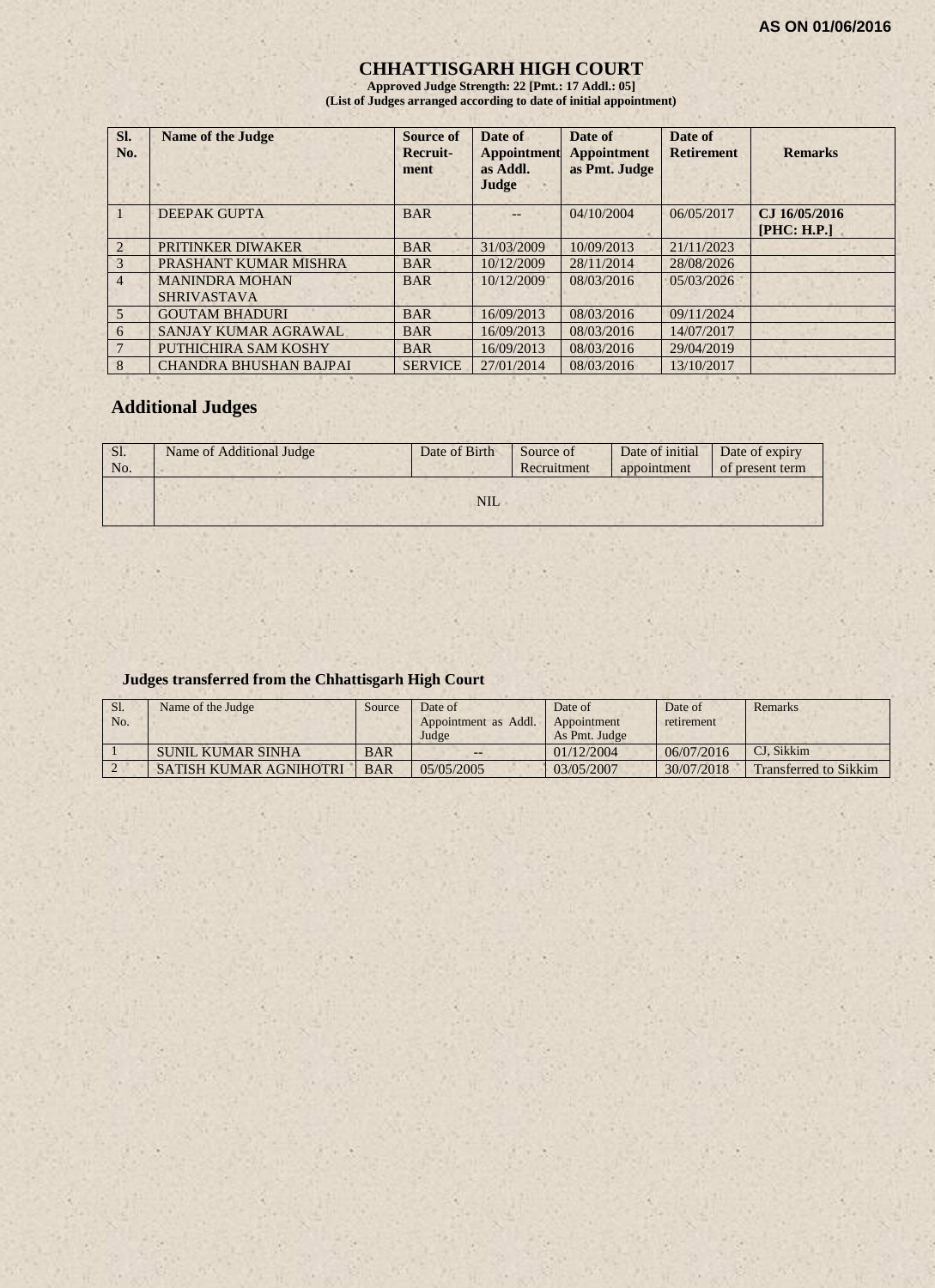#### **DELHI HIGH COURT**

**Approved Judge Strength: 60 [Pmt.: 45 Addl.: 15] (List of Judges arranged according to date of initial appointment)**

| SI.<br>No.              | <b>Name of the Judge</b>                     | <b>Source of</b><br>Recruit- | Date of<br>Appoint-           | Date of<br><b>Appointment</b> as | Date of<br><b>Retirement</b> | <b>Remarks</b>                            |
|-------------------------|----------------------------------------------|------------------------------|-------------------------------|----------------------------------|------------------------------|-------------------------------------------|
|                         |                                              | ment                         | ment as<br><b>Addl. Judge</b> | Pmt. Judge                       |                              |                                           |
| $\mathbf{1}$            | <b>MS. GORLA ROHINI</b>                      | <b>BAR</b>                   | 25/06/2001                    | 31/07/2002                       | 13/04/2017                   | CJ 21/04/2014<br>[PHC: Andhra Pd.]        |
| $\overline{2}$          | <b>BADAR DURREZ AHMED</b>                    | <b>BAR</b>                   | 20/12/2002                    | 21/01/2004                       | 15/03/2018                   |                                           |
| $\overline{\mathbf{3}}$ | PRADEEP NANDRAJOG                            | <b>BAR</b>                   | 20/12/2002                    | 16/04/2004                       | 23/02/2020                   |                                           |
| $\overline{4}$          | <b>KUMARI GITA MITTAL</b>                    | <b>BAR</b>                   | 16/07/2004                    | 20/02/2006                       | 08/12/2020                   |                                           |
| 5                       | SHRIPATHI RAVINDRA BHAT                      | <b>BAR</b>                   | 16/07/2004                    | 20/02/2006                       | 20/10/2020                   |                                           |
| 6                       | <b>SANJIV KHANNA</b>                         | <b>BAR</b>                   | 24/06/2005                    | 20/02/2006                       | 13/05/2022                   |                                           |
| $\overline{7}$          | <b>GURINDER SINGH SISTANI</b>                | <b>BAR</b>                   | 29/05/2006                    | 29/08/2007                       | 10/03/2020                   |                                           |
| 8                       | <b>S.MURALIDHAR</b>                          | <b>BAR</b>                   | 29/05/2006                    | 29/08/2007                       | 07/08/2023                   |                                           |
| 9                       | <b>KUMARI HIMA KOHLI</b>                     | <b>BAR</b>                   | 29/05/2006                    | 29/08/2007                       | 01/09/2021                   |                                           |
| 10                      | <b>VIPIN SANGHI</b>                          | <b>BAR</b>                   | 29/05/2006                    | 11/02/2008                       | 26/10/2023                   |                                           |
| 11                      | SUDERSHAN KUMAR MISRA                        | <b>BAR</b>                   | 04/07/2007                    | 07/11/2008                       | 06/09/2016                   |                                           |
| 12                      | SIDDHARTH MRIDUL                             | <b>BAR</b>                   | 13/03/2008                    | 26/05/2009                       | 21/11/2024                   |                                           |
| 13                      | <b>MANMOHAN</b>                              | <b>BAR</b>                   | 13/03/2008                    | 17/12/2009                       | 16/12/2024                   |                                           |
| 14                      | <b>VIJAY KUMAR SHALI</b>                     | <b>BAR</b>                   | 11/04/2008                    | 03/03/2010                       | 14/06/2016                   |                                           |
| 15                      | <b>MANMOHAN SINGH</b>                        | <b>BAR</b>                   | 11/04/2008                    | 06/07/2011                       | 21/09/2016                   |                                           |
| 16                      | <b>RAJIV SAHAI ENDLAW</b>                    | <b>BAR</b>                   | 11/04/2008                    | 06/07/2011                       | 12/08/2021                   |                                           |
| 17                      | <b>JAG JIVAN RAM MIDHA</b>                   | <b>BAR</b>                   | 11/04/2008                    | 06/07/2011                       | 07/07/2021                   |                                           |
| 18                      | <b>SUNIL GAUR</b>                            | <b>SERVICE</b>               | 11/04/2008                    | 11/04/2012                       | 22/08/2019                   |                                           |
| 19                      | VALMIKI J. MEHTA                             | <b>BAR</b>                   | 15/04/2009                    | 12/04/2013                       | 05/06/2021                   |                                           |
| 20                      | <b>SMT.INDERMEET KAUR</b><br><b>KOCHHAR</b>  | <b>SERVICE</b>               | 14/05/2009                    | 12/04/2013                       | 21/03/2018                   |                                           |
| 21                      | <b>ANIL KUMAR PATHAK</b>                     | <b>SERVICE</b>               | 14/05/2009                    | 05/09/2013                       | 10/07/2019                   |                                           |
| 22                      | <b>MS. MUKTA GUPTA</b>                       | <b>BAR</b>                   | 23/10/2009                    | 29/05/2014                       | 27/06/2023                   |                                           |
| 23                      | <b>SHRIMATI PRATIBHA RANI</b>                | <b>SERVICE</b>               | 17/10/2011                    | 16/10/2014                       | 24/08/2018                   |                                           |
| 24                      | <b>SAT PAUL GARG</b>                         | <b>SERVICE</b>               | 17/10/2011                    | 16/10/2014                       | 14/06/2018                   |                                           |
| 25                      | <b>JAYANT NATH</b>                           | <b>BAR</b>                   | 17/04/2013                    | 18/03/2015                       | 09/11/2021                   |                                           |
| 26                      | NAJMUSSAHAR WAZIRI@NAJMI<br><b>WAZIRI</b>    | <b>BAR</b>                   | 17/04/2013                    | 18/03/2015                       | 14/07/2023                   |                                           |
| 27                      | <b>SANJEEV SACHDVA</b>                       | <b>BAR</b>                   | 17/04/2013                    | 18/03/2015                       | 25/12/2026                   |                                           |
| 28                      | <b>VIBHU BAKHRU</b>                          | <b>BAR</b>                   | 17/04/2013                    | 18/03/2015                       | 01/11/2028                   |                                           |
| 29                      | <b>VALLURI KAMESWAR RAO</b>                  | <b>BAR</b>                   | 17/04/2013                    | 18/03/2015                       | 06/08/2027                   |                                           |
| 30                      | <b>SMT. SUNITA GUPTA</b>                     | <b>SERVICE</b>               | 17/04/2013                    | 18/03/2015                       | 13/12/2016                   |                                           |
| 31                      | <b>SMT. DEEPA SHARMA</b>                     | <b>SERVICE</b>               | 17/04/2013                    | 18/03/2015                       | 27/05/2018                   |                                           |
| 32                      | <b>ASHUTOSH KUMAR</b>                        | <b>BAR</b>                   | 15/05/2014                    | 14/05/2016                       | 30/09/2028                   | <b>Joined on 7.1.2015</b><br>[PHC: Patna] |
| 33                      | PARKASH SINGH TEJI                           | <b>SERVICE</b>               | 15/12/2014                    | 00/05/2016                       | 13/08/2018                   |                                           |
| 34                      | <b>INDER SINGH MEHTA</b>                     | <b>SERVICE</b>               | 15/12/2014                    | 00/05/2016                       | 05/04/2020                   |                                           |
| 35                      | RAVINDRA KUMAR GAUBA                         | <b>SERVICE</b>               | 15/12/2014                    | 00/05/2016                       | 03/12/2019                   |                                           |
| 36                      | <b>SMT. SANGITA DHINGRA</b><br><b>SEHGAL</b> | <b>SERVICE</b>               | 15/12/2014                    | 00/05/2016                       | 19/06/2020                   |                                           |

# **Additional Judges**

| SI.<br>No. | <b>Name of Additional Judge</b> | Date of<br><b>Birth</b> | <b>Source of</b> | Date of initial<br>Recruitment   appointment | Date of expiry<br>of present<br>term |  |
|------------|---------------------------------|-------------------------|------------------|----------------------------------------------|--------------------------------------|--|
|            |                                 | $\bf NIL$               |                  |                                              |                                      |  |

#### **JUDGES TRANSFERRED FROM THE DELHI HIGH COURT**

| <b>SI.</b>     | Name of the Judge        | Source         | Date of        | Date of       | Date of    | <b>Remarks</b>                  |
|----------------|--------------------------|----------------|----------------|---------------|------------|---------------------------------|
| No.            |                          |                | Appointment    | Appointment   | Retirement |                                 |
|                |                          |                | as Addl. Judge | As Pmt. Judge |            |                                 |
|                | SANJAY KISHAN KAUL       | <b>BAR</b>     | 03/05/2001     | 02/05/2003    | 25/12/2020 | CJ, Madras HC                   |
| $\overline{2}$ | <b>MOOL CHAND GARG</b>   | Service        | 11/04/2008     | 00/06/2013    | 09/06/2016 | Transferred to M.P.             |
|                | <b>RAJIV SHAKDHER</b>    | <b>BAR</b>     | 11/04/2008     | 17/10/2011    | 18/10/2024 | <b>Transferred to Madras</b>    |
|                | <b>SURESH KUMAR KAIT</b> | <b>BAR</b>     | 05/09/2008     | 12/04/2013    | 23/05/2025 | Transferred to T &AP            |
|                | <b>VED PRAKASH VAISH</b> | <b>SERVICE</b> | 17/04/2013     | 18/03/2015    | 26/06/2021 | <b>Transferred to Meghalaya</b> |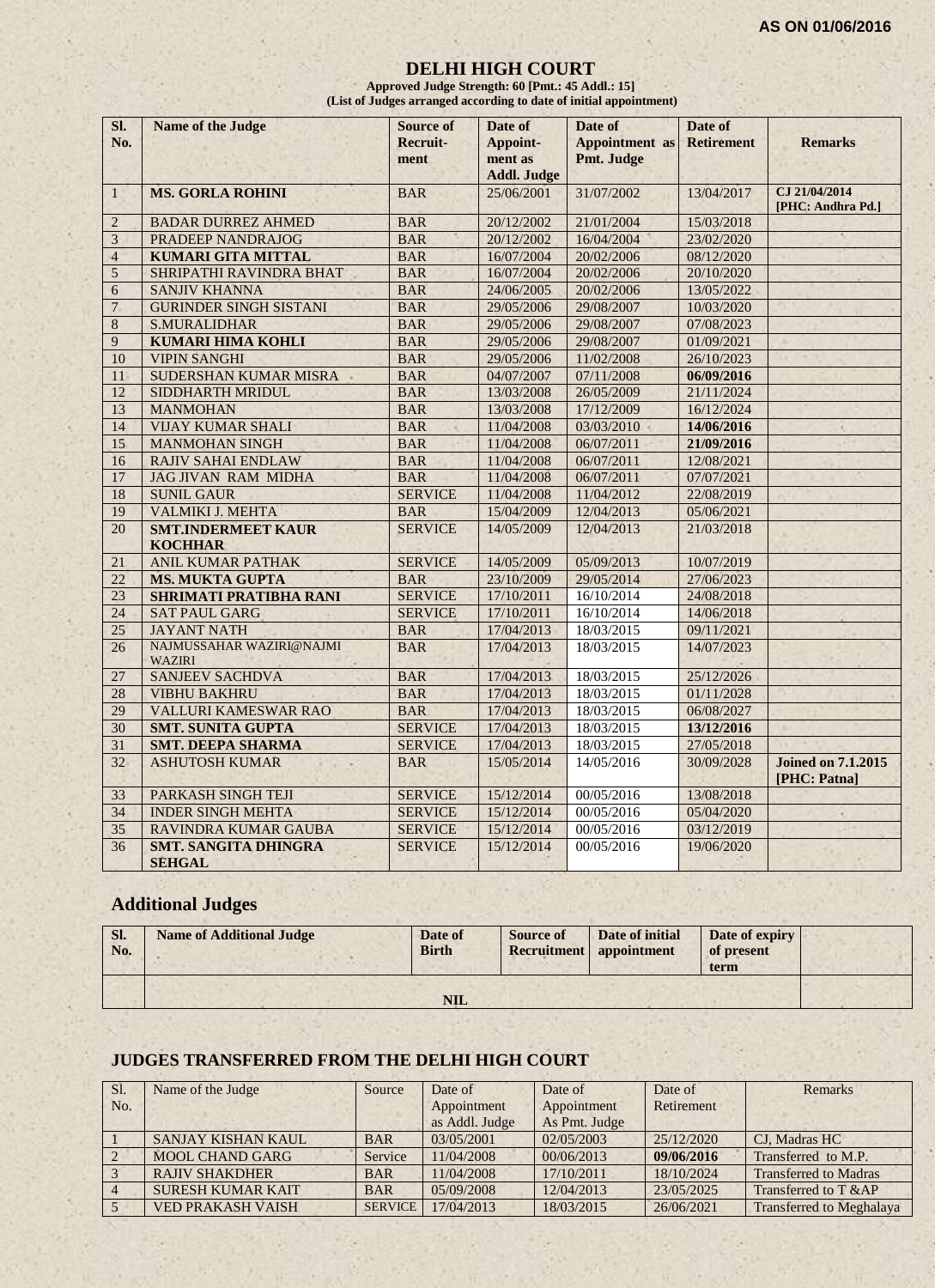$1.18$ 

#### **GAUHATI HIGH COURT**

**Approved Judge Strength: 24 [Pmt.: 18 Addl.: 6 ] (List of Judges arranged according to date of initial appointment)**

| SI.<br>No.     | <b>Name of the Judge</b>  | Source of<br><b>Recruitment</b> | Date of<br><b>Appointment</b><br>as Addl. Judge | Date of<br><b>Appointment</b><br>as Pmt. Judge | Date of<br><b>Retirement</b> | <b>Remarks</b>               |
|----------------|---------------------------|---------------------------------|-------------------------------------------------|------------------------------------------------|------------------------------|------------------------------|
|                | <b>AJIT SINGH</b>         | <b>BAR</b>                      | 01/04/2002                                      | 21/03/2003                                     | 05/09/2018                   | CJ 05/03/2016<br>[PHC: M.P.] |
| $\overline{2}$ | <b>HRISHIKESH ROY</b>     | <b>BAR</b>                      | 12/10/2006                                      | 15/07/2008                                     | 31/05/2022                   |                              |
| $\overline{3}$ | <b>ARUP KUMAR GOSWAMI</b> | <b>BAR</b>                      | 24/01/2011                                      | 07/11/2012                                     | 10/03/2023                   |                              |
| 4 <sup>°</sup> | <b>UJJAL BHUYAN</b>       | <b>BAR</b>                      | 17/10/2011                                      | 16/10/2013                                     | 01/08/2026                   |                              |
| 5              | Dr.(Mrs.) INDIRA SHAH     | <b>SERVICE</b>                  | 02/03/2012                                      | 28/02/2014                                     | 16/08/2016                   |                              |
| 6              | NISHITENDU CHAUDHURY      | <b>BAR</b>                      | 22/05/2013                                      | 20/02/2016                                     | 31/01/2023                   |                              |

 $x + x$ 

# **Additional Judges**

| Sl.<br>No.      | <b>Name of Additional Judge</b> | Date of<br><b>Birth</b> | Source of<br><b>Recruitment</b> | Date of initial<br>appointment | Date of expiry<br>of present<br>term |
|-----------------|---------------------------------|-------------------------|---------------------------------|--------------------------------|--------------------------------------|
|                 | <b>LANUSUNGKUM JAMIR</b>        | 01/03/1964              | <b>BAR</b>                      | 22/05/2013                     | 21/05/2017                           |
| 2.              | <b>MANASH RANJAN PATHAK</b>     | 28/08/1965              | <b>BAR</b>                      | 22/05/2013                     | 21/05/2017                           |
| 3               | <b>MANOJIT BHUYAN</b>           | 05/02/1959              | <b>BAR</b>                      | 07/01/2015                     | 06/01/2017                           |
| $\overline{4}$  | MICHAEL ZOTHANKHUMA             | 23/10/1965              | <b>BAR</b>                      | 07/01/2015                     | 06/01/2017                           |
|                 | <b>SUMAN SHYAM</b>              | 12/06/1969              | <b>BAR</b>                      | 07/01/2015                     | 06/01/2017                           |
| 6               | PARAN KUMAR PHUKAN              | 29/10/1955              | <b>SERVICE</b>                  | 07/01/2015                     | 06/01/2017                           |
| $7\phantom{.0}$ | <b>SMT. RUMI KUMARI PHUKAN</b>  | 01/07/1960              | <b>SERVICE</b>                  | 07/01/2015                     | 06/01/2017                           |

# **JUDGES TRANSFERRED FROM THE GAUHATI HIGH COURT**

 $1.1.5$ 

| Sl.<br>No. | Name of the Judge           | Source<br>Of<br>Recruit<br>ment | Date of<br>Appointment<br>as Addl.<br>Judge | Date of<br>Appointment<br>As Pmt. Judge | Date of<br>retirement | <b>Remarks</b>                |
|------------|-----------------------------|---------------------------------|---------------------------------------------|-----------------------------------------|-----------------------|-------------------------------|
|            | <b>IOBAL AHMED ANSARI</b>   | <b>SERVICE</b>                  | 04/03/2002                                  | 04/11/2003                              | 28/10/2016            | <b>Transferred to Patna</b>   |
|            | <b>TINLIANTHANG VAIPHEI</b> | <b>BAR</b>                      | 17/07/2003                                  | 28/02/2005                              | 28/02/2018            | <b>Transferred to Tripura</b> |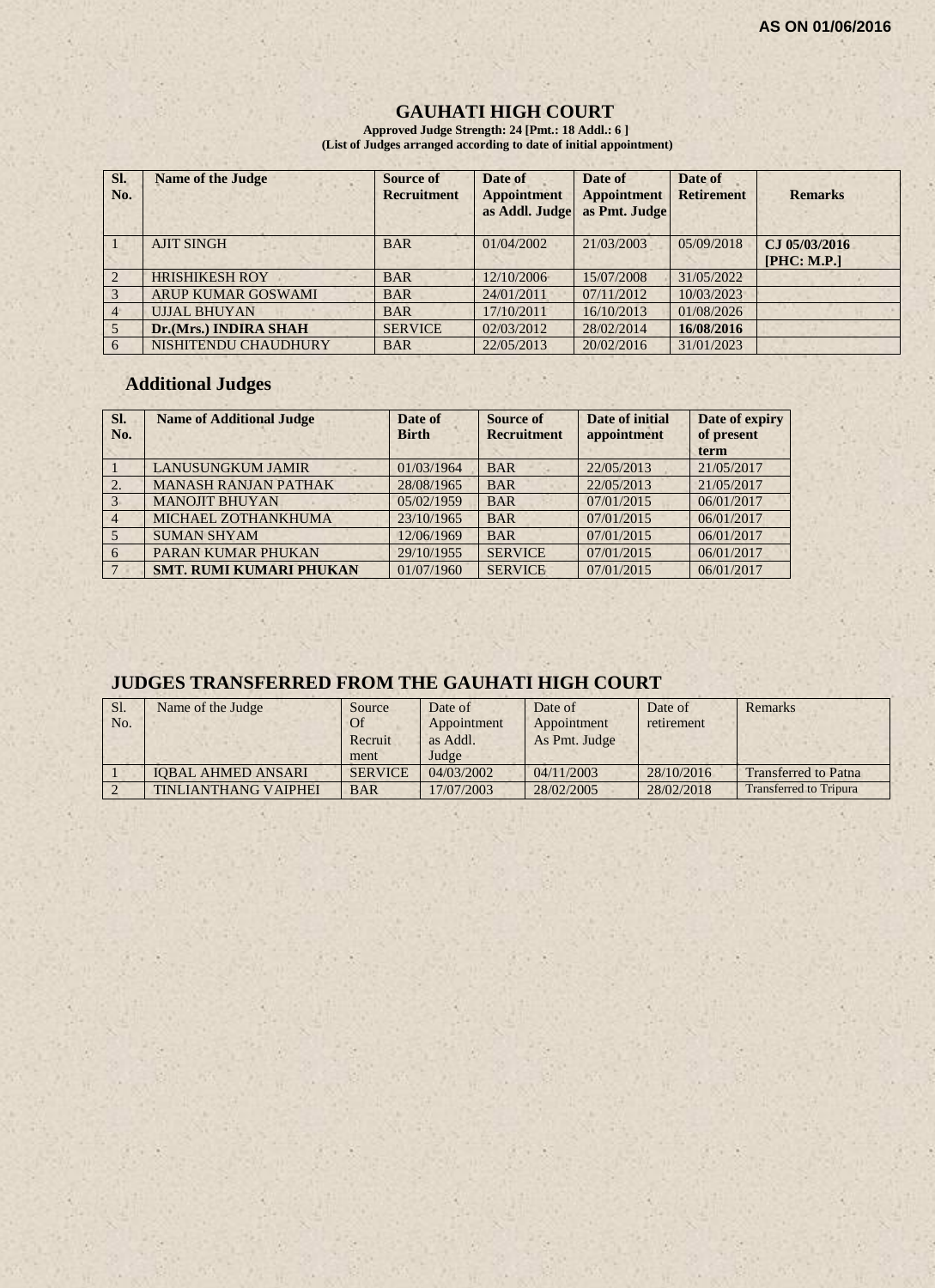#### **GUJARAT HIGH COURT**

**Approved Judge Strength: 52 [Pmt.: 39 Addl.: 13] (List of Judges arranged according to date of initial appointment)**

| SI.<br>No.      | <b>Name of the Judge</b>                | <b>Source of</b><br>Recruit-<br>ment | Date of<br><b>Appointment</b> as<br><b>Addl. Judge</b> | Date of<br><b>Appointment</b><br><b>as</b> | Date of<br><b>Retirement</b> | <b>Remarks</b>                             |
|-----------------|-----------------------------------------|--------------------------------------|--------------------------------------------------------|--------------------------------------------|------------------------------|--------------------------------------------|
|                 |                                         |                                      |                                                        | Pmt. Judge                                 |                              |                                            |
| $\mathbf{1}$    | <b>R. SUBHASH REDDY</b>                 | <b>BAR</b>                           | 02/12/2002                                             | 24/06/2004                                 | 04/01/2019                   | CJ w.e.f. 13/02/2016<br>[PHC: $T & A.P.$ ] |
| $\overline{2}$  | M. R. SHAH                              | <b>BAR</b>                           | 07/03/2004                                             | 22/06/2005                                 | 15/05/2020                   |                                            |
| 3               | K. S. JHAVERI                           | <b>BAR</b>                           | 07/03/2004                                             | 22/06/2005                                 | 04/01/2020                   |                                            |
| $\overline{4}$  | AKIL ABDULHAMID KURESHI                 | <b>BAR</b>                           | 07/03/2004                                             | 12/08/2005                                 | 06/03/2022                   |                                            |
| 5               | A.S. DAVE                               | <b>BAR</b>                           | 08/10/2004                                             | 25/09/2006                                 | 04/12/2019                   |                                            |
| $\sqrt{6}$      | <b>S.R.BRAHMBHATT</b>                   | <b>BAR</b>                           | 08/10/2004                                             | 09/08/2007                                 | 20/02/2020                   |                                            |
| $\overline{7}$  | <b>SMT.H.N.DEVANI</b>                   | <b>BAR</b>                           | 08/10/2004                                             | 09/08/2007                                 | 26/03/2020                   |                                            |
| $\,8\,$         | <b>SMT.ABHILASHA KUMARI</b>             | <b>BAR</b>                           | 02/12/2005                                             | 25/09/2006                                 | 22/02/2018                   | <b>Joined 09/01/2006</b><br>[PHC: H.P.]    |
| 9               | <b>MOHINDER PAL [P]</b>                 | <b>SERVICE</b>                       | 08/10/2007                                             | 14/05/2008                                 | 29/12/2018                   | <b>Joined 30/12/2011</b><br>[PHC: P & H]   |
| 10              | K. M. THAKER                            | <b>BAR</b>                           | 21/11/2007                                             | 21/05/2009                                 | 16/09/2019                   |                                            |
| 11              | Z. K. SAIYED                            | <b>SERVICE</b>                       | 21/11/2007                                             | 21/05/2009                                 | 12/04/2018                   |                                            |
| 12              | RAJESH HARIVADAN SHUKLA                 | <b>SERVICE</b>                       | 21/11/2007                                             | 21/05/2009                                 | 26/12/2018                   |                                            |
| 13              | RASHMIN MANHARBHAI CHHAYA               | <b>BAR</b>                           | 17/02/2011                                             | 28/01/2013                                 | 11/01/2023                   |                                            |
| 14              | <b>JAMSHED BURJOR PARDIWALA</b>         | <b>BAR</b>                           | 17/02/2011                                             | 28/01/2013                                 | 11/08/2027                   |                                            |
| 15              | <b>GAUTAM BABUBHAI SHAH</b>             | <b>SERVICE</b>                       | 17/02/2011                                             | 28/01/2013                                 | 13/10/2016                   |                                            |
| 16              | MISS BELA MANDHURYA TRIVEDI             | Service                              | 17/02/2011                                             | 06/02/2013                                 | 09/06/2022                   |                                            |
| 17              | PRADIPKUMAR PREMSHANKER<br><b>BHATT</b> | Service                              | 17/02/2011                                             | 31/01/2013                                 | 05/09/2018                   |                                            |
| 18              | MISS SONIA GIRIDHAR GOKANI              | <b>SERVICE</b>                       | 17/02/2011                                             | 28/01/2013                                 | 25/02/2023                   |                                            |
| 19              | <b>CHANDRAKANT LALJIBHAI SONI</b>       | <b>BAR</b>                           | 21/11/2011                                             | 06/09/2013                                 | 16/03/2019                   |                                            |
| 20              | <b>ASHISH JITENDRA DESAI</b>            | <b>BAR</b>                           | 21/11/2011                                             | 06/09/2013                                 | 04/07/2024                   |                                            |
| 21              | NILAY VIPINCHANDRA ANJARIA              | <b>BAR</b>                           | 21/11/2011                                             | 06/09/2013                                 | 22/03/2027                   |                                            |
| $\overline{22}$ | PARESH RAVISHANKER UPADHYAY             | <b>BAR</b>                           | 21/11/2011                                             | 06/09/2013                                 | 13/12/2022                   |                                            |
| 23              | SUBODHKUMAR GUNVANTLAL SHAH             | <b>SERVICE</b>                       | 12/11/2012                                             | 10/07/2014                                 | 01/02/2019                   |                                            |
| 24              | <b>SATISH HEMCHANDRA VORA</b>           | <b>SERVICE</b>                       | 12/11/2012                                             | 10/07/2014                                 | 29/05/2023                   |                                            |
| 25              | <b>GHANSHYAM RAGHUMAL UDHWANI</b>       | <b>SERVICE</b>                       | 12/11/2012                                             | 10/07/2014                                 | 24/11/2023                   |                                            |
| 26              | RAJENDRA DHIRAJLAL KOTHARI              | <b>SERVICE</b>                       | 12/11/2012                                             | 01/04/2015                                 | 14/06/2016                   |                                            |
| 27              | ABDULLAH GULAMAHMED URAIZEE             | <b>SERVICE</b>                       | 04/05/2013                                             | 01/04/2015                                 | 22/04/2022                   |                                            |

#### **ADDITIONAL JUDGES**

| SI.<br>No.              | <b>Name of Additional Judge</b>                            | Date of Birth | Source of<br><b>Recruitment</b> | Date of initial<br>appointment | Date of expiry<br>of present term |
|-------------------------|------------------------------------------------------------|---------------|---------------------------------|--------------------------------|-----------------------------------|
|                         | RATILAL PARSHOTTAMBHAI DHOLARIA                            | 01/06/1959    | <b>SERVICE</b>                  | 04/05/2013                     | 03/05/2018                        |
| $\overline{2}$          | <b>VIPUL MANUBHAI PANCHOLI</b>                             | 28/05/1968    | <b>BAR</b>                      | 01/10/2014                     | 30/09/2016                        |
| 3                       | ASHUTOSH JAYANTILAL SHASTRI                                | 14/01/1962    | <b>BAR</b>                      | 06/04/2016                     | 05/04/2018                        |
| $\overline{\mathbf{4}}$ | <b>BIREN ANIRUDDH VAISHNAV</b>                             | 22/05/1963    | <b>BAR</b>                      | 06/04/2016                     | 05/04/2018                        |
| 5 <sup>5</sup>          | ALPESH YESHVANT KOGJE                                      | 16/07/1969    | <b>BAR</b>                      | 06/04/2016                     | 05/04/2018                        |
| 6                       | <b>ARVINDSINGH</b><br><b>ISHWARSINGH</b><br><b>SUPEHIA</b> | 31/08/1969    | <b>BAR</b>                      | 06/04/2016                     | 05/04/2018                        |
| $7^{\circ}$             | <b>NAVALCHANDBHAI</b><br><b>BIPINKUMAR</b><br><b>KARIA</b> | 26/05/1960    | <b>SERVICE</b>                  | 06/04/2016                     | 05/04/2018                        |

#### **JUDGES TRANSFERRED FROM THE GUJARAT HIGH COURT**

| SI.            | Name of the Judge             | Source         | Date of     | Date of       | Date of         | Remarks                         |
|----------------|-------------------------------|----------------|-------------|---------------|-----------------|---------------------------------|
| No.            |                               | <b>Of</b>      | Appointment | Appointment   | Retirement/     |                                 |
|                |                               | Recruit        | as Addl.    | As Pmt. Judge | Expire of their |                                 |
|                |                               | ment           | Judge       |               | term            |                                 |
|                | D.H.WAGHELA                   | <b>BAR</b>     | 17/09/1999  | 18/06/2001    | 10/08/2016      | CJ, Bombay                      |
| $\sqrt{2}$     | <b>JAYANT MANGANLAL PATEL</b> | <b>BAR</b>     | 03/12/2001  | 09/08/2004    | 03/08/2018      | <b>Transferred to Karnataka</b> |
| 3              | <b>DHIRUBHAI N. PATEL</b>     | Bar            | 07/03/2004  | 25/01/2006    | 12/03/2022      | Transfer to Jharkhand           |
| $\overline{4}$ | KAUSHAL JAYENDRA THAKER       | <b>SERVICE</b> | 04/05/2013  |               | 04/09/1961      | Transferred<br>AJ.<br>to        |
|                |                               |                |             |               |                 | Allahabad                       |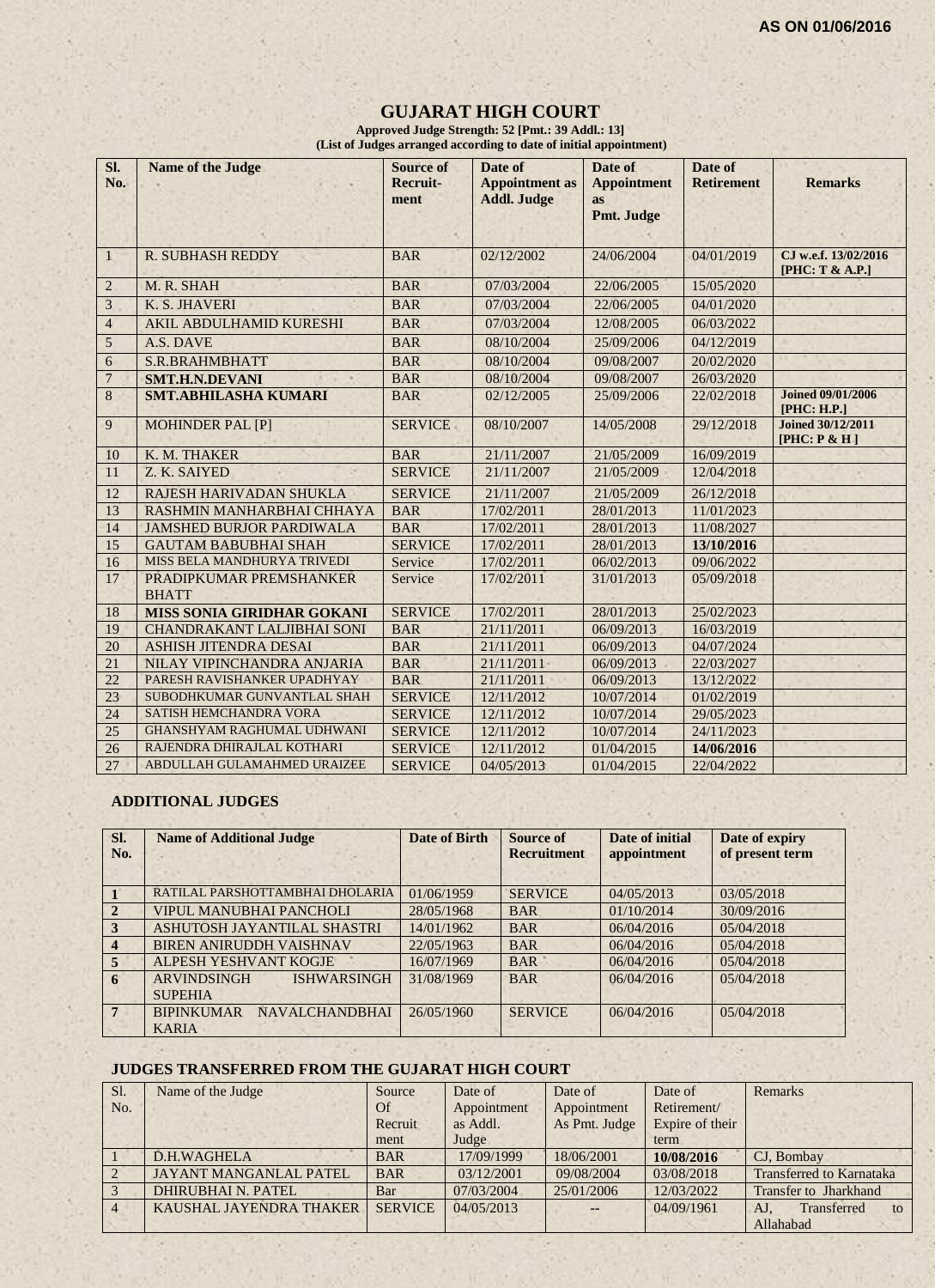# **HIMACHAL PRADESH HIGH COURT**

**Approved Judge Strength: 13 [Pmt.:10 Addl.: 03 ] (List of Judges arranged according to date of initial appointment)**

| SI.<br>No.     | <b>Name of the Judge</b>    | Source of<br><b>Recruit-ment</b> | Date of<br><b>Appointment</b><br>as Addl. Judge | Date of<br><b>Appointment</b> as<br>Pmt. Judge | Date of<br><b>Retirement</b> | <b>Remarks</b>              |
|----------------|-----------------------------|----------------------------------|-------------------------------------------------|------------------------------------------------|------------------------------|-----------------------------|
|                | <b>MANSOOR AHMAD MIR</b>    | <b>SERVICE</b>                   | 31/01/2005                                      | 06/07/2007                                     | 24/04/2017                   | CJ 18/06/2014<br>[PHC: J&K] |
| $\overline{2}$ | <b>SANJAY KAROL</b>         | <b>BAR</b>                       | --                                              | 08/03/2007                                     | 22/08/2023                   |                             |
| 3              | <b>RAJEEV SHARMA</b>        | <b>BAR</b>                       | 03/04/2007                                      | 31/03/2013                                     | 07/10/2020                   |                             |
| $\overline{4}$ | DHARAM CHAND CHAUDHARY      | <b>SERVICE</b>                   | 21/01/2012                                      | 17/01/2014                                     | 11/03/2020                   |                             |
| 5              | <b>TARLOK SINGH CHAUHAN</b> | <b>BAR</b>                       | 23/02/2014                                      | 30/11/2014                                     | 08/01/2026                   |                             |
| 6              | PIAR SINGH RANA             | <b>SERVICE</b>                   | 05/05/2014                                      | 30/11/2014                                     | 12/08/2017                   |                             |
|                | <b>SURESHWAR THAKUR</b>     | <b>SERVICE</b>                   | 05/05/2014                                      | 30/11/2014                                     | 17/05/2025                   |                             |
| 8              | <b>VIVEK SINGH THAKUR</b>   | <b>BAR</b>                       | --                                              | 12/04/2016                                     | 16/04/2028                   |                             |
| 9              | <b>AJAY MOHAN GOEL</b>      | <b>BAR</b>                       | $--$                                            | 12/04/2016                                     | 10/01/2031                   |                             |

#### **ADDITIONAL JUDGES**

| SI.<br>No. | <b>Name of Additional Judge</b> | Date of Birth | <b>Source of</b><br>Recruitment | Date of initial<br>appointment | Date of expiry<br>of present term |
|------------|---------------------------------|---------------|---------------------------------|--------------------------------|-----------------------------------|
|            | <b>SANDEEP SHARMA</b>           | 20/07/1968    | Bar                             | 12/04/2016                     | 11/04/2018                        |
|            | <b>CHANDER BHUSAN</b>           | 15/03/1961    | <b>Service</b>                  | 12/04/2016                     | 11/04/2018                        |

# **JUDGES TRANSFERRED FROM THE HIMACHAL PRADESH HIGH COURT**

| Sl.<br>No. | Name of the Judge    | Source     | Date of<br>Appointment<br>as<br>Addl.<br>Judge | Date of<br>Appointment<br>As Pmt. Judge | Date of<br>retirement | Remarks                    |
|------------|----------------------|------------|------------------------------------------------|-----------------------------------------|-----------------------|----------------------------|
|            | <b>DEEPAK GUPTA</b>  | <b>BAR</b> | $- -$                                          | 04/10/2004                              | 06/05/2017            | CJ, Chhattisgarh HC        |
|            | SMT.ABHILASHA KUMARI | <b>BAR</b> | 02/12/2005                                     | 02/12/2007                              | 22/02/2018            | <b>Transfer to Gujarat</b> |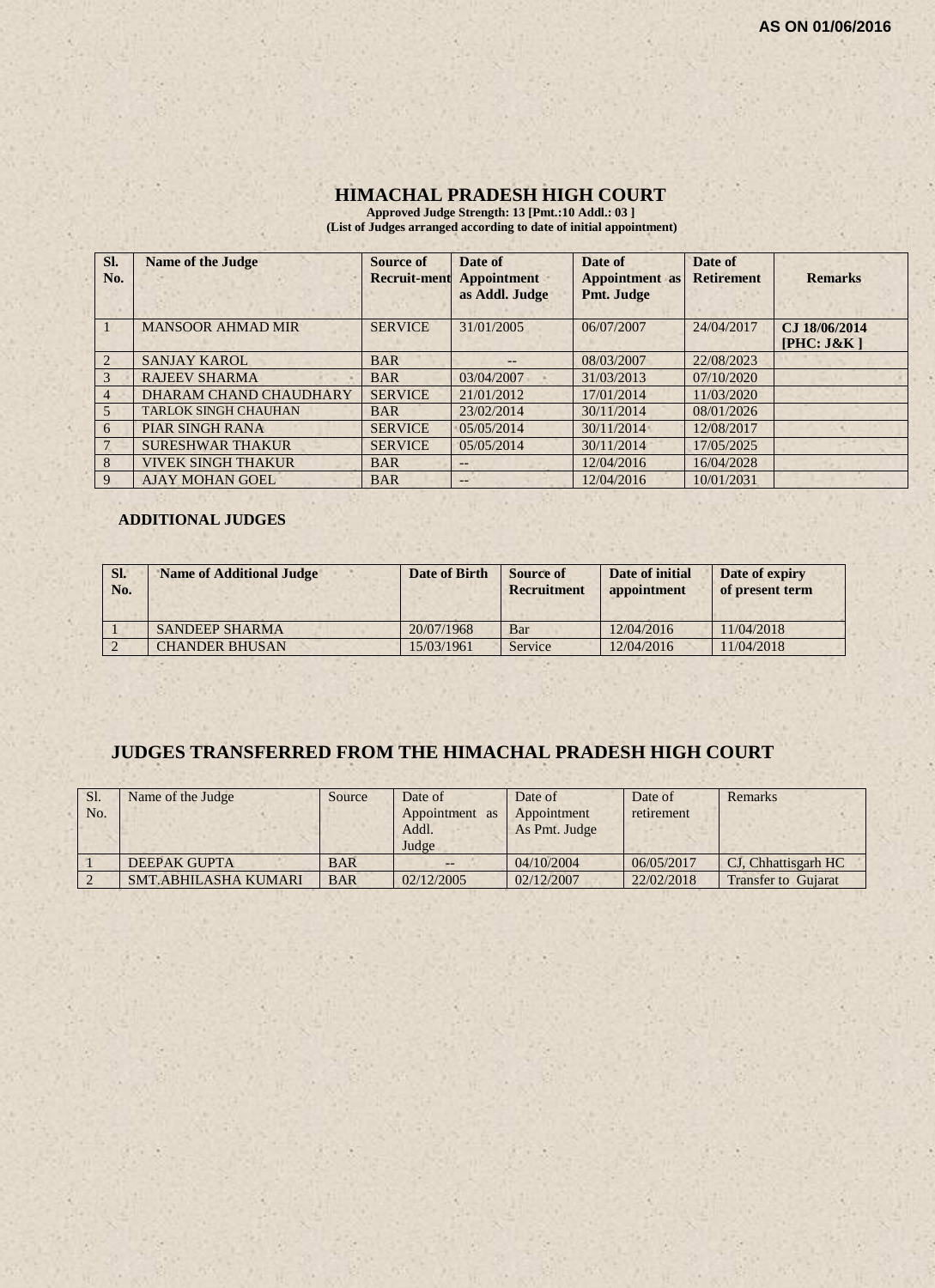# **JAMMU & KASHMIR HIGH COURT**

**Approved Judge Strength: 17 [Pmt.:13 Addl: 04] (List of Judges arranged according to date of initial appointment)**

| Sl.<br>No.     | <b>Name of the Judge</b>       | <b>Source</b><br>of<br>Recruit-<br>ment | Date of<br><b>Appointment</b><br>as Addl. Judge | Date of<br><b>Appointment</b><br>as Pmt. Judge | Date of<br><b>Retirement</b> | <b>Remarks</b>                               |
|----------------|--------------------------------|-----------------------------------------|-------------------------------------------------|------------------------------------------------|------------------------------|----------------------------------------------|
|                | N.N.PAUL VASANTHAKUMAR         | <b>BAR</b>                              | 10/12/2005                                      | 20/04/2007                                     | 14/03/2017                   | CJ 02/02/2015<br>[PHC: MADRAS]               |
| $\overline{2}$ | <b>RAMALINGAM SUDHAKAR</b>     | <b>BAR</b>                              | 10/12/2005                                      | 20/04/2007                                     | 13/02/2021                   | <b>JOINED ON 18/04/2016</b><br>[PHC: MADRAS] |
| 3 <sub>1</sub> | MOHAMMAD YAQOOB MIR            | <b>SERVICE</b>                          | 23/11/2007                                      | 01/10/2009                                     | 27/05/2019                   |                                              |
| $\overline{4}$ | <b>MUZAFFRAR HUSSAIN ATTAR</b> | <b>BAR</b>                              | 05/11/2008                                      | 05/03/2010                                     | 29/01/2017                   |                                              |
| $\overline{5}$ | <b>ALI MOHD MAGREY</b>         | <b>BAR</b>                              |                                                 | 08/03/2013                                     | 07/12/2022                   |                                              |
| 6              | <b>DHIRAJ SINGH THAKUR</b>     | <b>BAR</b>                              | $--$                                            | 08/03/2013                                     | 24/04/2026                   |                                              |
|                | <b>TASHI RABSTAN</b>           | <b>BAR</b>                              | 08/03/2013                                      | 16/05/2014                                     | 09/04/2025                   |                                              |
| 8              | <b>JANAK RAJ KOTWAL</b>        | <b>SERVICE</b>                          | 08/03/2013                                      | 04/03/2015                                     | 28/08/2018                   |                                              |
| 9              | <b>BAWA SINGH WALIA [P]</b>    | <b>BAR</b>                              | 25/09/2014                                      |                                                | 28/08/1961                   | <b>Joined on 12/02/2015</b><br>$[PHC: P\&H]$ |

#### **ADDITIONAL JUDGES**

| SI.<br>No. | <b>Name of Additional Judge</b> | Date of Birth Source of | <b>Recruitment</b> | Date of initial<br>appointment | Date of<br>expiry of<br>present term | <b>Remarks</b> |
|------------|---------------------------------|-------------------------|--------------------|--------------------------------|--------------------------------------|----------------|
|            |                                 |                         | <b>NIL</b>         |                                |                                      |                |

# **JUDGES TRANSFERRED FROM THE JAMMU & KASHMIR HIGH COURT**

| Sl.<br>No. | Name of the Judge        | Source         | Date of<br>Appointment<br><b>as</b><br>Addl.<br>Judge | Date of<br>Appointment<br>As Pmt. Judge | Date of<br>retirement | Remarks      |
|------------|--------------------------|----------------|-------------------------------------------------------|-----------------------------------------|-----------------------|--------------|
|            | <b>MANSOOR AHMAD MIR</b> | <b>SERVICE</b> | 31/01/2005                                            | 06/07/2007                              | 24/04/2017            | CI. H.P. H C |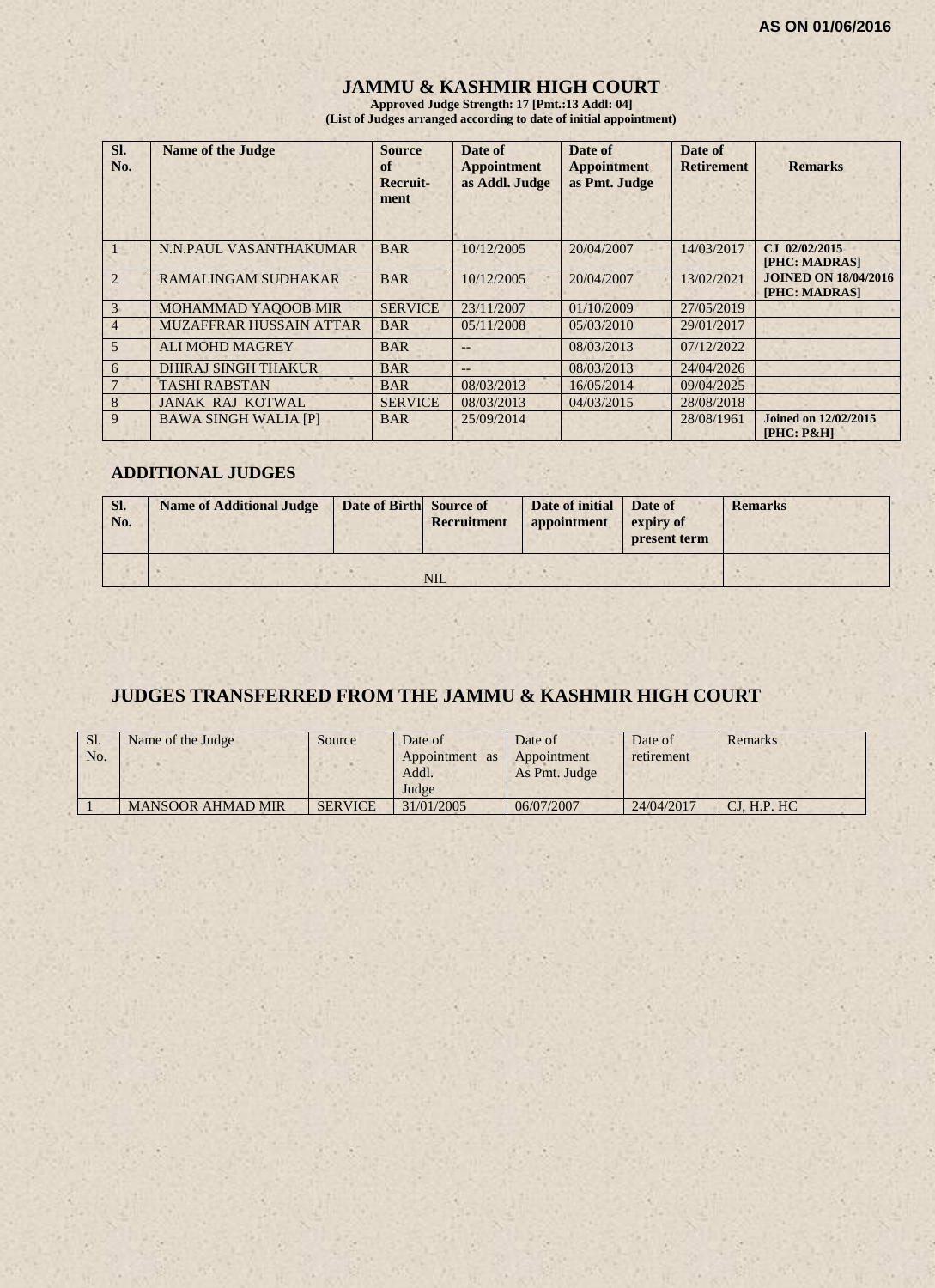## **JHARKHAND HIGH COURT**

**Approved Judge Strength: 25 [Pmt.: 19 Addl.: 06] (List of Judges arranged according to date of initial appointment)**

| SI.<br>No.     | <b>Name of the Judge</b>     | Source of<br><b>Recruitment</b> | Date of<br><b>Appointment</b><br>as Addl. Judge | Date of<br><b>Appointment</b><br>as Pmt. | Date of<br><b>Retirement</b> | <b>Remarks</b>                                      |
|----------------|------------------------------|---------------------------------|-------------------------------------------------|------------------------------------------|------------------------------|-----------------------------------------------------|
|                | <b>VIRENDER SINGH [H]</b>    | <b>BAR</b>                      |                                                 | Judge<br>02/07/2002                      | 06/10/2016                   | CJ 01/11/2014<br>$[PHC: P\&H]$                      |
| $\overline{2}$ | PRADIP KUMAR MOHANTY         | <b>BAR</b>                      | 07/03/2002                                      | 06/03/2004                               | 09/06/2017                   | <b>Joined on 11/04/2016</b><br><b>[PHC: Orissa]</b> |
| $\mathcal{E}$  | <b>DHIRUBHAI N. PATEL</b>    | <b>BAR</b>                      | 07/03/2004                                      | 25/01/2006                               | 12/03/2022                   | <b>Joined on 03/02/2009</b><br>[PHC: Gujarat]       |
| $\overline{4}$ | <b>HARISH CHANDRA MISHRA</b> | <b>SERVICE</b>                  | 27/04/2011                                      | 31/01/2013                               | 26/03/2021                   |                                                     |
| $\overline{5}$ | DHRUV NARAYAN UPADHYAY       | <b>SERVICE</b>                  | 27/04/2011                                      | 31/01/2013                               | 09/08/2016                   |                                                     |
| 6              | APARESH KUMAR SINGH          | <b>BAR</b>                      | 24/01/2012                                      | 16/01/2014                               | 06/07/2027                   |                                                     |
|                | <b>SHREE CHANDRASHEKHAR</b>  | <b>BAR</b>                      | 17/01/2013                                      | 27/06/2014                               | 24/05/2027                   |                                                     |
| 8              | <b>AMITAV KUMAR GUPTA</b>    | <b>SERVICE</b>                  | 18/09/2013                                      | 03/02/2016                               | 30/05/2021                   |                                                     |

# **ADDITIONAL JUDGES**

| SI.<br>No.     | <b>Name of Additional Judge</b> | <b>Date of Birth</b> | Source of<br><b>Recruitment</b> | Date of initial<br>appointment | Date of<br>expiry of<br>present term | <b>Remarks</b>                     |
|----------------|---------------------------------|----------------------|---------------------------------|--------------------------------|--------------------------------------|------------------------------------|
|                | PRAMATH PATNAIK                 | 14/06/1959           | <b>BAR</b>                      | 24/09/2014                     | 23/09/2016                           | Joined 22.12.2014<br>[PHC: Orissa] |
| $\overline{2}$ | RONGON MUKHOPADHYAY             | 29/12/1967           | <b>BAR</b>                      | 26/09/2014                     | 25/09/2016                           |                                    |
|                | <b>RAVI NATH VERMA</b>          | 10/12/1956           | <b>SERVICE</b>                  | 26/09/2014                     | 25/09/2016                           |                                    |
| $\overline{4}$ | <b>RATNAKER BHENGRA</b>         | 05/10/1962           | <b>BAR</b>                      | 17/04/2015                     | 16/04/2017                           |                                    |
|                | <b>ANANDA SEN</b>               | 15/08/1969           | <b>BAR</b>                      | 08/04/2016                     | 07/04/2018                           |                                    |
| 6              | <b>ANANT BIJAY SINGH</b>        | 13/01/1959           | <b>SERVICE</b>                  | 08/04/2016                     | 07/04/2018                           |                                    |

# **JUDGES TRANSFERRED FROM THE JHARKHAND HIGH COURT**

| Sl.           | Name of the Judge           | Source         | Date of     | Date of     | Date of    | Remarks                       |
|---------------|-----------------------------|----------------|-------------|-------------|------------|-------------------------------|
| No.           |                             | Of             | Appointment | Appointment | Retirement |                               |
|               |                             | Recruitment    | as          | As Pmt.     |            |                               |
|               |                             |                | Addl.       | Judge       |            |                               |
|               |                             |                | Judge       |             |            |                               |
|               | <b>RAKESH RANJAN PRASAD</b> | <b>SERVICE</b> | $--$        | 27/02/2006  | 30/06/2017 | <b>Transferred to Manipur</b> |
|               | <b>PRASHANT KUMAR</b>       | <b>SERVICE</b> | 21/01/2009  | 17/01/2013  | 30/06/2020 | Transferred to Allahabad      |
| $\mathcal{R}$ | <b>SUJIT NARAYAN PRASAD</b> | <b>BAR</b>     | 26/09/2014  |             |            | Addl.Judge transferred to     |
|               |                             |                |             |             |            | Orissa HC                     |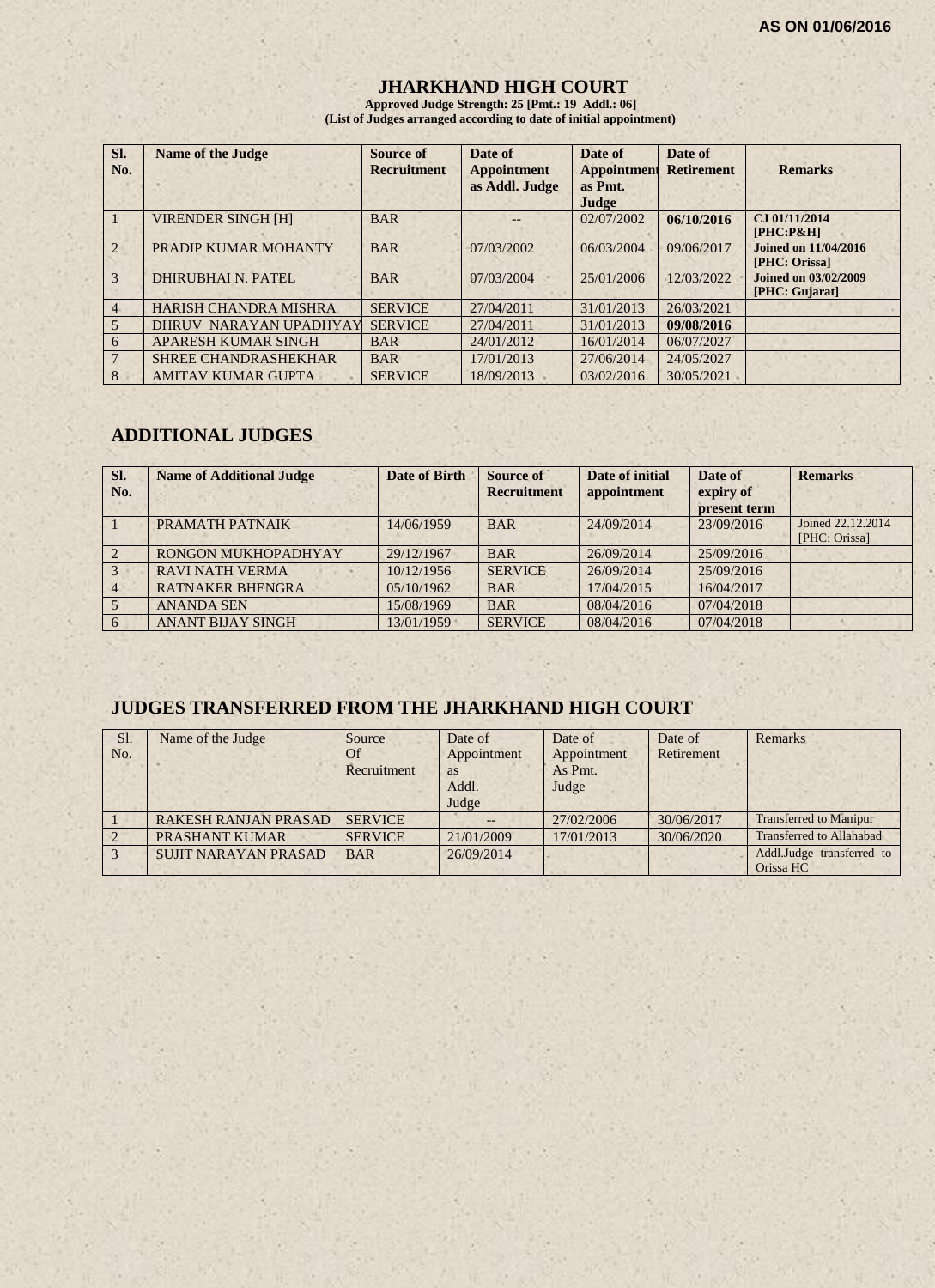# **KARNATAKA HIGH COURT**

**Approved Judge Strength: 62 [Pmt.: 47 Addl.: 15 ] (List of Judges arranged according to date of initial appointment)**

| Sl.<br>N <sub>o</sub> | <b>Name of the Judge</b>                         | <b>Source of</b><br><b>Recruitment</b> | Date of<br><b>Appointment</b><br><b>as</b><br><b>Addl. Judge</b> | Date of<br><b>Appointment</b><br><b>as</b><br>Pmt. Judge | Date of<br><b>Retirement</b> | <b>Remarks</b>                                  |
|-----------------------|--------------------------------------------------|----------------------------------------|------------------------------------------------------------------|----------------------------------------------------------|------------------------------|-------------------------------------------------|
| 1                     | <b>S.K.MUKHERJEE</b>                             | <b>BAR</b>                             |                                                                  | 15/09/2000                                               | 09/10/2017                   | CJ 23/02/2016<br>[PHC: Calcutta]                |
| $\overline{2}$        | NAGARAJA RAO KUMAR                               | <b>BAR</b>                             | 11/12/2000                                                       | 29/10/2001                                               | 27/06/2016                   |                                                 |
| 3                     | <b>JAYANT MANGANLAL PATEL</b>                    | <b>BAR</b>                             | 03/12/2001                                                       | 09/08/2004                                               | 03/08/2018                   | <b>Joined on 13/02/2016</b><br>[PHC: Gujarat]   |
| $\overline{4}$        | S.M.MALLIKARJUNAGOUDA                            | <b>BAR</b>                             | 12/05/2003                                                       | 24/09/2004                                               | 04/05/2020                   |                                                 |
| 5                     | H.G. RAMESH                                      | <b>BAR</b>                             | 12/05/2003                                                       | 24/09/2004                                               | 15/01/2019                   |                                                 |
| 6                     | <b>S.ABDUL NAZEER</b>                            | <b>BAR</b>                             | 12/05/2003                                                       | 24/09/2004                                               | 04/01/2020                   |                                                 |
| $\overline{7}$        | <b>RAM MOHAN REDDY</b>                           | <b>BAR</b>                             | 08/09/2003                                                       | 24/09/2004                                               | 05/06/2016                   |                                                 |
| 8                     | HANUMAPPA BILLAPPA                               | <b>BAR</b>                             | 08/09/2003                                                       | 24/09/2004                                               | 07/10/2016                   |                                                 |
| 9                     | P.B.SANGANAGOUDA                                 | <b>BAR</b>                             | $--$                                                             | 21/10/2004                                               | 31/05/2018                   |                                                 |
| 10                    | <b>ANAND BYRAREDDY</b>                           | <b>BAR</b>                             |                                                                  | 07/03/2005                                               | 30/04/2017                   |                                                 |
| 11                    | <b>ASHOK B.HINCHIGERI</b>                        | <b>BAR</b>                             | 07/03/2005                                                       | 01/03/2007                                               | 23/08/2017                   |                                                 |
| 12                    | RAGHVENDRA SINGH CHAUHAN                         | <b>BAR</b>                             | 13/06/2005                                                       | 24/01/2008                                               | 23/12/2021                   | <b>Joined on 10/03/2015</b><br>[PHC: Rajasthan] |
| 13                    | <b>VINEET KOTHARI</b>                            | <b>BAR</b>                             | 13/06/2005                                                       | 24/01/2008                                               | 01/09/2021                   | <b>Joined on 18/04/2016</b><br>[PHC: Rajasthan] |
| 14                    | A.S. BOPPANNA                                    | <b>BAR</b>                             | 06/01/2006                                                       | 01/03/2007                                               | 19/05/2021                   |                                                 |
| 15                    | A. N. VENUGOPALA GOWDA                           | <b>BAR</b>                             | 04/07/2007                                                       | 17/04/2009                                               | 15/06/2017                   |                                                 |
| 16                    | LINGAPPA NARAYANA SWAMY                          | <b>BAR</b>                             | 04/07/2007                                                       | 17/04/2009                                               | 30/06/2021                   |                                                 |
| 17                    | RAVI VIJAYKUMAR MALIMATH                         | <b>BAR</b>                             | 18/02/2008                                                       | 17/02/2010                                               | 24/05/2024                   |                                                 |
| 18                    | SMT. B. VENKATARAMIAH NAGARATHNA                 | <b>BAR</b>                             | 18/02/2008                                                       | 17/02/2010                                               | 29/10/2024                   |                                                 |
| 19                    | <b>BOREGOWDA SREENIVASE GOWDA</b>                | <b>BAR</b>                             | 02/06/2008                                                       | 05/09/2011                                               | 15/06/2018                   |                                                 |
| 20                    | S. N. SATYANARAYANA                              | <b>BAR</b>                             | 09/06/2008                                                       | 08/06/2012                                               | 14/01/2021                   |                                                 |
| 21                    | <b>ARAVIND KUMAR</b>                             | <b>BAR</b>                             | 26/06/2009                                                       | 07/12/2012                                               | 13/07/2024                   |                                                 |
| 22                    | <b>BIJOOR MANOHAR</b>                            | <b>BAR</b>                             | 12/03/2010                                                       | 18/11/2013                                               | 19/07/2017                   |                                                 |
| 23                    | <b>SMT. RATHNAKALA</b>                           | <b>SERVICE</b>                         | 24/10/2013                                                       | 04/03/2016                                               | 26/01/2018                   |                                                 |
| 24                    | <b>BUDHIHAL RUDRAPPA BHIMAPPA</b>                | <b>SERVICE</b>                         | 24/10/2013                                                       | 04/03/2016                                               | 30/09/2018                   |                                                 |
| 25                    | KORATAGERE NARASIMHA MURTHY<br><b>PHANEENDRA</b> | <b>SERVICE</b>                         | 24/10/2013                                                       | 04/03/2016                                               | 19/05/2020                   |                                                 |

#### **ADDITIONAL JUDGES**

| Sl.<br>No.     | <b>Name of Additional Judge</b> | Date of Birth | <b>Source of</b><br><b>Recruitment</b> | Date of<br>initial<br>appointment | Date of<br>expiry of<br>present<br>term | <b>Remarks</b> |
|----------------|---------------------------------|---------------|----------------------------------------|-----------------------------------|-----------------------------------------|----------------|
|                | <b>SMT. SHIVANNA SUJATHA</b>    | 20/05/1960    | <b>BAR</b>                             | 02/01/2015                        | 01/01/2017                              |                |
|                | <b>BYRAREDDY VEERAPPA</b>       | 01/06/1961    | <b>BAR</b>                             | 02/01/2015                        | 01/01/2017                              |                |
|                | <b>GUHANATHAN NARENDAR</b>      | 10/01/1964    | <b>BAR</b>                             | 02/01/2015                        | 01/01/2017                              |                |
| $\overline{4}$ | PRATINIDHI SRINIVASACHARYA      | 25/02/1962    | <b>BAR</b>                             | 02/01/2015                        | 01/01/2017                              |                |
|                | <b>DINESH KUMAR</b>             |               |                                        |                                   |                                         |                |

 $1.11$ 

 $1.7.7$ 

## **JUDGES TRANSFERRED FROM THE KARNATAKA HIGH COURT**

 $1.7.7$ 

| Sl. | Name of the Judge          | Source         | Date of                  | Date of       | Date of    | Remarks                      |
|-----|----------------------------|----------------|--------------------------|---------------|------------|------------------------------|
| No. |                            |                | Appointment<br><b>as</b> | Appointment   | retirement |                              |
|     |                            |                | Addl. Judge              | As Pmt. Judge |            |                              |
|     | <b>SMT.MANJULA CHELLUR</b> | <b>SERVICE</b> | 21/02/2000               | 17/08/2000    | 04/12/2017 | CJ. Calcutta                 |
|     | <b>HULUVADI G.RAMESH</b>   | <b>SERVICE</b> | 08/09/2003               | 24/09/2004    | 19/05/2019 | <b>Transferred to Madras</b> |
|     | PAVANKUMAR BHIMAPPA        | <b>BAR</b>     | 02/01/2015               | 01/01/2017    | $- -$      | AJ. Transferred to P&H       |
|     | <b>BAJANTHRI</b>           |                |                          |               |            |                              |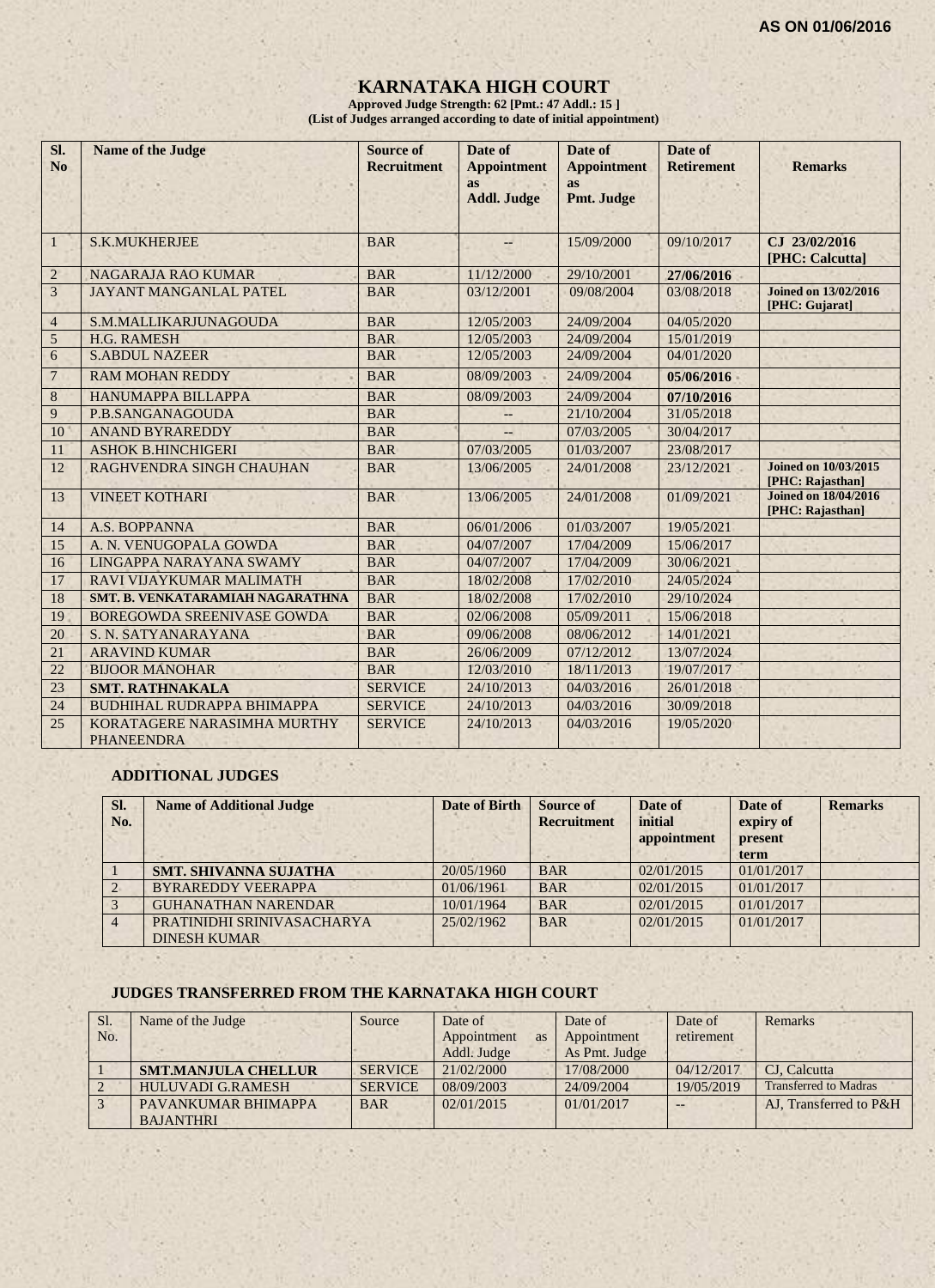#### **KERALA HIGH COURT Approved Judge Strength: 47 [Pmt.: 35 Addl.: 12 ]**

 **(List of Judges arranged according to date of initial appointment)**

| <b>SI</b>            | <b>Name of the Judge</b>                              | <b>Source</b>          | Date of          | Date of                  | Date of                  |                                              |
|----------------------|-------------------------------------------------------|------------------------|------------------|--------------------------|--------------------------|----------------------------------------------|
| No                   |                                                       | Of                     | <b>Appoint</b>   | <b>Appoint</b>           | retirement               | <b>Remarks</b>                               |
|                      |                                                       | <b>Recruit</b><br>ment | ment<br>as Addl. | ment<br>As Pmt.          |                          |                                              |
|                      |                                                       |                        | Judge            | Judge                    |                          |                                              |
|                      | T.B.RADHAKRISHNAN                                     | <b>BAR</b>             |                  | 14/10/2004               | 28/04/2021               | ACJ 13/05/2016                               |
| -1<br>$\overline{2}$ |                                                       | <b>BAR</b>             | 02/02/2005       |                          |                          |                                              |
| 3                    | SANKARAN KALLANMAR THODIYIL<br><b>ANTONIC DOMINIC</b> | <b>BAR</b>             | 30/01/2007       | 22/11/2006<br>02/12/2009 | 24/12/2016<br>29/05/2018 |                                              |
| $\overline{4}$       |                                                       | <b>BAR</b>             |                  |                          |                          |                                              |
|                      | P. N. RAVINDRAN                                       |                        | 13/12/2007       | 09/12/2009               | 28/05/2018               |                                              |
| 5                    | SURENDRA MOHAN KURIAKOSE                              | <b>BAR</b>             | 05/01/2009       | 15/12/2010               | 28/02/2019               |                                              |
| 6                    | P. R. RAMACHANDRA MENON                               | <b>BAR</b>             | 05/01/2009       | 15/12/2010               | 31/05/2021               |                                              |
| $\overline{7}$       | C. V. K. ABDUL REHIM                                  | <b>BAR</b>             | 05/01/2009       | 15/12/2010               | 01/05/2020               |                                              |
| $\,8\,$              | CHUDALAYIL THEVAN RAVIKUMAR                           | <b>BAR</b>             | 05/01/2009       | 15/12/2010               | 05/01/2022               |                                              |
| 9                    | VAIDYANATHAN CHITAMBARESH                             | <b>BAR</b>             | 08/11/2011       | 07/12/2012               | 06/11/2019               |                                              |
| 10                   | ABDUL MOHAMMED SHAFFIQUE                              | <b>BAR</b>             | 08/11/2011       | 07/12/2012               | 12/02/2021               |                                              |
| 11                   | KUNJUPILLAI HARILAL                                   | <b>BAR</b>             | 08/11/2011       | 24/06/2013               | 27/05/2020               |                                              |
| 12                   | KRISHNAN VINOD CHANDRAN                               | <b>BAR</b>             | 08/11/2011       | 24/06/2013               | 24/04/2025               |                                              |
| 13                   | <b>BABU MATHEW P. JOSEPH</b>                          | <b>SERVICE</b>         | 18/01/2012       | 16/01/2014               | 28/07/2016               |                                              |
| 14                   | PANNIPUZHAYIL DIVAKARAN RAJAN                         | <b>SERVICE</b>         | 28/01/2013       | 16/01/2014               | 07/05/2019               |                                              |
| 15                   | <b>KRISHNAIYER RAMAKRISHNAN</b>                       | <b>SERVICE</b>         | 28/01/2013       | 30/06/2014               | 08/10/2017               |                                              |
| 16                   | <b>BATHISHA KEMAL PASHA</b>                           | <b>SERVICE</b>         | 28/01/2013       | 30/06/2014               | 24/05/2018               |                                              |
| 17                   | <b>ATHRASSERY HARIPRASAD</b>                          | <b>SERVICE</b>         | 28/01/2013       | 30/06/2014               | 18/05/2021               |                                              |
| 18                   | <b>DAMA SESHADRI NAIDU</b>                            | <b>BAR</b>             | 21/09/2013       | 03/03/2016               | 18/06/2024               | <b>Joined on 30/06/2014</b><br>[PHC: T & AP] |
| 19                   | PUTTEKADAN UBAID                                      | <b>SERVICE</b>         | 01/01/2014       | 10/03/2016               | 18/09/2019               |                                              |
| 20                   | KANDATHIL ABRAHAM MATHEW                              | <b>SERVICE</b>         | 01/01/2014       | 10/03/2016               | 17/01/2019               |                                              |
| 21                   | <b>ALEXANDER THOMAS</b>                               | <b>BAR</b>             | 23/01/2014       | 10/03/2016               | 03/09/2023               |                                              |
| 22                   | MUHAMED MUSTAQUE                                      | <b>BAR</b>             | 23/01/2014       | 10/03/2016               | 31/05/2029               |                                              |
|                      | <b>AYUMANTAKATH</b>                                   |                        |                  |                          |                          |                                              |
| 23                   | ALA KUNNIL JAYASANKARAN                               | <b>BAR</b>             | 23/01/2014       | 10/03/2016               | 26/01/2028               |                                              |
|                      | <b>NAMBIAR</b>                                        |                        |                  |                          |                          |                                              |
| 24                   | ANIL KALAVAMPARA NARENDRAN                            | <b>BAR</b>             | 23/01/2014       | 10/03/2016               | 04/05/2029               |                                              |
| 25                   | <b>SMT. POKKATH VIJAYAN ASHA</b>                      | <b>BAR</b>             | 21/05/2014       | 20/05/2016               | 30/05/2021               |                                              |
| 26                   | PADMARAJ BALAKRISHNANNAIR<br><b>SURESH KUMAR</b>      | <b>BAR</b>             | 21/05/2014       | 20/05/2016               | 29/06/2025               |                                              |

#### **ADDITIONAL JUDGES**

| Sl.              | Name of Additional Judge         | Date of      | Source         | Date of initial | Date of expiry |  |
|------------------|----------------------------------|--------------|----------------|-----------------|----------------|--|
| No.              |                                  | <b>Birth</b> |                | appointment     | of present     |  |
|                  |                                  |              |                |                 | term           |  |
| $\mathbf{1}$ .   | <b>SUNIL THOMAS</b>              | 10/05/1960   | <b>SERVICE</b> | 10/04/2015      | 10/04/2017     |  |
| $\overline{2}$ . | <b>SHAJI PAUL CHALY</b>          | 29/05/1961   | <b>BAR</b>     | 10/04/2015      | 10/04/2017     |  |
| 3.               | <b>SMT. ANU SIVARAMAN</b>        | 25/05/1966   | <b>BAR</b>     | 10/04/2015      | 10/04/2017     |  |
| $4^{\circ}$      | RAJA VIJAYARAGHAVAN VALSALA      | 28/05/1967   | <b>BAR</b>     | 10/04/2015      | 10/04/2017     |  |
| 5 <sup>5</sup>   | BHASKARAN PILLAI SUDHEENDRA      | 31/05/1959   | <b>SERVICE</b> | 10/04/2015      | 10/04/2017     |  |
|                  | <b>KUMAR</b>                     |              |                |                 |                |  |
| 6                | KELOTH PUTHENPURA JYOTHINDRANATH | 01/11/1956   | <b>SERVICE</b> | 10/04/2015      | 10/04/2017     |  |
| $7\phantom{.0}$  | <b>SMT. MARY JOSEPH</b>          | 02/06/1962   | <b>SERVICE</b> | 10/04/2015      | 10/04/2017     |  |

# **JUDGES TRANSFERRED FROM THE KERALA HIGH COURT**

| Sl. | Name of the Judge      | Source     | Date of                    | Date of       | Date of    | Remarks         |
|-----|------------------------|------------|----------------------------|---------------|------------|-----------------|
| No. |                        | Of Recruit | Appointment as Appointment |               | retirement |                 |
|     |                        | ment       | Addl. Judge                | As Pmt. Judge |            |                 |
|     | KUTTIYIL MATHEW JOSEPH | <b>BAR</b> | $- -$                      | 14/10/2004    | 16/06/2020 | CJ. Uttarakhand |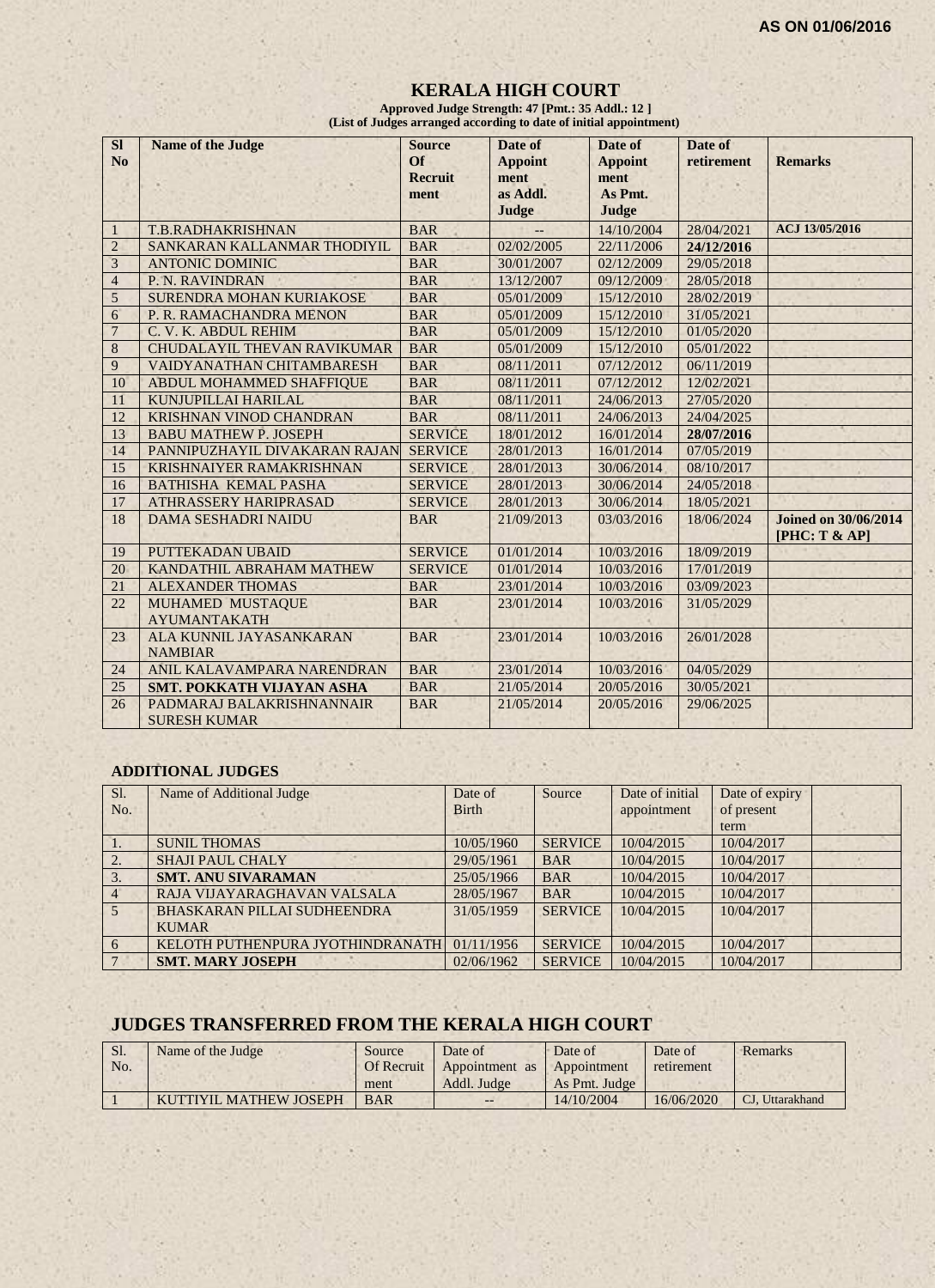#### **Madhya Pradesh High Court**

Approved Judge Strength: 53 [Pmt.: 40 Addl.: 13 ] **(List of Judges arranged according to date of initial appointment)**

| Sl.            | <b>Name of the Judge</b>         | <b>Source</b>  | Date of            | Date of            | Date of    | <b>Remarks</b>                              |
|----------------|----------------------------------|----------------|--------------------|--------------------|------------|---------------------------------------------|
| No.            |                                  |                | <b>Appointment</b> | <b>Appointment</b> | retirement |                                             |
|                |                                  |                | as Addl. Judge     | as Pmt. Judge      |            |                                             |
| -1             | <b>RAJENDRA MENON</b>            | <b>BAR</b>     | 01/04/2002         | 21/03/2003         | 06/06/2019 | ACJ 13/05/2016                              |
| $\overline{2}$ | <b>SANJAY KUMAR SETH</b>         | <b>BAR</b>     | 21/03/2003         | 19/01/2004         | 09/06/2019 |                                             |
| 3              | <b>U.K.G.MAHESHWARI</b>          | <b>BAR</b>     |                    | 11/10/2004         | 01/11/2017 |                                             |
| $\overline{4}$ | <b>SURENDRA KUMAR GANGELE</b>    | <b>BAR</b>     | --                 | 11/10/2004         | 25/07/2018 |                                             |
| 5              | PANKAJ KUMAR JAISWAL             | <b>BAR</b>     | --                 | 11/10/2004         | 23/09/2020 |                                             |
| 6              | <b>SMT.S.R. WAGHMARE</b>         | <b>BAR</b>     |                    | 11/10/2004         | 04/11/2016 |                                             |
| $\overline{7}$ | <b>RAVI SHANKER JHA</b>          | <b>BAR</b>     | 18/10/2005         | 02/02/2007         | 13/10/2023 |                                             |
| 8              | <b>JITENDRA KUMAR MAHESHWARI</b> | <b>BAR</b>     | 25/11/2005         | 25/11/2008         | 28/06/2023 |                                             |
| 9              | <b>SANJAY YADAV</b>              | <b>BAR</b>     | 02/03/2007         | 15/01/2010         | 05/06/2021 |                                             |
| 10             | SATISH CHANDRA SHARMA            | <b>BAR</b>     | 18/01/2008         | 15/01/2010         | 29/11/2023 |                                             |
| 11             | PRAKASH SHRIVASTAVA              | <b>BAR</b>     | 18/01/2008         | 15/01/2010         | 30/03/2023 |                                             |
| 12             | <b>MOOL CHAND GARG</b>           | <b>SERVICE</b> | 11/04/2008         | 17/06/2013         | 09/06/2016 | <b>Joined on 18/04/2011</b><br>[PHC: Delhi] |
| 13             | <b>ALOK ARADHE</b>               | <b>BAR</b>     | 29/12/2009         | 15/02/2011         | 12/04/2026 |                                             |
| 14             | NARESH KUMAR GUPTA               | <b>SERVICE</b> | 03/05/2010         | 24/09/2011         | 30/06/2017 |                                             |
| 15             | <b>SHEEL NAGU</b>                | <b>BAR</b>     | 27/05/2011         | 23/05/2013         | 31/12/2026 |                                             |
| 16             | <b>SUJOY PAUL</b>                | <b>BAR</b>     | 27/05/2011         | 14/04/2014         | 20/06/2026 |                                             |
| 17             | <b>SUBHASH RAOSAHEB KAKADE</b>   | <b>SERVICE</b> | 01/04/2013         | 06/09/2014         | 22/01/2017 |                                             |
| 18             | <b>MAHENDRA KUMAR MUDGAL</b>     | <b>SERVICE</b> | 01/04/2013         | 06/09/2014         | 27/08/2016 |                                             |
| 19             | DHARMDHWAJ KUMAR PALIWAL         | <b>SERVICE</b> | 01/04/2013         | 06/09/2014         | 15/03/2017 |                                             |
| 20             | <b>ROHIT ARYA</b>                | <b>BAR</b>     | 12/09/2013         | 26/03/2015         | 27/04/2024 |                                             |
| 21             | <b>JARAT KUMAR JAIN</b>          | <b>SERVICE</b> | 28/02/2014         | 27/02/2016         | 22/01/2017 |                                             |
| 22             | <b>SUSHIL KUMAR PALO</b>         | <b>SERVICE</b> | 15/04/2014         | 27/02/2016         | 01/11/2018 |                                             |
| 23             | <b>MISS VANDANA KASREKAR</b>     | <b>BAR</b>     | 25/10/2014         | 27/02/2016         | 09/07/2022 |                                             |
| 24             | <b>RAJENDRA MAHAJAN</b>          | <b>SERVICE</b> | 25/10/2014         | 27/02/2016         | 06/03/2018 |                                             |
| 25             | <b>CHANDRAHAS SIRPURKAR</b>      | <b>SERVICE</b> | 25/10/2014         | 27/02/2016         | 03/03/2019 |                                             |

# **Additional Judges**

| SI.             | <b>Name of Additional Judge</b> | Date of Birth | Source of          | Date of initial | Date of expiry  |
|-----------------|---------------------------------|---------------|--------------------|-----------------|-----------------|
| No.             |                                 |               | <b>Recruitment</b> | appointment     | of present term |
|                 | <b>ALOK VERMA</b>               | 28/11/1955    | <b>SERVICE</b>     | 30/06/2014      | 27/11/2017      |
| $\overline{2}$  | <b>ATUL SREEDHARAN</b>          | 25/05/1966    | <b>BAR</b>         | 07/04/2016      | 06/04/2018      |
| 3               | SUSHRUT ARVIND DHARMADHIKARI    | 08/07/1966    | <b>BAR</b>         | 07/04/2016      | 06/04/2018      |
| $\overline{4}$  | <b>VIVEK RUSIA</b>              | 02/08/1969    | <b>BAR</b>         | 07/04/2016      | 06/04/2018      |
| 5 <sup>5</sup>  | <b>ANAND PATHAK</b>             | 18/07/1968    | <b>BAR</b>         | 07/04/2016      | 06/04/2018      |
| 6               | <b>VED PRAKASH SHARMA</b>       | 02/01/1956    | <b>SERVICE</b>     | 07/04/2016      | 01/01/2018      |
| $7\phantom{.0}$ | <b>JAGDISH PRASAD GUPTA</b>     | 21/03/1959    | <b>SERVICE</b>     | 07/04/2016      | 06/04/2018      |
| 8               | ANURAG KUMAR SHRIVASTAVA        | 11/04/1956    | <b>SERVICE</b>     | 07/04/2016      | 06/04/2018      |
| 9               | <b>HOUSLA PRASAD SINGH</b>      | 01/07/1956    | <b>SERVICE</b>     | 07/04/2016      | 06/04/2018      |
| 10              | <b>ASHOK KUMAR JOSHI</b>        | 11/11/1956    | <b>SERVICE</b>     | 07/04/2016      | 06/04/2018      |
| 11              | <b>VIVEK AGARWAL</b>            | 28/06/1967    | <b>BAR</b>         | 07/04/2016      | 06/04/2018      |
| 12              | <b>SMT. NANDITA DUBEY</b>       | 17/09/1961    | <b>BAR</b>         | 07/04/2016      | 06/04/2018      |

#### **JUDGES TRANSFERRED FROM THE MADHYA PRADESH HIGH COURT**

| Sl. | Name of the Judge         | Source of   | Date of            | Date of       | Date of    | <b>Remarks</b>               |
|-----|---------------------------|-------------|--------------------|---------------|------------|------------------------------|
| No. |                           | Recruitment | Appointment        | Appointment   | retirement |                              |
|     |                           |             | Addl.<br><b>as</b> | As Pmt. Judge |            |                              |
|     |                           |             | Judge              |               |            |                              |
|     | <b>AJIT SINGH</b>         | <b>BAR</b>  | 01/04/2002         | 21/03/2003    | 05/09/2018 | CJ. Gauhati                  |
|     | <b>SHANTANU S. KEMKAR</b> | <b>BAR</b>  | 21/03/2003         | 19/01/2004    | 22/10/2018 | <b>Transferred to Bombay</b> |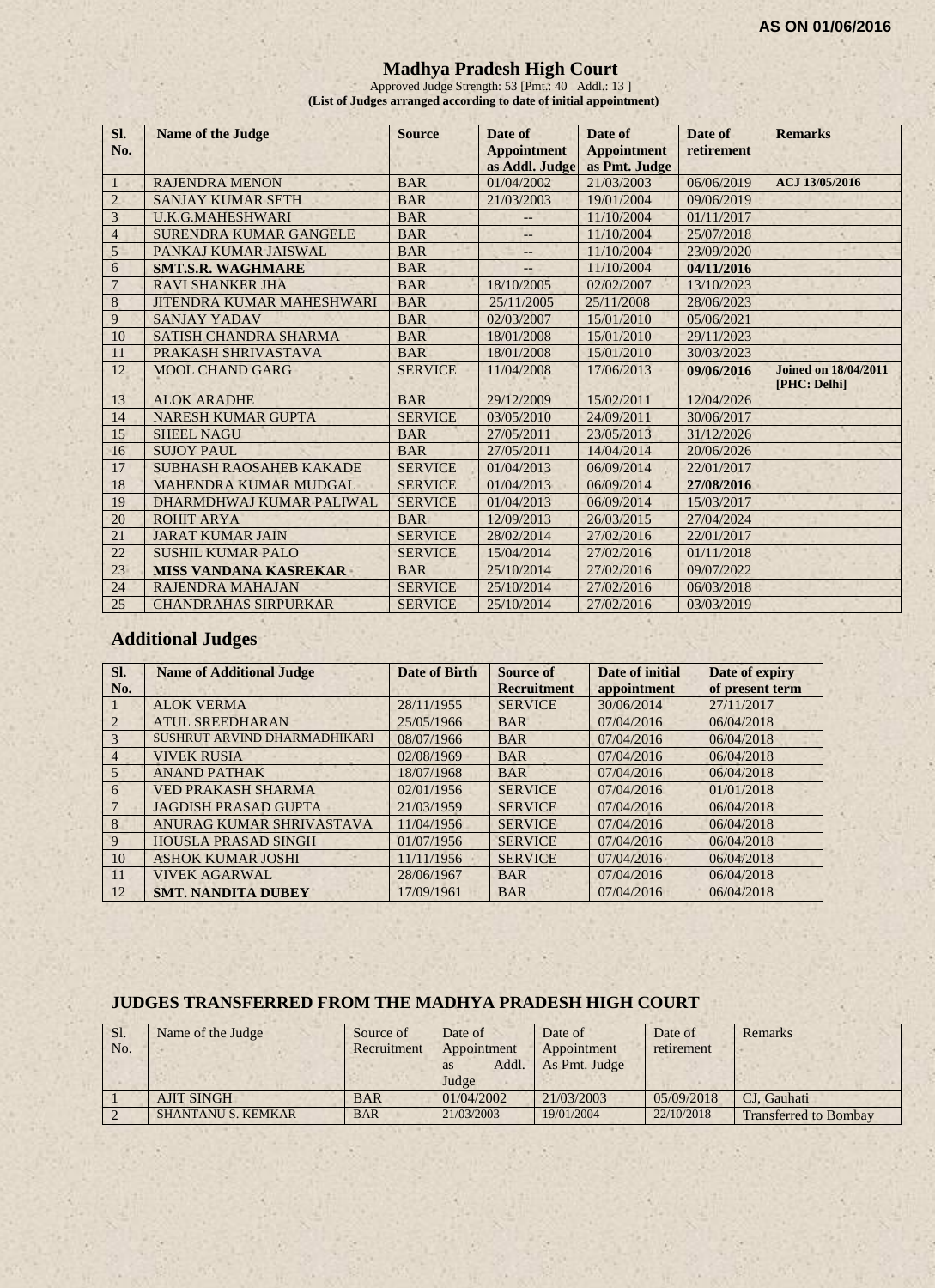#### **MADRAS HIGH COURT**

**Approved Judge Strength: 75 [Pmt.: 56 Addl.: 19 ] (List of Judges arranged according to date of initial appointment)**

| SI.<br>No.     | Name of the Judge             | <b>Source</b>  | Date of<br><b>Appointment</b><br>as Addl. Judge | Date of<br><b>Appointment</b><br>As Pmt. Judge | Date of<br>retirement | <b>Remarks</b>                                  |
|----------------|-------------------------------|----------------|-------------------------------------------------|------------------------------------------------|-----------------------|-------------------------------------------------|
| $\mathbf{1}$   | <b>SANJAY KISHAN KAUL</b>     | <b>BAR</b>     | 03/05/2001                                      | 02/05/2003                                     | 25/12/2020            | CJ w.e.f.26/07/2014<br>[PHC: Delhi]             |
| $\overline{2}$ | <b>HULUVADI G.RAMESH</b>      | <b>SERVICE</b> | 08/09/2003                                      | 24/09/2004                                     | 19/05/2019            | <b>Joined on 16/02/2015</b><br>[PHC: Karnataka] |
| 3              | <b>M.JAICHANDRAN</b>          | <b>BAR</b>     | 10/12/2005                                      | 20/04/2007                                     | 23/02/2017            |                                                 |
| $\overline{4}$ | <b>S. MANI KUMAR</b>          | <b>BAR</b>     | 31/07/2006                                      | 09/11/2009                                     | 23/04/2023            |                                                 |
| 5              | A. SELVAM                     | <b>SERVICE</b> | 31/07/2006                                      | 09/11/2009                                     | 04/04/2018            |                                                 |
| 6              | NOOTY RAMA MOHANA RAO         | <b>BAR</b>     | 11/09/2006                                      | 10/04/2008                                     | 13/08/2017            | <b>Joined on 18/04/2016</b><br>[PHC: T & A      |
| $\overline{7}$ | SAMINATHAN NAGAMATHU          | <b>BAR</b>     | 22/03/2007                                      | 09/11/2009                                     | 30/05/2017            |                                                 |
| $\overline{8}$ | SHUNMUGAVEL PALANIVELU        | <b>SERVICE</b> | 22/03/2007                                      | 09/11/2009                                     | 10/05/2017            |                                                 |
| 9              | K. K. SASIDHARAN              | <b>BAR</b>     | 12/11/2007                                      | 09/11/2009                                     | 27/10/2019            |                                                 |
| 10             | M. VENUGOPAL                  | <b>SERVICE</b> | 12/11/2007                                      | 09/11/2009                                     | 06/05/2019            |                                                 |
| 11             | <b>R. SUBBIAH</b>             | <b>BAR</b>     | 24/03/2008                                      | 09/11/2009                                     | 20/06/2021            |                                                 |
| 12             | <b>RAJIV SHAKDHER</b>         | <b>BAR</b>     | 11/04/2008                                      | 17/10/2011                                     | 18/10/2024            | <b>Joined on 11/04/2016</b><br>[PHC: DELHI]     |
| 13             | M. SATHYANARAYANAN            | <b>BAR</b>     | 23/04/2008                                      | 09/11/2009                                     | 09/06/2021            |                                                 |
| 14             | <b>BALASUNDARAM RAJENDRAN</b> | <b>BAR</b>     | 31/03/2009                                      | 29/03/2011                                     | 31/03/2017            |                                                 |
| 15             | <b>CYRIL THAMARAI SELVAM</b>  | <b>BAR</b>     | 31/03/2009                                      | 29/03/2011                                     | 08/02/2019            |                                                 |
| 16             | NADESA GOUNDER KIRUBAKARAN    | <b>BAR</b>     | 31/03/2009                                      | 29/03/2011                                     | 20/08/2021            |                                                 |
| 17             | M.M. SUNDRESH                 | <b>BAR</b>     | 31/03/2009                                      | 29/03/2011                                     | 20/07/2024            |                                                 |
| 18             | <b>T.S. SIVAGNANAM</b>        | <b>BAR</b>     | 31/03/2009                                      | 29/03/2011                                     | 15/09/2025            |                                                 |
| 19             | M. DURAISWAMY                 | <b>BAR</b>     | 31/03/2009                                      | 29/03/2011                                     | 21/09/2022            |                                                 |
| 20             | T. RAJA                       | <b>BAR</b>     | 31/03/2009                                      | 03/01/2012                                     | 24/05/2023            |                                                 |
| 21             | <b>KUMARI R. MALA</b>         | <b>SERVICE</b> | 31/03/2009                                      | 07/12/2012                                     | 14/03/2017            |                                                 |
| 22             | <b>T. MATHIVANAN</b>          | <b>SERVICE</b> | 17/02/2010                                      | 26/09/2013                                     | 27/05/2017            |                                                 |
| 23             | KANDASAMI RAVICHANDRA BAABU   | <b>BAR</b>     | 20/12/2011                                      | 26/09/2013                                     | 13/10/2020            |                                                 |
| 24             | <b>P.DEVADASS</b>             | <b>SERVICE</b> | 20/12/2011                                      | 26/09/2013                                     | 14/05/2017            |                                                 |
| 25             | <b>SMT. S. VIMALA</b>         | <b>SERVICE</b> | 20/12/2011                                      | 21/10/2013                                     | 10/01/2019            |                                                 |
| 26             | PAZHAYANUR NARAYANAN PRAKASH  | <b>BAR</b>     | 25/10/2013                                      | 14/04/2015                                     | 11/01/2023            |                                                 |
| 27             | SMT. PUSHPA SATHYANARAYANA    | <b>BAR</b>     | 25/10/2013                                      | 14/04/2015                                     | 27/02/2022            |                                                 |
| 28             | KANDASAMY KALYANASUNDARAM     | <b>BAR</b>     | 25/10/2013                                      | 14/04/2015                                     | 26/05/2022            |                                                 |
| 29             | <b>S. VAIDYANATHAN</b>        | <b>BAR</b>     | 25/10/2013                                      | 14/04/2015                                     | 16/08/2024            |                                                 |
| 30             | R. MAHADEVAN                  | <b>BAR</b>     | 25/10/2013                                      | 14/04/2015                                     | 09/06/2025            |                                                 |
| 31             | GOPALAKRISHNAN CHOCKALINGAM   | <b>SERVICE</b> | 25/10/2013                                      | 14/04/2015                                     | 31/03/2017            |                                                 |
| 32             | <b>MISS V.M. VELUMANI</b>     | <b>BAR</b>     | 20/12/2013                                      | 14/04/2015                                     | 05/04/2024            |                                                 |
| 33             | V. BHARATHIDASAN              | <b>BAR</b>     | ÷,                                              | 07/04/2016                                     | 06/05/2022            |                                                 |
| 34             | D. KRISHNAKUMAR               | <b>BAR</b>     | $-$                                             | 07/04/2016                                     | 21/05/2025            |                                                 |
| 35             | <b>S.S. SUNDAR</b>            | <b>BAR</b>     | $- -$                                           | 07/04/2016                                     | 02/05/2025            |                                                 |
| 36             | <b>M.V. MURALIDARAN</b>       | <b>BAR</b>     | $-$                                             | 07/04/2016                                     | 15/04/2024            |                                                 |
| 37             | PONNUSAMY KALAIYARASAN        | <b>SERVICE</b> |                                                 | 07/04/2016                                     | 30/04/2018            |                                                 |
| 38             | <b>B. GOKULDAS</b><br>S.      | <b>SERVICE</b> | $\mathcal{L}_{\mathcal{A}}$                     | 07/04/2016                                     | 06/06/2017            |                                                 |

# **Additional Judges**

| SI.<br>No. | <b>Name of Additional Judge</b> | Date of Birth | Source of<br>Recruitment | Date of initial<br><b>appointment</b> | Date of expiry<br>of present term |
|------------|---------------------------------|---------------|--------------------------|---------------------------------------|-----------------------------------|
|            |                                 | -NIL-         |                          |                                       |                                   |

#### **JUDGES TRANSFERRED FROM THE MADRAS HIGH COURT**

| Sl.            | Name of the Judge          | Source     | Appointment    | Appointment   | Date of    | Remarks                        |
|----------------|----------------------------|------------|----------------|---------------|------------|--------------------------------|
| No.            |                            |            | as Addl. Judge | As Pmt. Judge | retirement |                                |
|                | N.N.PAUL VASANTHAKUMAR     | <b>BAR</b> | 10/12/2005     | 20/04/2007    | 13/04/2017 | $CJ.$ J&K                      |
| $\overline{2}$ | <b>RAMALINGAM SUDHAKAR</b> | <b>BAR</b> | 10/12/2005     | 20/04/2007    | 13/02/2021 | <b>TRANSFER TO J&amp;K</b>     |
| 3              | <b>MUTTACI JEYAPAUL</b>    | Service    | 10/12/2005     | 07/12/2007    | 20/07/2017 | <b>TRANSFER TO P &amp; H</b>   |
|                | <b>V. RAMASUBRAMANIAN</b>  | <b>BAR</b> | 31/07/2006     | 09/11/2009    | 29/06/2020 | <b>TRANSFER TO T&amp;AP</b>    |
|                | <b>K. KANNAN</b>           | Bar        | 31/07/2008     | 30/07/2010    | 05/06/2016 | Transferred to P&H             |
| 6.             | <b>RAJA ELANGO</b>         | Bar        | 31/03/2009     | 30/03/2011    | 22/09/2017 | Transferred to A.P.            |
|                | C. S. KARNAN               | <b>BAR</b> | 31/03/2009     | 29/03/2011    | 11/06/2017 | <b>TRANSFERRED TO CALCUTTA</b> |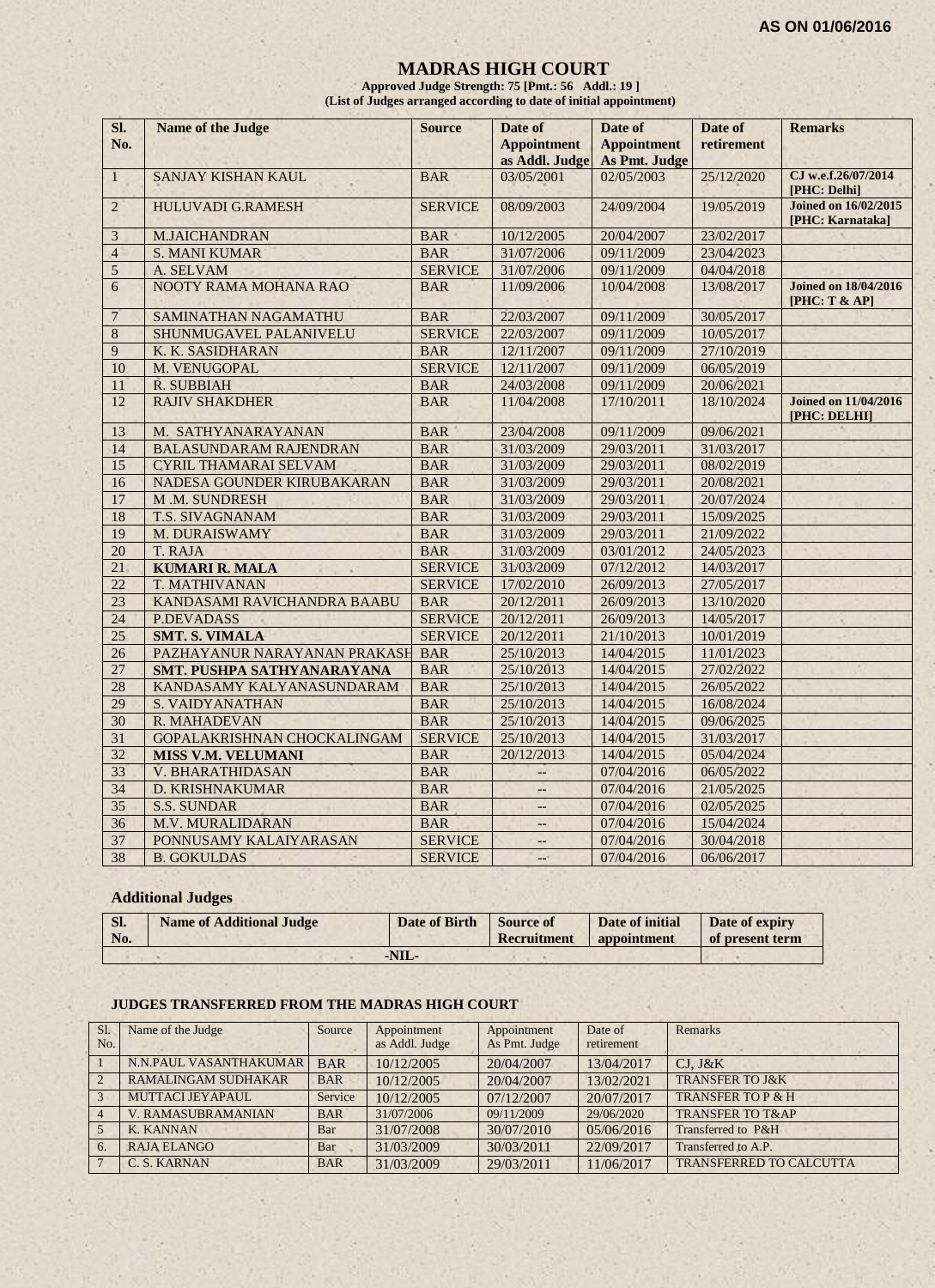#### **MANIPUR HIGH COURT**

**Approved Judge Strength: 05 [ Pmt.: 04 Addl.: 01 ] (List of Judges arranged according to date of initial appointment)**

| SI.<br>No.     | <b>Name of the Judge</b>              | Source of<br><b>Recruitment</b> | Date of<br><b>Appointment</b><br>as Addl.Judge | Date of<br><b>Appointment</b><br>As Pmt. Judge | Date of<br>retirement | <b>Remarks</b>                                  |
|----------------|---------------------------------------|---------------------------------|------------------------------------------------|------------------------------------------------|-----------------------|-------------------------------------------------|
|                | LAXMI KANTA MOHAPATRA                 | <b>BAR</b>                      | 16/09/1999                                     | 16/05/2002                                     | 09/06/2016            | CJ 10/07/2014<br>[PHC: Orissa]                  |
|                | <b>RAKESH RANJAN PRASAD</b>           | <b>SERVICE</b>                  | $--$                                           | 27/02/2006                                     | 30/06/2017            | <b>Joined on 15/02/2016</b><br>[PHC: Jharkhand] |
|                | NONGMEIKAPAM KOTISWAR<br><b>SINGH</b> | <b>BAR</b>                      | 17/10/2011                                     | 07/11/2012                                     | 28/02/2025            |                                                 |
| $\overline{4}$ | KHWAIRAKPAM NOBIN SINGH               | <b>BAR</b>                      | $- -$                                          | 26/11/2014                                     | 31/12/2021            |                                                 |

# **Additional Judges**

| SI.<br>No. | <b>Name of Additional Judge</b> | Date of<br><b>Birth</b> | <b>Source</b><br><b>of</b><br><b>Recruitm</b><br>ent | Date of initial<br>appointment | Date of expiry<br>of present<br>term | <b>Remarks</b> |
|------------|---------------------------------|-------------------------|------------------------------------------------------|--------------------------------|--------------------------------------|----------------|
|            | SONGKHUPCHUNG SERTO             | 01/03/1961              |                                                      | <b>SERVICE</b> 14/03/2016      | 13/03/2018                           |                |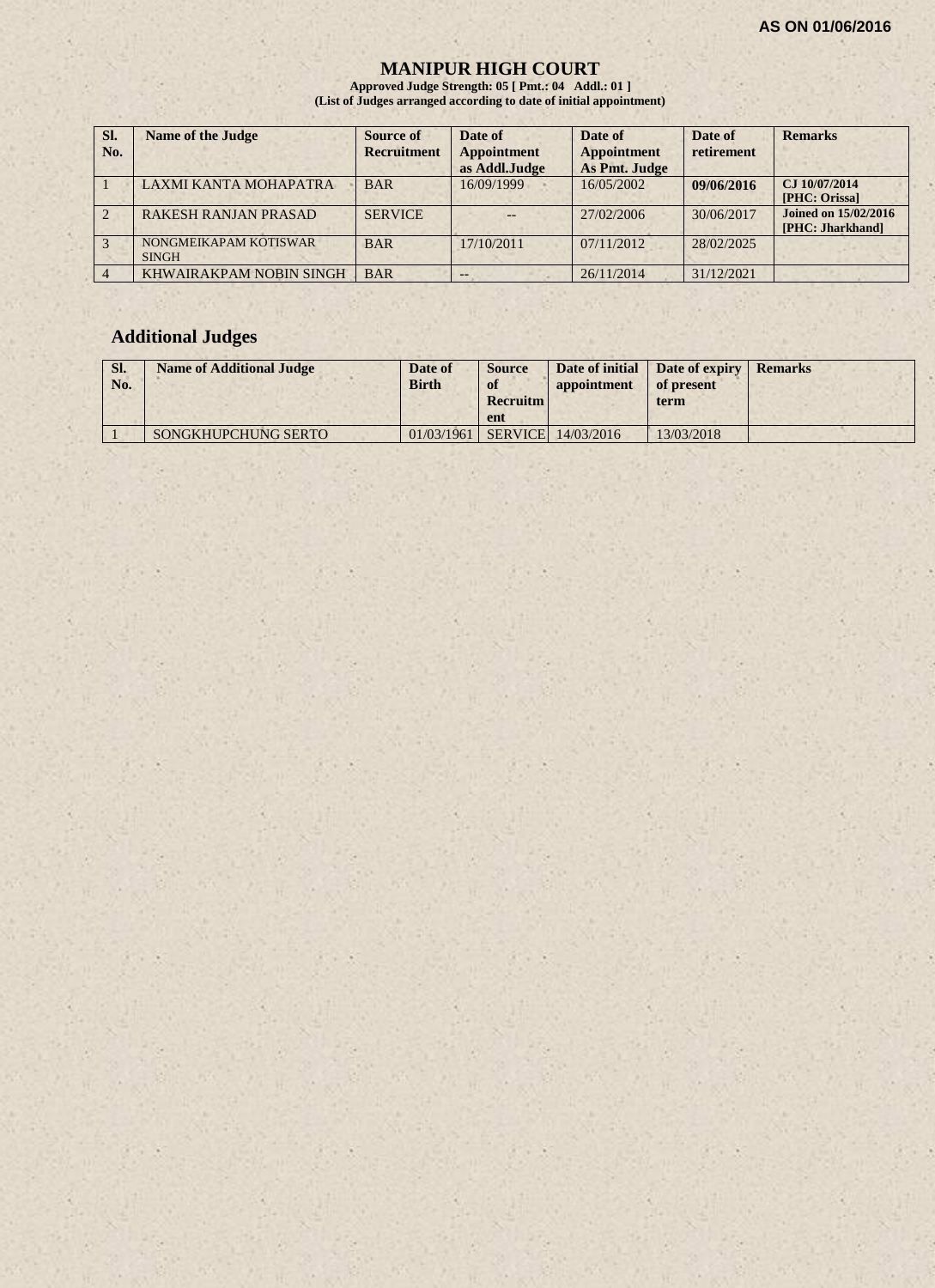#### **MEGHALAYA HIGH COURT**

**Approved Judge Strength: 04 [ Pmt.: 03 Addl.: 01 ] (List of Judges arranged according to date of initial appointment)**

| SI.<br>No. | <b>Name of the Judge</b> | Source of<br><b>Recruitment</b> | Date of<br><b>Appointment</b><br>as Addl.Judge | Date of<br><b>Appointment</b><br>As Pmt. Judge | Date of<br>retirement | <b>Remarks</b>                              |
|------------|--------------------------|---------------------------------|------------------------------------------------|------------------------------------------------|-----------------------|---------------------------------------------|
|            | <b>DINESH MAHESHWARI</b> | <b>BAR</b>                      | 02/09/2004                                     | 29/05/2006                                     | 14/05/2020            | CJ 24/02/2016<br>[PHC: Rajasthan]           |
|            | <b>SUDIP RANJAN SEN</b>  | <b>SERVICE</b>                  | 06/02/2012                                     | 07/01/2014                                     | 08/03/2019            |                                             |
|            | <b>VED PRAKASH VAISH</b> | <b>SERVICE</b>                  | 17/04/2013                                     | 18/03/2015                                     | 26/06/2021            | <b>Joined on 23/05/2016</b><br>[PHC: Delhi] |

# **Additional Judges**

| SI.<br>No. | <b>Name of Additional Judge</b> | Date of Birth | <b>Source of</b><br><b>Recruitment</b> | Date of initial<br>appointment | Date of expiry<br>of present term |
|------------|---------------------------------|---------------|----------------------------------------|--------------------------------|-----------------------------------|
|            |                                 |               |                                        |                                |                                   |
|            |                                 | $-NIL-$       |                                        |                                |                                   |
|            |                                 |               |                                        |                                |                                   |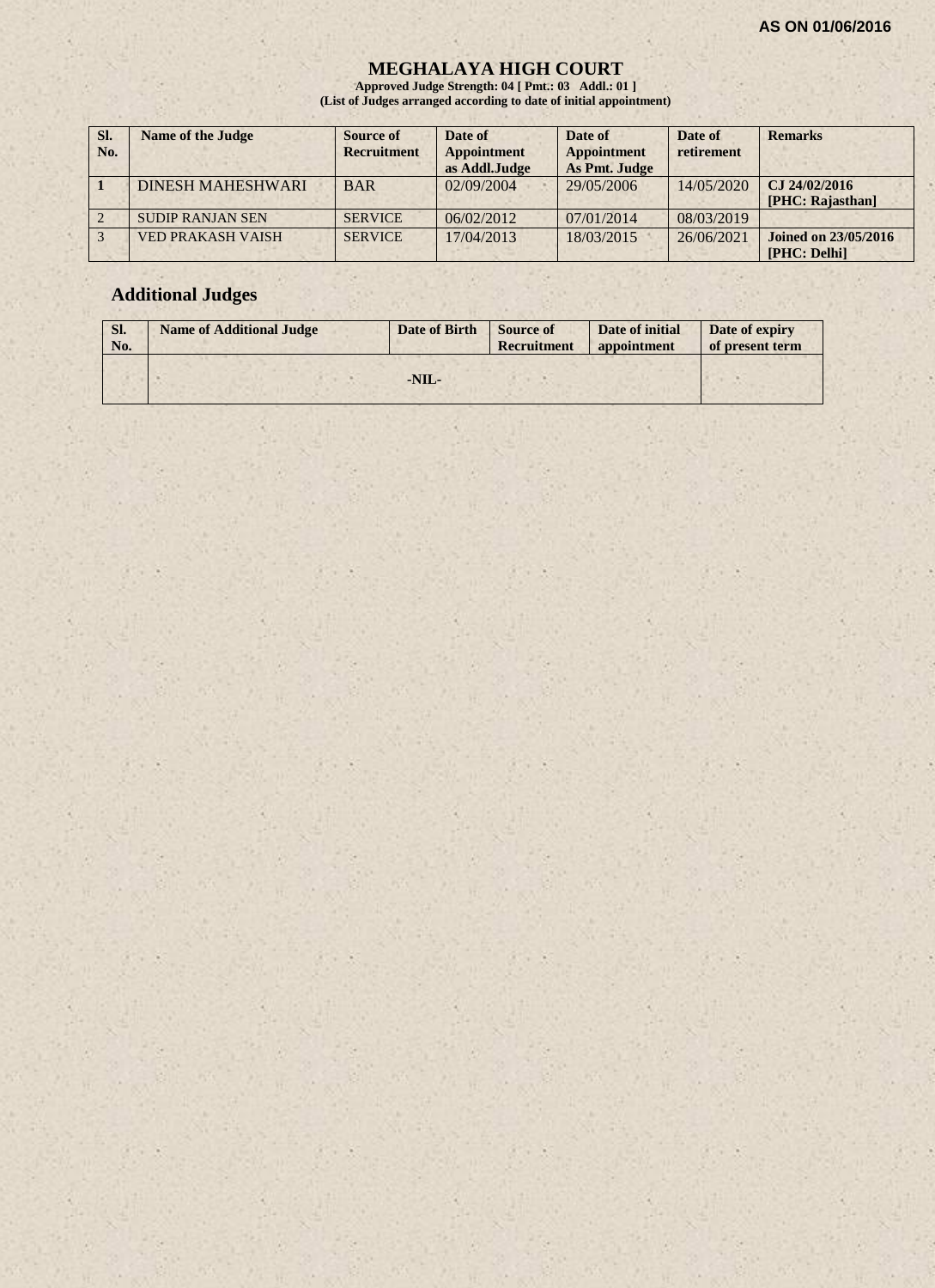#### **ORISSA HIGH COURT**

**Approved Judge Strength: 27 [ Pmt.: 20 Addl.: 07 ] (List of Judges arranged according to date of initial appointment)**

| <b>SI</b><br>No | <b>Name of the Judge</b>  | Source of<br><b>Recruitment</b> | Date of<br><b>Appointment</b><br>as Addl.Judge | Date of<br><b>Appointment</b><br>As Pmt. Judge | Date of<br>retirement | <b>Remarks</b>                           |
|-----------------|---------------------------|---------------------------------|------------------------------------------------|------------------------------------------------|-----------------------|------------------------------------------|
|                 | <b>VINEET SARAN</b>       | <b>BAR</b>                      | --                                             | 14/02/2002                                     | 10/05/2019            | CJ w.e.f. 26/02/2016<br>[PHC: Allahabad] |
| $\overline{2}$  | <b>VINOD PRASAD</b>       | <b>BAR</b>                      | 05/10/2005                                     | 10/08/2007                                     | 27/11/2016            | Joined on 02/07/2014<br>[PHC: Allahabad] |
| 3               | <b>INDRAJIT MAHANTY</b>   | <b>BAR</b>                      | 31/03/2006                                     | 23/03/2007                                     | 10/11/2022            |                                          |
| $\overline{4}$  | KUMARI SANJU PANDA        | <b>BAR</b>                      | 01/03/2007                                     | 11/02/2009                                     | 09/07/2021            |                                          |
| 5               | <b>BHABANI PRASAD RAY</b> | Bar                             | 07/11/2007                                     | 11/02/2009                                     | 01/03/2017            |                                          |
| 6               | SUBHASH CHANDRA PARIJA    | <b>BAR</b>                      | 07/11/2007                                     | 11/02/2009                                     | 30/06/2018            |                                          |
| $7 -$           | <b>BUAYA KUMAR NAYAK</b>  | <b>SERVICE</b>                  | 07/10/2009                                     | 22/06/2011                                     | 01/02/2018            |                                          |
| 8               | SANJAYA KUMAR MISHRA      | <b>SERVICE</b>                  | 07/10/2009                                     | 22/06/2011                                     | 28/12/2023            |                                          |
| 9               | <b>CHITTA RANJAN DASH</b> | <b>SERVICE</b>                  | 07/10/2009                                     | 22/06/2011                                     | 20/05/2024            |                                          |
| 10              | Dr. AKSHAYA KUMAR RATH    | <b>BAR</b>                      | $-$                                            | 20/06/2013                                     | 12/11/2019            |                                          |
| <sup>11</sup>   | <b>BISWAJIT MOHANTY</b>   | <b>BAR</b>                      | $-$                                            | 20/06/2013                                     | 21/10/2022            |                                          |
| 12              | DR. BIDYUT RANJAN SARANGI | <b>BAR</b>                      | $-$                                            | 20/06/2013                                     | 19/07/2024            |                                          |
| 13              | <b>DEBABRATA DASH</b>     | <b>SERVICE</b>                  | --                                             | 29/11/2013                                     | 11/10/2024            |                                          |
| 14              | SATURGHANA PUJAHARI       | <b>SERVICE</b>                  | 29/11/2013                                     | 16/10/2014                                     | 23/09/2022            |                                          |

# **Additional Judge**

| Sl.<br>No.    | <b>Name of Additional Judge</b> | Date of<br><b>Birth</b> | <b>Source</b><br>of    | Date of initial<br>appointment | Date of expiry<br>of present | <b>Remarks</b>                                  |
|---------------|---------------------------------|-------------------------|------------------------|--------------------------------|------------------------------|-------------------------------------------------|
|               |                                 |                         | <b>Recruitm</b><br>ent |                                | term                         |                                                 |
|               | <b>BISWANATH RATH</b>           | 07/09/1961              | <b>BAR</b>             | 02/07/2014                     | 01/07/2016                   |                                                 |
|               | <b>SANGAM KUMAR SAHOO</b>       | 05/06/1964              | <b>BAR</b>             | 02/07/2014                     | 01/07/2016                   |                                                 |
| $\mathcal{E}$ | <b>SUJIT NARAYAN PRASAD</b>     | 20/06/1967              | <b>BAR</b>             | 26/09/2014                     | 25/09/2016                   | <b>Joined on 12/03/2015</b><br>[PHC: Jharkhand] |
|               | KRUSHNA RAM MOHAPATRA           | 18/04/1965              | <b>BAR</b>             | 17/04/2015                     | 16/04/2017                   |                                                 |
|               | <b>JATINDRA PRASAD DAS</b>      | 19/05/1957              | <b>SERVICE</b>         | 17/04/2015                     | 16/04/2017                   |                                                 |
| 6             | DR. DURGA PRASANNA CHOUDHURY    | 03/07/1956              | <b>SERVICE</b>         | 17/04/2015                     | 16/04/2017                   |                                                 |

# **JUDGES TRANSFERRED FROM THE ORISSA HIGH COURT**

| S1             | Name of the Judge   | Source      | Date of        | Date of       | Date of    | <b>Remarks</b>               |
|----------------|---------------------|-------------|----------------|---------------|------------|------------------------------|
| N <sub>0</sub> |                     | Of          | Appointment as | Appointment   | retirement |                              |
|                |                     | Recruitment | Addl.          | As Pmt. Judge |            |                              |
|                |                     |             | Judge          |               |            |                              |
|                | L.K.MOHAPATRA       | <b>BAR</b>  | 16/09/1999     | 16/05/2002    | 09/06/2016 | CJ, Manipur                  |
| $\overline{2}$ | <b>PRADIP KUMAR</b> | <b>BAR</b>  | 07/03/2002     | 06/03/2004    | 09/06/2017 | <b>Transfer to Jharkhand</b> |
|                | <b>MOHANTY</b>      |             |                |               |            |                              |
| $\overline{3}$ | PRAMATH PATNAIK     | <b>BAR</b>  | 24/09/2014     | $-$           | $- -$      | AJ.<br>transfer<br>to        |
|                |                     |             |                |               |            | Jharkhand                    |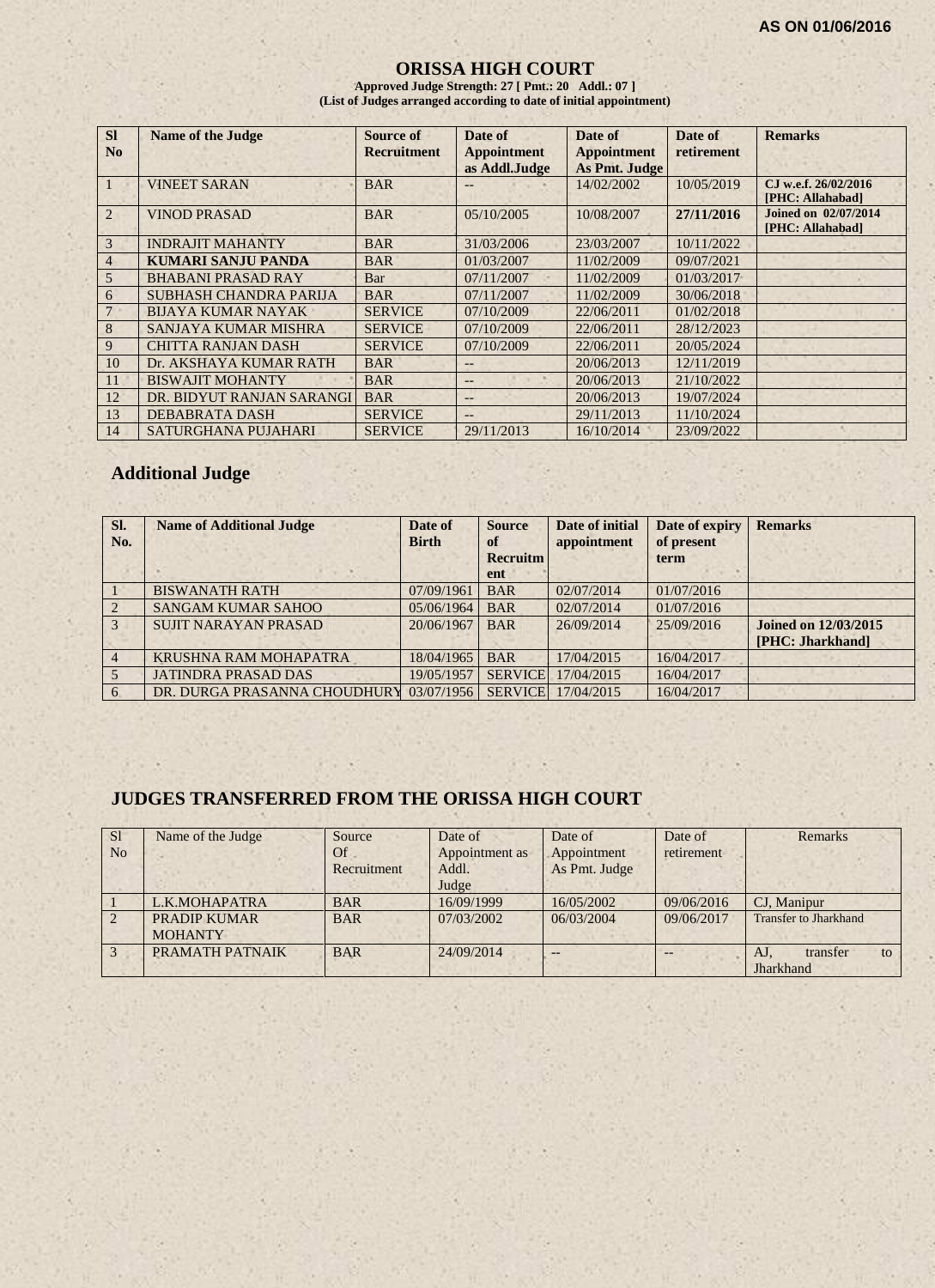#### **PATNA HIGH COURT**

**Approved Judge Strength: 53 [Pmt.: 40 Addl.: 13 ] (List of Judges arranged according to date of initial appointment)**

| <b>SI</b><br>N <sub>o</sub> | <b>Name of the Judge</b>        | <b>Source of</b><br><b>Recruitment</b> | Date of<br><b>Appointment</b> as | Date of<br><b>Appointment</b> | Date of<br>retirement | <b>Remarks</b>                                                        |
|-----------------------------|---------------------------------|----------------------------------------|----------------------------------|-------------------------------|-----------------------|-----------------------------------------------------------------------|
|                             |                                 |                                        | <b>Addl. Judge</b>               | As Pmt. Judge                 |                       |                                                                       |
| $\mathbf{1}$                | <b>IOBAL AHMED ANSARI</b>       | <b>SERVICE</b>                         | 04/03/2002                       | 04/11/2003                    | 28/10/2016            | ACJ w.e.f.01/08/2015<br><b>Joined on 11/11/2013</b><br>[PHC: Gauhati] |
| 2                           | <b>HEMANT GUPTA [H]</b>         | <b>BAR</b>                             |                                  | 02/07/2002                    | 16/10/2019            | <b>Joined on 08/02/2016</b><br>[PHC: P& H]                            |
| 3                           | <b>NAVANITI PRASAD SINGH</b>    | <b>BAR</b>                             | --                               | 06/03/2006                    | 05/11/2017            |                                                                       |
| $\overline{4}$              | <b>RAMESH KUMAR DATTA</b>       | <b>BAR</b>                             | $-$                              | 06/03/2006                    | 31/12/2016            |                                                                       |
| 5                           | SAMARENDRA PRATAP SINGH         | <b>BAR</b>                             |                                  | 09/10/2006                    | 31/07/2017            |                                                                       |
| 6                           | <b>AJAY KUMAR TRIPATHI</b>      | <b>BAR</b>                             | 09/10/2006                       | 21/11/2007                    | 11/11/2019            |                                                                       |
| $\overline{7}$              | <b>KISHORE KUMAR MANDAL</b>     | <b>BAR</b>                             | 10/07/2007                       | 07/07/2009                    | 21/01/2018            |                                                                       |
| $\,8\,$                     | DR. RAVI RANJAN                 | <b>BAR</b>                             | 14/07/2008                       | 16/01/2010                    | 19/12/2022            |                                                                       |
| 9                           | <b>SMT.ANJANA PRAKASH</b>       | <b>BAR</b>                             | 13/06/2009                       | 06/12/2010                    | 16/07/2016            |                                                                       |
| 10                          | <b>JYOTI SARAN</b>              | <b>BAR</b>                             | 13/06/2009                       | 06/12/2010                    | 18/08/2019            |                                                                       |
| 11                          | <b>RAKESH KUMAR</b>             | <b>BAR</b>                             | 25/12/2009                       | 24/10/2011                    | 31/12/2020            |                                                                       |
| 12                          | <b>BIRENDRA PRASAD VERMA</b>    | <b>BAR</b>                             | 18/02/2010                       | 24/10/2011                    | 16/01/2017            |                                                                       |
| 13                          | <b>DINESH KUMAR SINGH</b>       | <b>BAR</b>                             | 18/02/2010                       | 24/10/2011                    | 02/10/2020            |                                                                       |
| 14                          | <b>GOPAL PRASAD</b>             | <b>SERVICE</b>                         | 15/03/2010                       | 10/08/2012                    | 05/07/2016            |                                                                       |
| 15                          | <b>MUNGESHWAR SAHOO</b>         | <b>SERVICE</b>                         | 15/03/2010                       | 24/10/2011                    | 31/10/2017            |                                                                       |
| 16                          | HEMANT KR. SRIVASTAVA           | <b>SERVICE</b>                         | 12/08/2010                       | 10/08/2012                    | 01/02/2021            |                                                                       |
| 17                          | <b>VIJAYENDRA NATH</b>          | <b>BAR</b>                             | 20/06/2011                       | 19/06/2013                    | 12/08/2017            |                                                                       |
| 18                          | <b>SHIVAJI PANDEY</b>           | <b>BAR</b>                             | 20/06/2011                       | 19/06/2013                    | 07/05/2021            |                                                                       |
| 19                          | <b>ASHWANI KUMAR SINGH</b>      | <b>BAR</b>                             | 20/06/2011                       | 19/06/2013                    | 31/10/2022            |                                                                       |
| 20                          | <b>VIKASH JAIN</b>              | <b>BAR</b>                             | 20/06/2011                       | 15/05/2014                    | 17/02/2022            |                                                                       |
| 21                          | AHSANUDDIN AMANULLAH            | <b>BAR</b>                             | 20/06/2011                       | 15/05/2014                    | 10/05/2025            |                                                                       |
| 22                          | ADITYA KUMAR TRIVEDI            | <b>SERVICE</b>                         | 20/06/2011                       | 15/05/2014                    | 10/08/2020            |                                                                       |
| 23                          | RAJENDRA KUMAR MISHRA           | <b>SERVICE</b>                         | 20/06/2011                       | 07/07/2014                    | 01/10/2021            |                                                                       |
| 24                          | <b>CHAKRADHARI SHARAN SINGH</b> | <b>BAR</b>                             | 05/04/2012                       | 02/03/2016                    | 19/01/2025            |                                                                       |
| 25                          | PRABHAT KUMAR JHA               | <b>SERVICE</b>                         | 21/04/2014                       | 20/04/2016                    | 15/07/2021            |                                                                       |
| 26                          | <b>JITENDRA MOHAN SHARMA</b>    | <b>SERVICE</b>                         | 21/04/2014                       | 20/04/2016                    | 01/07/2018            |                                                                       |
| 27                          | <b>SMT. ANJANA MISHRA</b>       | <b>BAR</b>                             | 15/05/2014                       | 20/04/2016                    | 29/02/2020            |                                                                       |
| 28                          | <b>SMT. NILU AGRAWAL</b>        | <b>BAR</b>                             | 15/04/2015                       | 20/04/2016                    | 21/06/2019            |                                                                       |
| 29                          | <b>SUDHIR SINGH</b>             | <b>BAR</b>                             | 15/04/2015                       | 20/04/2016                    | 10/12/2027            |                                                                       |

# **Additional Judges**

| SI.<br>No. | <b>Name of Additional Judge</b> | Date of<br><b>Birth</b> | <b>Source of</b><br><b>Recruitment</b> | Date of initial<br>appointment | Date of expiry<br>of present term |
|------------|---------------------------------|-------------------------|----------------------------------------|--------------------------------|-----------------------------------|
|            |                                 | NIL.                    |                                        |                                |                                   |
|            |                                 |                         |                                        |                                |                                   |

# **Judges transferred from the Patna High Court**

| Sl.<br>No. | Name of the Judge     | Source<br>Of<br>Recruitment | Date of<br>Appointment<br>as Addl.<br>Judge | Date of<br>Appointment<br>As Pmt. Judge | Date of<br>retirement | Remarks                     |
|------------|-----------------------|-----------------------------|---------------------------------------------|-----------------------------------------|-----------------------|-----------------------------|
|            | <b>NAVIN SINHA</b>    | <b>BAR</b>                  | $- -$                                       | 11/02/2004                              | 18/08/2018            | CJ, Rajasthan HC            |
|            | <b>ASHUTOSH KUMAR</b> | <b>BAR</b>                  | 15/05/2014                                  | 00/04/2016                              | 30/09/2028            | <b>Transferred to Delhi</b> |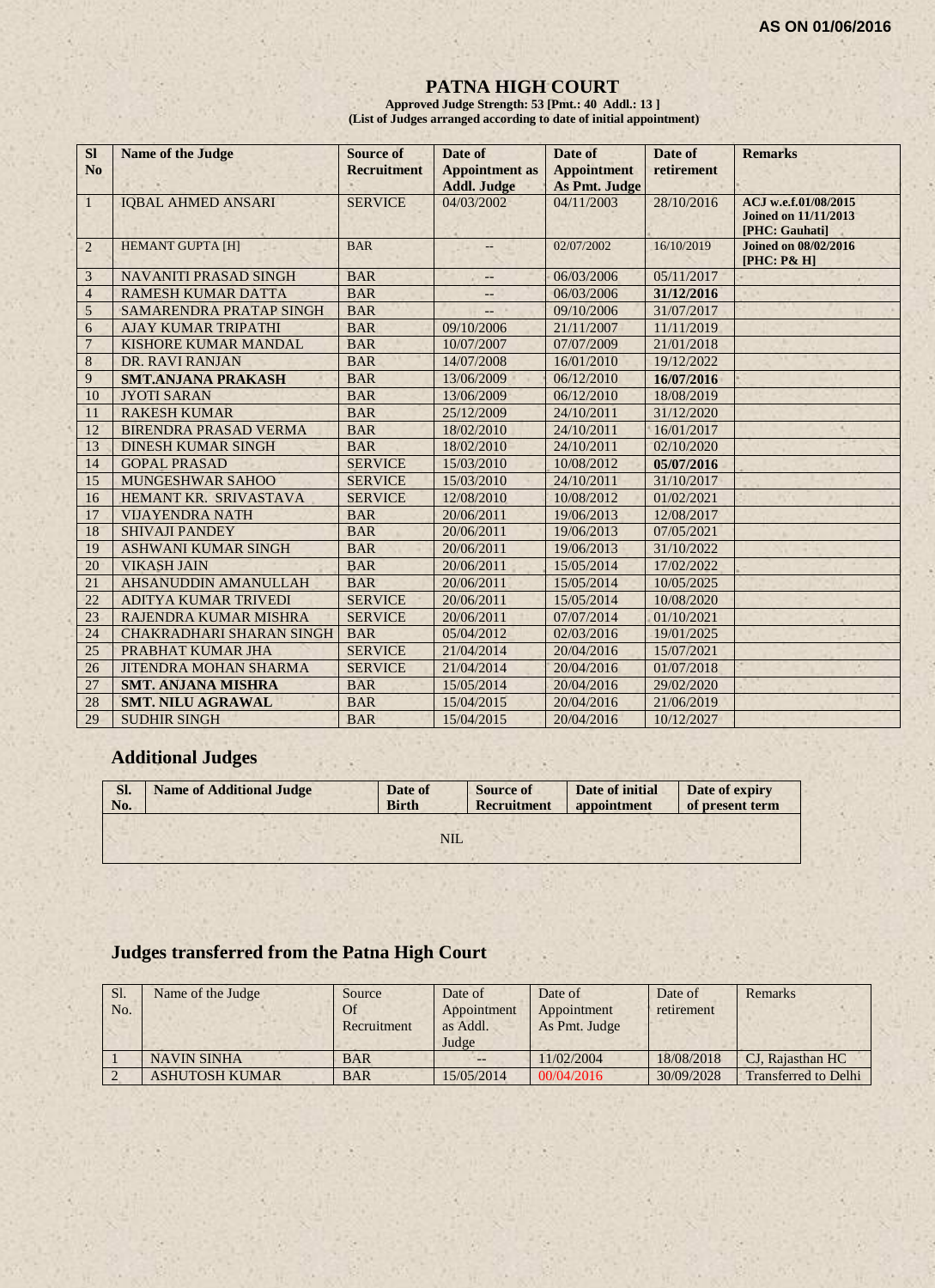#### **PUNJAB & HARYANA HIGH COURT**

**Approved Judge Strength: 85 [ Pmt.: 64 Addl.: 21 ] (List of Judges arranged according to date of initial appointment)**

| <b>SI</b>       | Name of the Judge                    | <b>Source of</b>   | Date of                                    | Date of                                    | Date of    | <b>Remarks</b>                                 |
|-----------------|--------------------------------------|--------------------|--------------------------------------------|--------------------------------------------|------------|------------------------------------------------|
| N <sub>o</sub>  |                                      | <b>Recruitment</b> | <b>Appointment as</b><br><b>Addl.Judge</b> | <b>Appointment</b><br><b>As Pmt. Judge</b> | retirement |                                                |
| $\mathbf{1}$    | <b>S.J.VAZIFDAR</b>                  | <b>BAR</b>         | 22/01/2001                                 | 21/01/2003                                 | 03/05/2018 | ACJ w.e.f.15/12/2014                           |
|                 |                                      |                    |                                            |                                            |            | [PHC: Bombay]                                  |
| $\overline{2}$  | <b>SURINDER SINGH SARON [P]</b>      | <b>BAR</b>         | $\overline{\phantom{a}}$                   | 02/07/2002                                 | 03/09/2017 |                                                |
| 3               | <b>AJAY KUMAR MITTAL [H]</b>         | <b>BAR</b>         |                                            | 09/01/2004                                 | 29/09/2020 |                                                |
| $\overline{4}$  | <b>SURYA KANT [H]</b>                | <b>BAR</b>         |                                            | 09/01/2004                                 | 09/02/2024 |                                                |
| 5 <sup>1</sup>  | MUTTACI JEYAPAUL                     | <b>SERVICE</b>     | 10/12/2005                                 | 07/12/2007                                 | 21/07/2017 | <b>Joined 28/10/2010</b><br>[PHC: Madras]      |
| 6               | TEJ PRATAP SINGH MANN [P]            | <b>BAR</b>         | --                                         | 22/03/2006                                 | 31/12/2018 |                                                |
| $7\phantom{.0}$ | <b>MAHESH GROVER [H]</b>             | <b>BAR</b>         | $\overline{\phantom{a}}$                   | 22/03/2006                                 | 03/06/2019 |                                                |
| $\,8$           | <b>RAJESH BINDAL [H]</b>             | <b>BAR</b>         |                                            | 22/03/2006                                 | 15/04/2023 |                                                |
| 9               | M.M.S. BEDI [P]                      | <b>SERVICE</b>     | 01/04/2006                                 | 05/11/2007                                 | 08/10/2018 |                                                |
| 10              | ARUN BHAURAO CHAUDHARI               | <b>BAR</b>         | 08/09/2006                                 | 05/09/2008                                 | 31/03/2019 | <b>Joined on 11/04/2016</b><br>[PHC: Bombay]   |
| 11              | <b>RAKESH KUMAR JAIN [H]</b>         | <b>BAR</b>         | 05/12/2007                                 | 26/11/2008                                 | 30/09/2020 |                                                |
| 12              | <b>JASWANT SINGH [H]</b>             | <b>BAR</b>         | 05/12/2007                                 | 28/11/2009                                 | 22/02/2023 |                                                |
| 13              | <b>SMT. DAYA CHAUDHARY [H]</b>       | <b>BAR</b>         | 05/12/2007                                 | 28/11/2009                                 | 09/01/2021 |                                                |
| 14              | <b>RAJAN GUPTA [P]</b>               | <b>BAR</b>         | 10/07/2008                                 | 14/01/2011                                 | 13/09/2022 |                                                |
| 15              | AJAY TEWARI [P]                      | <b>BAR</b>         | 10/07/2008                                 | 14/01/2011                                 | 05/04/2022 |                                                |
| 16              | <b>JITENDRA KUMAR CHAUHAN [H]</b>    | <b>BAR</b>         | 10/07/2008                                 | 14/01/2011                                 | 05/06/2021 |                                                |
| 17              | <b>AUGUSTINE GEORGE MASIH [P]</b>    | <b>BAR</b>         | 10/07/2008                                 | 14/01/2011                                 | 11/03/2025 |                                                |
| 18              | <b>K. KANNAN</b>                     | <b>BAR</b>         | 31/07/2008                                 | 30/07/2010                                 | 05/06/2016 | <b>Joined on 05/11/2008</b><br>[PHC: Madras]   |
| 19              | <b>KUMARI RITU BAHRI [H]</b>         | <b>BAR</b>         | 16/08/2010                                 | 23/02/2012                                 | 10/10/2024 |                                                |
| 20              | <b>PARAMJEET SINGH [P]</b>           | <b>BAR</b>         | 30/09/2011                                 | 13/06/2013                                 | 24/07/2016 |                                                |
| 21              | <b>NARESH KUMAR SANGHI [H]</b>       | <b>BAR</b>         | 30/09/2011                                 | 13/06/2013                                 | 04/06/2017 |                                                |
| 22              | <b>RAMESHWAR SINGH MALIK [H]</b>     | <b>BAR</b>         | 30/09/2011                                 | 13/06/2013                                 | 17/10/2017 |                                                |
| 23              | <b>RAJIV NARAIN RAINA [P]</b>        | <b>BAR</b>         | 30/09/2011                                 | 24/01/2014                                 | 04/07/2020 |                                                |
| 24              | <b>TAJINDER SINGH DHINDSA [P]</b>    | <b>BAR</b>         | 30/09/2011                                 | 24/01/2014                                 | 05/03/2023 |                                                |
| 25              | <b>GURMEET SINGH SANDHAWALIA [P]</b> | <b>BAR</b>         | 30/09/2011                                 | 24/01/2014                                 | 31/10/2027 |                                                |
| 26              | <b>MRS. REKHA MITTAL [P]</b>         | <b>SERVICE</b>     | 15/06/2012                                 | 19/12/2014                                 | 16/01/2021 |                                                |
| 27              | <b>INDERJIT SINGH [P]</b>            | <b>SERVICE</b>     | 15/06/2012                                 | 19/12/2014                                 | 23/10/2019 |                                                |
| 28              | <b>AMOL RATTAN SINGH [P]</b>         | <b>BAR</b>         | 21/12/2012                                 | 19/12/2014                                 | 18/08/2022 |                                                |
| 29              | <b>SHRIMATI ANITA CHAUDHRY [H]</b>   | <b>SERVICE</b>     | 20/06/2013                                 | 19/12/2014                                 | 30/12/2018 |                                                |
| 30              | <b>FATEH DEEP SINGH [P]</b>          | <b>SERVICE</b>     | 20/06/2013                                 | 19/12/2014                                 | 07/07/2022 |                                                |
| 31              | <b>JASPAL SINGH [P]</b>              | <b>SERVICE</b>     | 20/06/2013                                 | 19/12/2014                                 | 09/10/2018 |                                                |
| 32              | <b>SURINDER GUPTA [P]</b>            | <b>SERVICE</b>     | 20/06/2013                                 | 19/12/2014                                 | 29/03/2020 |                                                |
| 33              | <b>SUDIP AHLUWALIA</b>               | <b>SERVICE</b>     | 01/10/2013                                 | 14/03/2016                                 | 30/12/2021 | <b>Joined on 23/05/2016</b><br>[PHC: Calcutta] |
| 34              | <b>HARINDER SINGH SIDHU [P]</b>      | <b>BAR</b>         | 28/12/2013                                 | 19/12/2014                                 | 16/05/2023 |                                                |
| 35              | <b>ARUN PALLI [P]</b>                | <b>BAR</b>         | 28/12/2013                                 | 19/12/2014                                 | 17/09/2026 |                                                |
| 36              | <b>KULDIP SINGH [P]</b>              | <b>SERVICE</b>     | 10/01/2014                                 | 19/12/2014                                 | 15/08/2019 |                                                |
| 37              | <b>SMT. LISA GILL [P]</b>            | <b>BAR</b>         | 31/03/2014                                 | 19/12/2014                                 | 16/11/2028 |                                                |
| 38              | <b>RAJ MOHAN SINGH [H]</b>           | <b>BAR</b>         | 25/09/2014                                 | 00/05/2016                                 | 18/08/1962 |                                                |
| 39              | <b>AMIT RAWAL [P]</b>                | <b>BAR</b>         | 25/09/2014                                 | 00/05/2016                                 | 21/09/1963 | ×.                                             |
| 40              | <b>DEEPAK SIBAL [P]</b>              | <b>BAR</b>         | 25/09/2014                                 | 00/05/2016                                 | 03/09/1967 |                                                |
| 41              | <b>HARI PAL VERMA [P]</b>            | <b>BAR</b>         | 25/09/2014                                 | 00/05/2016                                 | 06/04/1959 |                                                |
| 42              | <b>SMT. RAJ RAHUL GARG[H]</b>        | <b>SERVICE</b>     | 25/09/2014                                 | 00/05/2016                                 | 05/07/1954 |                                                |
| 43              | <b>GURMIT RAM [P]</b>                | <b>SERVICE</b>     | 25/09/2014                                 | 00/05/2016                                 | 07/02/1955 |                                                |
| 44              | <b>SMT. SNEH PRASHAR [H]</b>         | <b>SERVICE</b>     | 25/09/2014                                 | 00/05/2016                                 | 21/07/1955 |                                                |
| 45              | <b>DARSHAN SINGH [H]</b>             | <b>SERVICE</b>     | 25/09/2014                                 | 00/05/2016                                 | 07/07/1955 |                                                |
| 46              | DR. SHEKHER KUMAR DHAWAN [H]         | <b>SERVICE</b>     | 25/09/2014                                 | 00/05/2016                                 | 05/12/1957 |                                                |

# **Additional Judges**

| SI.<br>No. | <b>Name of Additional Judge</b> | Date of Birth | <b>Source</b>  | Date of initial<br>appointment | Date of expiry<br>of present term | <b>Remarks</b>                           |
|------------|---------------------------------|---------------|----------------|--------------------------------|-----------------------------------|------------------------------------------|
|            | PAVANKUMAR BHIMAPPA BAJANTHRI   | 23/10/1963    | <b>BAR</b>     | 02/01/2015                     | 01/01/2017                        | Joined on 16/03/2015<br>[PHC: Karnataka] |
|            | RAMENDRA JAIN [H]               | 26/08/1958    | <b>SERVICE</b> | 20/04/2015                     | 19/04/2017                        |                                          |

**…2/-**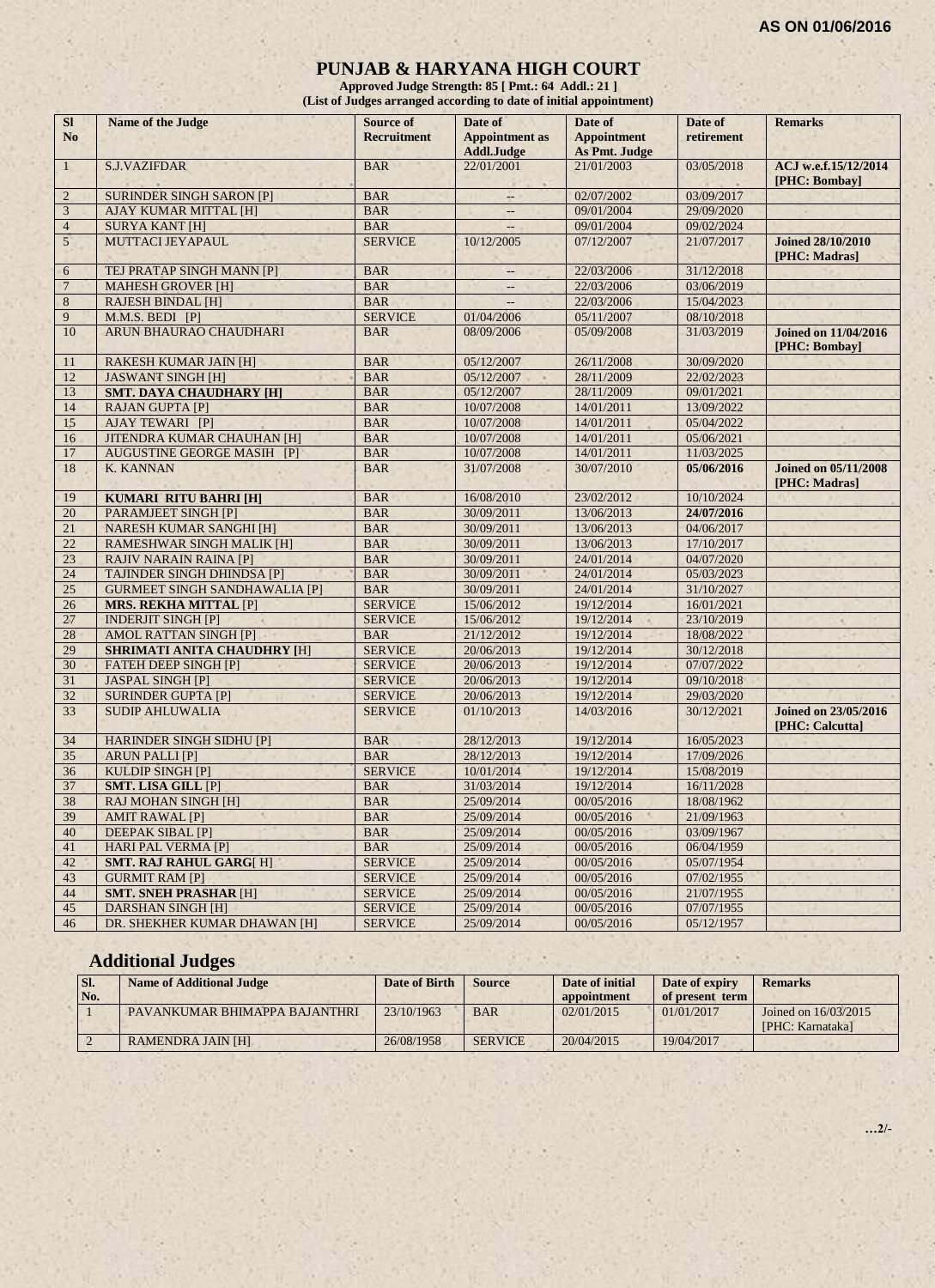| Sl.             | Name of the Judge               | Source Of      | Date of           | Date of       | Date of    | <b>Remarks</b>               |
|-----------------|---------------------------------|----------------|-------------------|---------------|------------|------------------------------|
| No.             |                                 | Recruit-       | Appointment       | Appointment   | Retirement |                              |
|                 |                                 | ment           | as Addl.          | As Pmt. Judge |            |                              |
|                 |                                 |                | Judge             |               |            |                              |
|                 | <b>VIRENDER SINGH [H]</b>       | Bar            | $--$              | 02/07/2002    | 06/10/2016 | CJ, Jharkhand                |
| $\overline{2}$  | <b>HEMANT GUPTA [H]</b>         | <b>BAR</b>     | $\qquad \qquad -$ | 02/07/2002    | 16/10/2019 | <b>Transfer to Patna</b>     |
| 3               | <b>AJAI LAMBA [H]</b>           | <b>BAR</b>     | $--$              | 22/03/2006    | 20/09/2020 | <b>Transfer to Allahabad</b> |
| $\overline{4}$  | <b>MOHINDER PAL [P]</b>         | <b>SERVICE</b> | 08/10/2007        | 14/05/2008    | 29/12/2018 | <b>Transfer to Gujarat</b>   |
| 5               | KANWALJIT SINGH AHLUWALIA<br>[  | <b>BAR</b>     | 05/12/2007        | 01/07/2009    | 30/05/2019 | <b>Transfer to Rajasthan</b> |
| 6               | <b>SMT. SABINA [P]</b>          | <b>SERVICE</b> | 12/03/2008        | 23/02/2010    | 19/04/2023 | <b>Transfer to Rajasthan</b> |
| $7\phantom{.0}$ | <b>NIRMALJIT KAUR [P]</b>       | <b>BAR</b>     | 10/07/2008        | 29/06/2012    | 27/01/2021 | <b>Transfer to Rajasthan</b> |
| 8               | <b>BAWA SINGH WALIA [P]</b>     | <b>BAR</b>     | 25/09/2014        |               |            |                              |
| 9               | <b>MISS JAISHREE THAKUR [P]</b> | <b>BAR</b>     | 25/09/2014        |               |            |                              |
| 10              | ANUPINDER SINGH GREWAL [P]      | <b>BAR</b>     | 25/09/2014        |               |            |                              |

**: 2 :**

#### **JUDGES TRANSFERRED FROM THE PUNJAB & HARYANA HIGH COURT**

**[P] : Punjab [ H] : Haryana**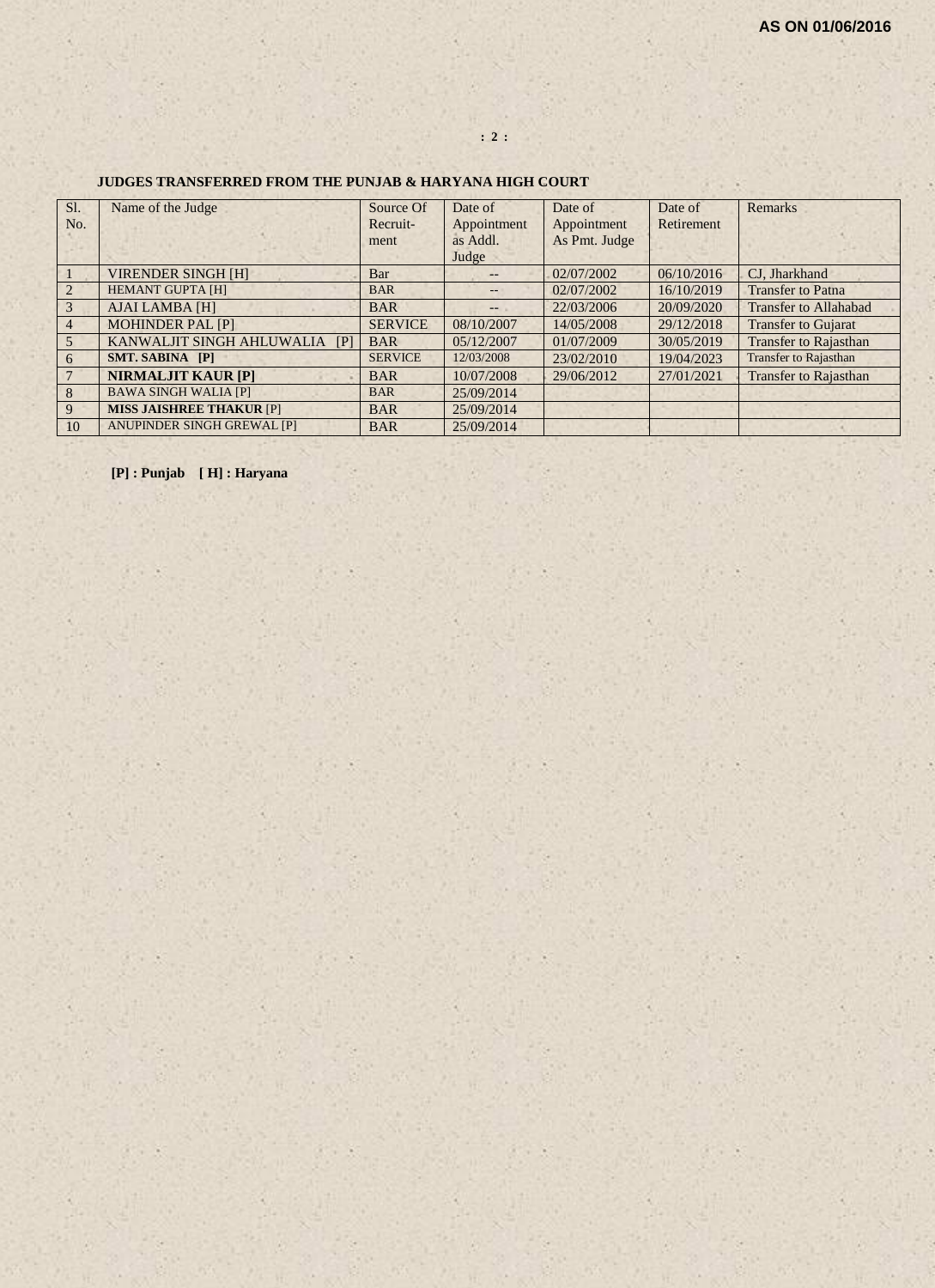# **RAJASTHAN HIGH COURT**

**Approved Judge Strength: 50 [ Pmt.: 38 Addl.: 12 ] (List of Judges arranged according to date of initial appointment)**

| Sl.<br>No.     | <b>Name of the Judge</b>          | <b>Source</b>  | Date of<br><b>Appointment</b><br>as Addl.Judge | Date of<br><b>Appointment</b><br>as Pmt.<br>Judge | Date of<br>retirement | <b>Remarks</b>                                    |
|----------------|-----------------------------------|----------------|------------------------------------------------|---------------------------------------------------|-----------------------|---------------------------------------------------|
| $\mathbf{1}$   | <b>NAVIN SINHA</b>                | <b>BAR</b>     |                                                | 11/02/2004                                        | 18/08/2018            | CJ 14/05/2016<br>[PHC: Patna]                     |
| $\overline{2}$ | <b>AJAY RASTOGI</b>               | <b>BAR</b>     | 02/09/2004                                     | 29/05/2006                                        | 17/06/2020            |                                                   |
| 3              | <b>GOVIND MATHUR</b>              | <b>BAR</b>     | 02/09/2004                                     | 29/05/2006                                        | 13/04/2021            |                                                   |
| $\overline{4}$ | <b>GOPAL KRISHAN VYAS</b>         | <b>BAR</b>     | 13/06/2005                                     | 24/01/2008                                        | 08/07/2018            |                                                   |
| 5              | <b>MOHAMMAD RAFIO</b>             | <b>BAR</b>     | 15/05/2006                                     | 14/05/2008                                        | 24/05/2022            |                                                   |
| 6              | <b>MAHESH CHANDRA SHARMA</b>      | <b>BAR</b>     | 05/07/2007                                     | 04/11/2008                                        | 31/05/2017            |                                                   |
| $\overline{7}$ | <b>SANGEET RAJ LODHA</b>          | <b>BAR</b>     | 05/07/2007                                     | 04/11/2008                                        | 12/10/2021            |                                                   |
| $\overline{8}$ | MUNISHWAR NATH BHANDARI           | <b>BAR</b>     | 05/07/2007                                     | 04/11/2008                                        | 11/09/2022            |                                                   |
| 9              | KANWALJIT SINGH AHLUWALIA II      | <b>BAR</b>     | 05/12/2007                                     | 01/07/2009                                        | 30/05/2019            | <b>Joined 18/04/2013</b><br><b>[PHC: P&amp;H]</b> |
| 10             | SMT. SABINA [P]                   | <b>SERVICE</b> | 12/03/2008                                     | 23/02/2010                                        | 19/04/2023            | <b>Joined on 11/04/2016</b><br>[PHC: P & H]       |
| 11             | <b>NIRMALJIT KAUR [P]</b>         | <b>BAR</b>     | 10/07/2008                                     | 29/06/2012                                        | 27/01/2021            | <b>Joined on 09/07/2012</b><br>[PHC: P & H]       |
| 12             | PRASHANT KUMAR AGARWAL            | <b>SERVICE</b> | 28/04/2011                                     | 06/02/2013                                        | 17/05/2017            |                                                   |
| 13             | <b>ALOK SHARMA</b>                | <b>BAR</b>     | 30/05/2011                                     | 06/02/2013                                        | 23/10/2019            |                                                   |
| 14             | <b>SANDEEP MEHTA</b>              | <b>BAR</b>     | 30/05/2011                                     | 06/02/2013                                        | 10/01/2025            |                                                   |
| 15             | <b>JAINENDRA KUMAR RANKA</b>      | <b>BAR</b>     | 08/01/2013                                     | 07/01/2015                                        | 02/08/2017            |                                                   |
| 16             | PRATAP KRISHNA LOHRA              | <b>BAR</b>     | 08/01/2013                                     | 07/01/2015                                        | 03/09/2019            |                                                   |
| 17             | <b>VEERENDRA SINGH SIRADHANA</b>  | <b>BAR</b>     | 08/01/2013                                     | 07/01/2015                                        | 22/07/2019            |                                                   |
| 18             | <b>VIJAY BISHNOI</b>              | <b>BAR</b>     | 08/01/2013                                     | $\overline{07/01}/2015$                           | 25/03/2026            |                                                   |
| 19             | <b>ARUN BHANSALI</b>              | <b>BAR</b>     | 08/01/2013                                     | 07/01/2015                                        | 14/10/2029            |                                                   |
| 20             | MAHENDRA KUMAR MAHESHWAI          | <b>SERVICE</b> | 21/01/2013                                     | 07/01/2015                                        | 30/03/2020            |                                                   |
| 21             | <b>BANWARI LAL SHARMA</b>         | <b>SERVICE</b> | 21/01/2013                                     | 07/01/2015                                        | 08/05/2019            |                                                   |
| 22             | <b>MISS JAISHREE THAKUR [P]</b>   | <b>BAR</b>     | 25/09/2014                                     | 20/05/2016                                        | 24/07/1961            | <b>JOINED ON 05/01/2015</b><br>[PHC:P&H]          |
| 23             | <b>ANUPINDER SINGH GREWAL [P]</b> | <b>BAR</b>     | 25/09/2014                                     | 20/05/2016                                        | 10/03/1964            | <b>Joined on 19/12/2014</b><br>$[PHC: P\&H]$      |
| 24             | PRAKASH GUPTA                     | <b>SERVICE</b> | 15/10/2014                                     | 20/05/2016                                        | 11/11/1960            |                                                   |

# **ADDITIONAL JUDGES**

 $\mathbf{A}$ 

| SI.<br>No. | <b>Name of Additional Judge</b> | Date of Birth | Source of<br><b>Recruitment</b> | Date of initial<br>appointment | Date of<br>expiry of<br>present term | <b>Remarks</b> |
|------------|---------------------------------|---------------|---------------------------------|--------------------------------|--------------------------------------|----------------|
|            | <b>GANGA RAM MOOLCHANDANI</b>   | 12/04/1958    | <b>SERVICE</b>                  | 11/04/2016                     | 10/04/2018                           |                |
|            | DEEPAK MAHESHWARI               | 28/07/1956    | <b>SERVICE</b>                  | 11/04/2016                     | 10/04/2018                           |                |
|            | <b>VIJAY KUMAR VYAS</b>         | 29/08/1956    | <b>SERVICE</b>                  | 11/04/2016                     | 10/04/2018                           |                |
|            | KAILASH CHANDRA SHARMA          | 01/01/1956    | <b>SERVICE</b>                  | 11/04/2016                     | 31/12/2017                           |                |
|            | <b>GOVERDHAN BARDHAR</b>        | 01/11/1959    | <b>SERVICE</b>                  | 11/04/2016                     | 10/04/2018                           |                |
| 6          | PANKAJ BHANDARI                 | 23/01/1963    | <b>SERVICE</b>                  | 11/04/2016                     | 10/04/2018                           |                |
|            | <b>DINESH CHANDRA SOMANI</b>    | 01/11/1956    | <b>SERVICE</b>                  | 11/04/2016                     | 10/04/2018                           |                |

#### **JUDGES TRANSFERRED FROM RAJASTHAN HIGH COURT**

| Sl. | Name of the Judge        | Source Of  | Date of     | Date of       | Date of    | <b>Remarks</b>                  |
|-----|--------------------------|------------|-------------|---------------|------------|---------------------------------|
| No. |                          | Recruit-   | Appointment | Appointment   | retirement |                                 |
|     |                          | ment       | as Addl.    | As Pmt. Judge |            |                                 |
|     |                          |            | Judge       |               |            |                                 |
|     | <b>DINESH MAHESHWARI</b> | <b>BAR</b> | 02/09/2004  | 29/05/2006    | 14/05/2020 | CJ, Meghalaya                   |
|     | RAGHVENDRA SINGH CHAUHAN | <b>BAR</b> | 13/06/2005  | 24/01/2008    | 23/12/2021 | <b>Transferred to Karnataka</b> |
|     | <b>VINEET KOTHARI</b>    | <b>BAR</b> | 13/06/2005  | 24/01/2008    | 01/09/2021 | <b>Transfer to Karnataka</b>    |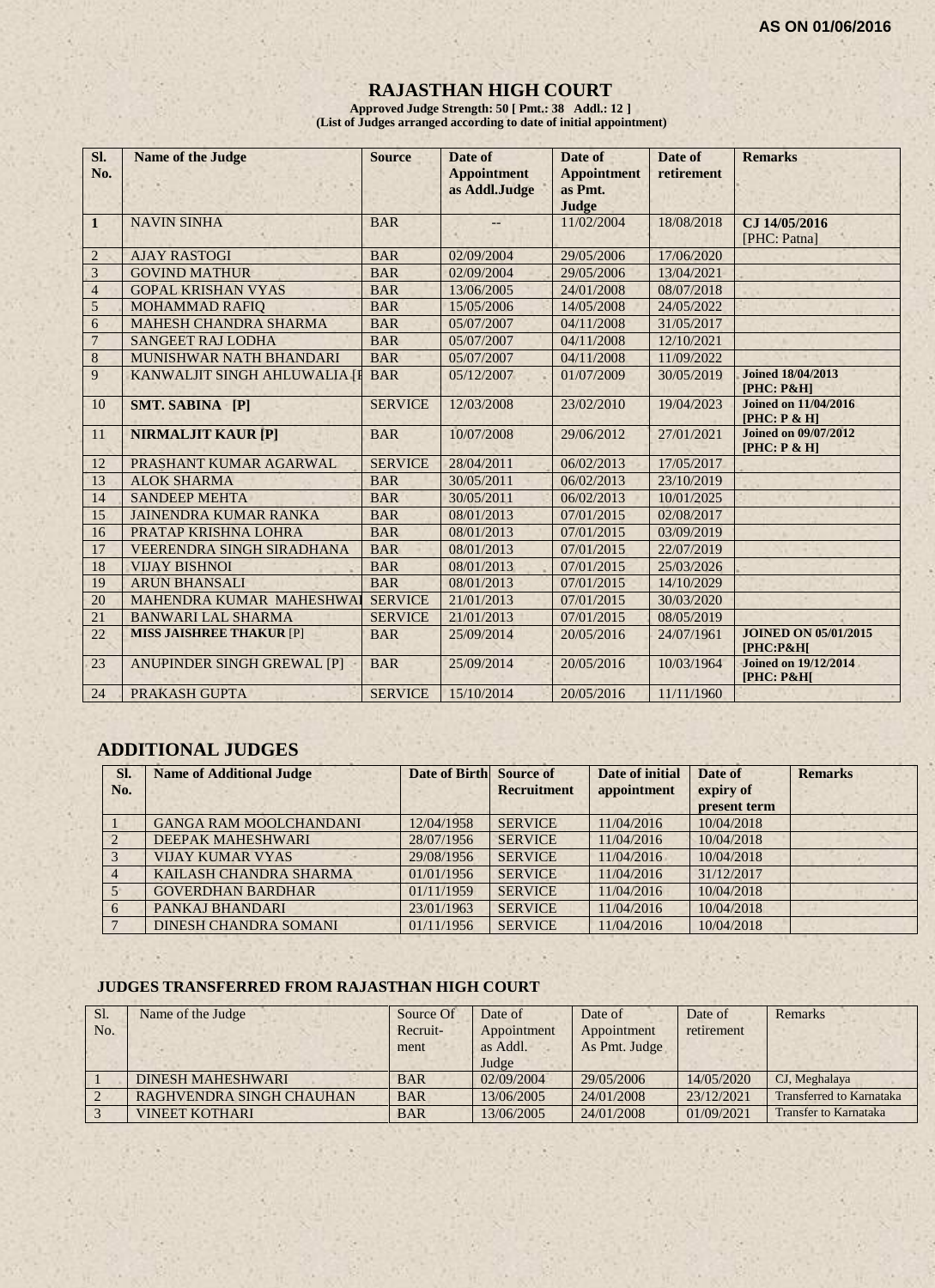# **SIKKIM HIGH COURT**

**Approved Judge Strength: 3 [ Pmt.: 3 Addl.: 0 ] (List of Judges arranged according to date of initial appointment)**

| SI.            | <b>Name of the Judge</b>        | <b>Source of</b>   | Date of            | Date of            | Date of    | <b>Remarks</b>      |
|----------------|---------------------------------|--------------------|--------------------|--------------------|------------|---------------------|
| No.            |                                 | <b>Recruitment</b> | <b>Appointment</b> | <b>Appointment</b> | retirement |                     |
|                |                                 |                    | as Addl. Judge     | As Pmt. Judge      |            |                     |
|                | SUNIL KUMAR SINHA               | <b>BAR</b>         |                    | 01/12/2004         | 06/07/2016 | CJ 30/03/2015       |
|                |                                 |                    |                    |                    |            | [PHC: Chhattisgarh] |
| $\overline{2}$ | SATISH KUMAR AGNIHOTRI          | <b>BAR</b>         | 05/05/2005         | 03/05/2007         | 30/06/2018 | Joined 23/05/2016   |
|                |                                 |                    |                    |                    |            | [PHC: Chhattisgarh] |
| $\sqrt{3}$     | <b>Smt. MEENAKSHI MADAN RAI</b> | <b>SERVICE</b>     | --                 | 15/04/2015         | 11/07/2026 |                     |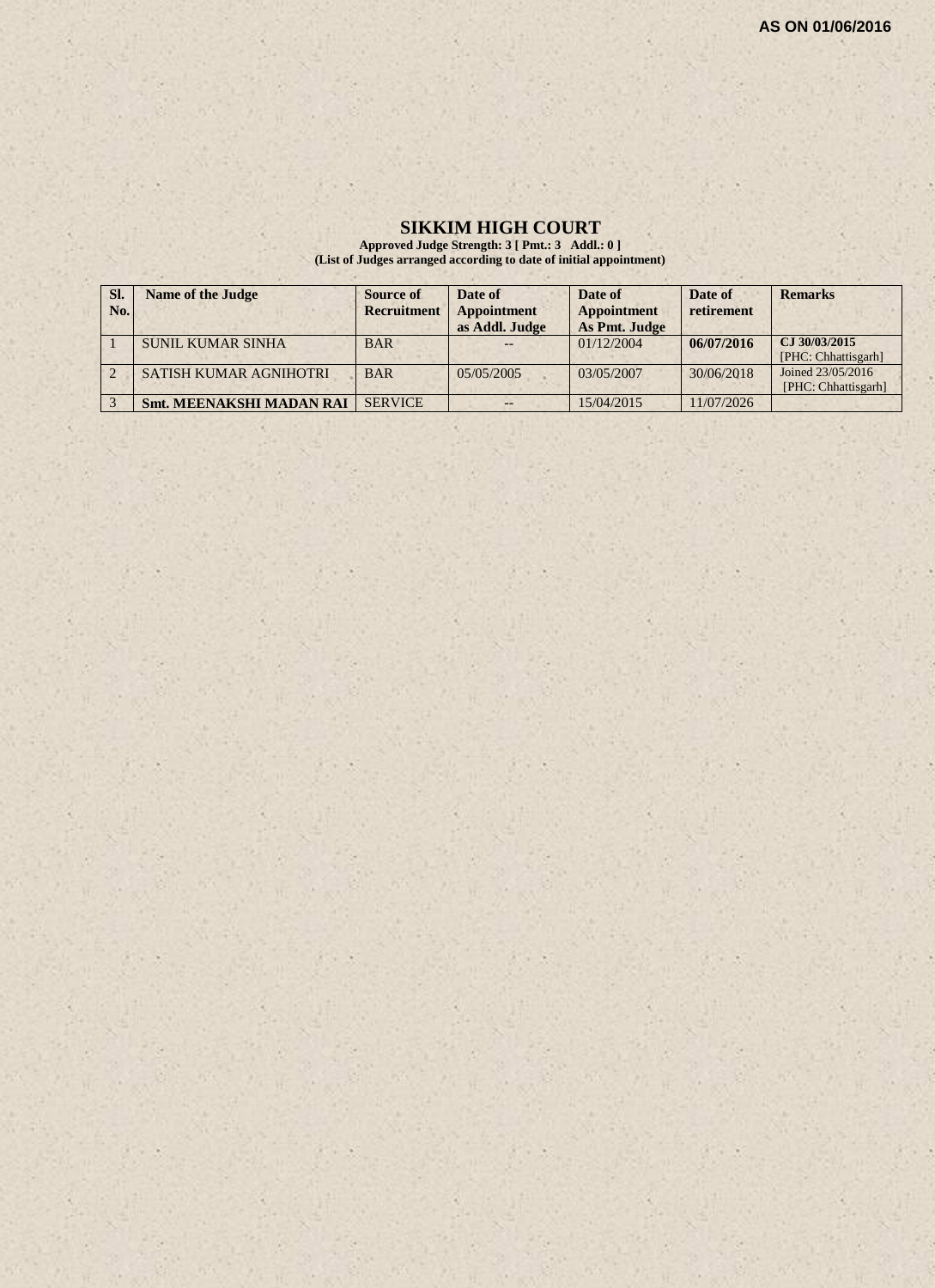# **TRIPURA HIGH COURT**

**Approved Judge Strength: 4 [ Pmt.: 4 Addl.: 0 ] (List of Judges arranged according to date of initial appointment)**

| SI. | <b>Name of the Judge</b>    | Source of          | Date of                       | Date of                             | Date of    | <b>Remarks</b>                     |
|-----|-----------------------------|--------------------|-------------------------------|-------------------------------------|------------|------------------------------------|
| No. |                             | <b>Recruitment</b> | Appointment<br>as Addl. Judge | <b>Appointment</b><br>As Pmt. Judge | retirement |                                    |
|     | <b>TINLIANTHANG VAIPHEI</b> | <b>BAR</b>         | 17/07/2003                    | 28/02/2005                          | 28/02/2018 | Joined 16/05/2016<br>[PHC:Gauhati] |
|     | UTPALENDU BIKAS SAHA        | <b>BAR</b>         | 12/10/2006                    | 15/07/2008                          | 24/08/2016 |                                    |
|     | <b>SWAPAN CHANDRA DAS</b>   | <b>SERVICE</b>     | 17/10/2011                    | 13/09/2013                          | 15/03/2017 |                                    |
|     | <b>SUBHASIS TALAPATRA</b>   | <b>BAR</b>         | 15/11/2011                    | 13/09/2013                          | 03/10/2023 |                                    |